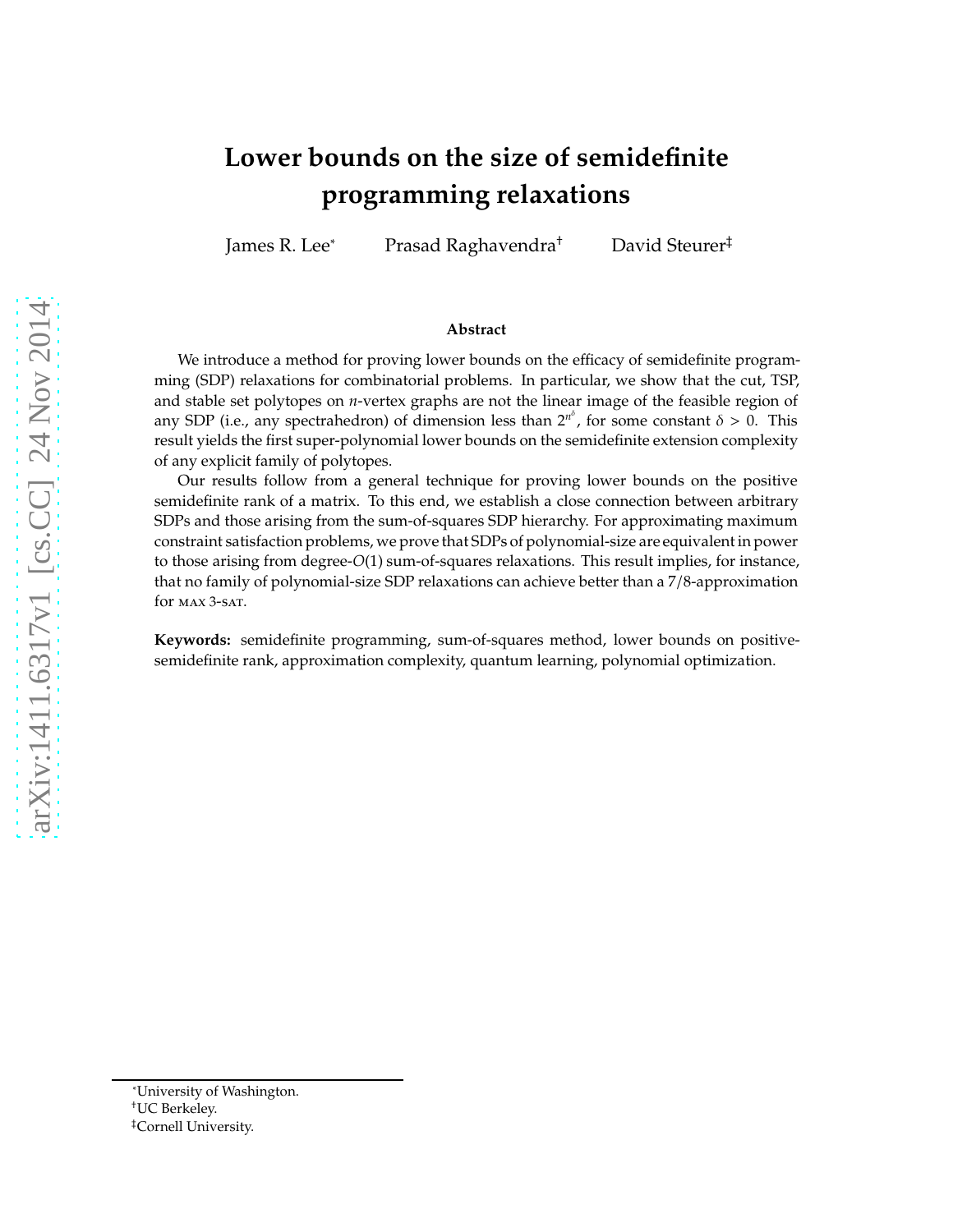## **Contents**

| $\mathbf{1}$                               | Introduction                         |                                                      | $\overline{\mathbf{3}}$ |
|--------------------------------------------|--------------------------------------|------------------------------------------------------|-------------------------|
|                                            | 1.1                                  |                                                      | $\overline{4}$          |
|                                            | 1.2                                  |                                                      | 5                       |
|                                            | 1.3                                  |                                                      | 8                       |
| Proof overview and setup<br>$\overline{2}$ |                                      |                                                      | 11                      |
|                                            | 2.1                                  |                                                      | 11                      |
|                                            | 2.2                                  |                                                      | 12                      |
| 3                                          |                                      | PSD rank and sum-of-squares degree                   | 17                      |
|                                            | 3.1                                  |                                                      | 17                      |
|                                            | 3.2                                  |                                                      | 21                      |
|                                            | 3.3                                  |                                                      | 23                      |
| 4                                          | Approximations for density operators |                                                      | 24                      |
|                                            | 4.1                                  |                                                      | 24                      |
|                                            | 4.2                                  |                                                      | <b>26</b>               |
|                                            |                                      | 4.2.1                                                | 29                      |
| 5                                          | The correlation polytope             |                                                      | 31                      |
|                                            | 5.1                                  |                                                      | 31                      |
| 6                                          |                                      | Optimality of low-degree sum-of-squares for max CSPs | 34                      |
|                                            | 6.1                                  |                                                      | 34                      |
|                                            | 6.2                                  |                                                      | 36                      |
| 7                                          | Nonnegative rank                     |                                                      | 38                      |
|                                            | 7.1                                  |                                                      | 38                      |
|                                            | 7.2                                  |                                                      | 40                      |
|                                            | 7.3                                  |                                                      | 42                      |
|                                            | References<br>43                     |                                                      |                         |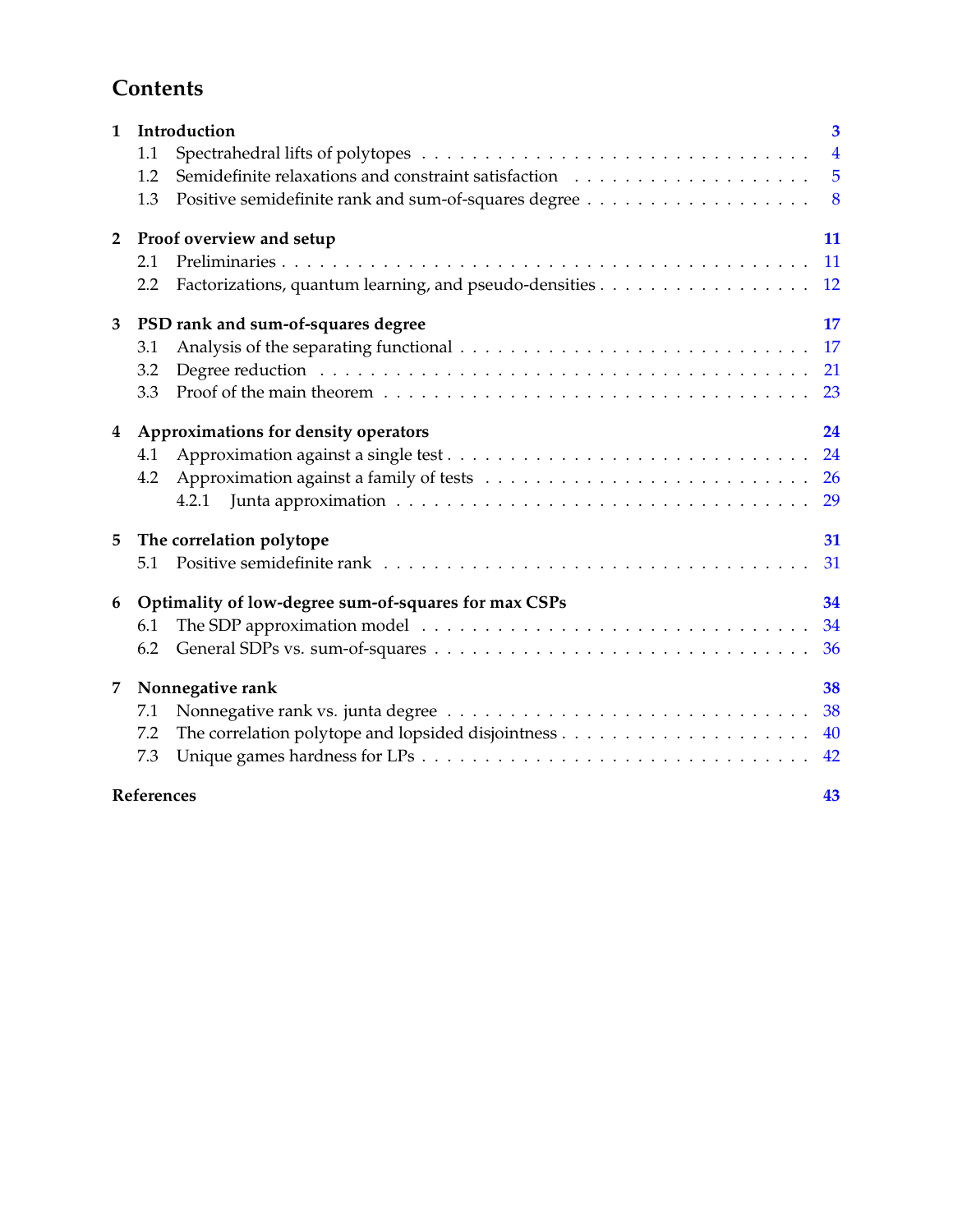## <span id="page-2-2"></span><span id="page-2-0"></span>**1 Introduction**

Convex characterizations and relaxations of combinatorial problems have been a consistent, powerful theme in the theory of algorithms since its inception. Linear and semidefinite programming relaxations have been particularly useful for the efficient computation of approximate solutions to NP-hard problems (see, for instance, the books [\[WS11,](#page-45-0) [Vaz01\]](#page-45-1)). In some sense, semidefinite programs (SDPs) can be seen as combining the rich expressiveness of linear programs with the global geometric power of spectral methods. For many fundamental combinatorial problems, this provides a genuinely new structural and computational perspective [\[GW95,](#page-43-0) [KMS98,](#page-44-0) [ARV09\]](#page-42-1). Indeed, for an array of optimization problems, the best-known approximation algorithms can only be achieved via SDP relaxations.

It has long been known that integrality gaps for linear programs (LPs) can often lead to gadgets for NP-hardness of approximation reductions (see, e.g., [LY93, [CGH](#page-43-1)<sup>+</sup>05, [HK03\]](#page-44-1)). Furthermore, assuming the Unique Games Conjecture [Kho02], it is known that integrality gaps for SDPs can be translated directly into hardness of approximation results [KKMO04, [Aus10,](#page-42-2) [Rag08\]](#page-44-2). All of this suggests that the computational model underlying LPs and SDPs is remarkably powerful.

Thus it is a natural (albeit ambitious) goal to characterize the computational power of this model. If  $P \neq NP$ , we do not expect to find polynomial-size families of SDPs that yield arbitrarily good approximations to NP-hard problems. (See [\[Rot13,](#page-44-3) BDP13] for a discussion of how this follows formally from the assumption NP  $\nsubseteq$  P/poly.)

In the setting of linear programs (LPs), the search for a model and characterization began in a remarkable work of Yannakakis [\[Yan91\]](#page-45-2). He proved that the TSP and matching polytopes do not admit *symmetric* linear programming formulations of size 2*o*(*n*) , where *n* is the number of vertices in the underlying graph. In the process, he laid the structural framework (in terms of nonnegative factorizations) that would underlie all future work in the subject. It took over 20 years before Fiorini, Massar, Pokutta, Tiwary, and de Wolf [\[FMP](#page-43-2)+12] were able to remove the symmetry assumption and obtain a lower bound of 2Ω( √ *<sup>n</sup>*) on the size of any LP formulation. Soon afterward, Rothvoß [Rot14] gave a lower bound of  $2^{\Omega(n)}$  on the size of any LP formulation for the matching polytope (and also TSP), completing Yannakakis' vision.

Despite the progress in understanding the power of LP formulations, it remained a mystery whether there were similar strong lower bounds in the setting of SDPs. An analogous positive semidefinite factorization framework was provided in  $[FMP<sup>+12</sup>, GPT11]$  $[FMP<sup>+12</sup>, GPT11]$  $[FMP<sup>+12</sup>, GPT11]$ . Following the LP methods of [CLRS13], the papers [LRST14, [FSP13\]](#page-43-4) proved exponential lower bounds on the size of *symmetric* SDP formulations for NP-hard constraint satisfaction problems (CSPs).

In the present work, we prove strong lower bounds on the size of general SDP formulations for the cut, TSP, and stable set polytopes. Moreover, we show that polynomial-size SDP relaxations cannot achieve arbitrarily good approximations for many NP-hard constraint satisfaction problems. For instance, no polynomial-size family of relaxations can achieve better than a 7/8-approximation for max <sup>3</sup>-sat. More generally, we show that the low-degree sum-of-squares SDP relaxations yield the best approximation among all polynomial-sized families of relaxations for max-CSPs.

This is achieved by relating arbitrary SDP formulations to those coming from the sum-of-squares SDP hierarchy<sup>[1](#page-2-1)</sup> [\[Las01,](#page-44-4) [Par00,](#page-44-5) [Sho87\]](#page-45-3), analogous to our previous work with Chan relating LP formulations to the Sherali–Adams hierarchy [CLRS13]. The SDP setting poses a number of significant challenges. At a very high level, our approach can be summarized as follows: Given an arbitrary SDP formulation of small size, we use methods from quantum entropy maximization

<span id="page-2-1"></span><sup>&</sup>lt;sup>1</sup>This hierarchy is also frequently referred to as the Lasserre SDP hierarchy.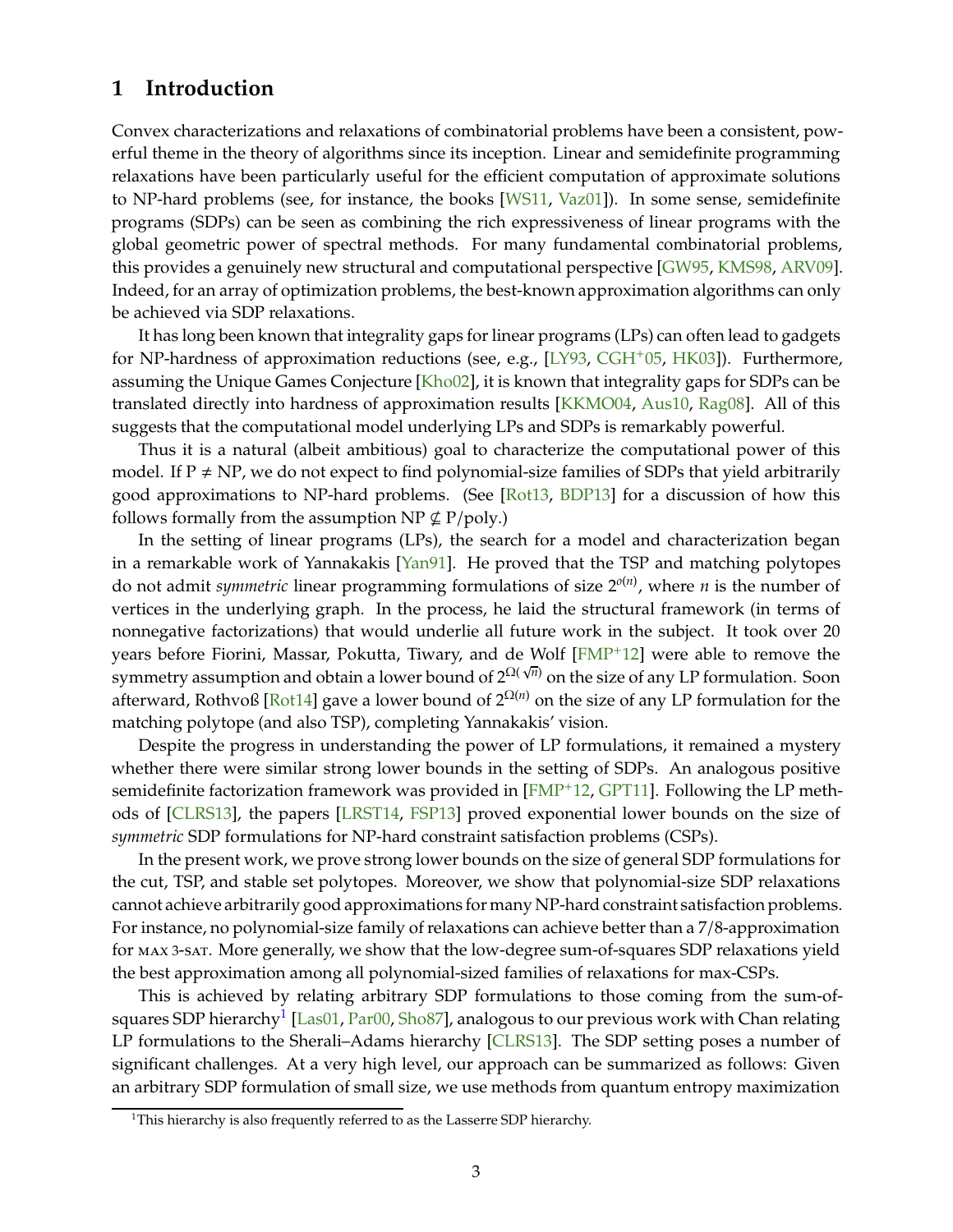<span id="page-3-1"></span>and online convex optimization (often going by the name "matrix multiplicative weights update") to *learn* an approximate low-degree sum-of-squares formulation on a subset of the input variables. In the next section, we present a formal overview of our results, and a discussion of the connections to quantum information theory, real algebraic geometry, and proof complexity.

**Organization.** The results of this work fall along two broad themes, lower bounds on spectrahedral lifts of specific polytopes and lower bounds on SDP relaxations for constraint satisfaction problems. Both sets of results are consequences of a general method for proving lower bounds on positive semidefinite rank. For the convenience of the reader, we have organized the two themes in two self-contained trajectories. Thus, lower bounds on spectrahedral lifts can be accessed via [Section 1.1,](#page-3-0) [Section 1.3,](#page-7-0) [Section 2,](#page-10-0) [Section 3](#page-16-0) and [Section 5.](#page-30-0) The lower bounds for constraint satisfaction problems can be reached through [Section 1.2,](#page-4-0) [Section 1.3,](#page-7-0) [Section 2,](#page-10-0) [Section 3](#page-16-0) and [Section 6.](#page-33-0)

We also present general results on approximating density operators against families of linear tests through quantum learning in [Section 4.](#page-23-0) Finally, in [Section 7,](#page-37-0) we exhibit applications of our techniques to non-negative rank; in particular, this is used to give a simple, self-contained proof of a lower bound on the nonnegative rank of the unique disjointness matrix.

### <span id="page-3-0"></span>**1.1 Spectrahedral lifts of polytopes**

Polytopes are an appealing and useful way to encode many combinatorial optimization problems. For example, the traveling salesman problem on *n* cities is equivalent to optimizing linear functions over the traveling salesman polytope, i.e., the convex hull of characteristic vectors  $\mathbf{1}_C \in \{0,1\}^{n \choose 2} \subseteq$  $\mathbb{R}^{n \choose 2}$  of *n*-vertex Hamiltonian cycles *C* (viewed as edge sets). If a polytope admits polynomial-size LP or SDP formulations, then we can optimize linear functions over the polytope in polynomial time (exactly for LP formulations and up to arbitrary accuracy in the case of SDP formulations). Indeed, a large number of efficient, exact algorithms for combinatorial optimization problems can be explained by small LP or SDP formulations of the underlying polytope. (For approximation algorithms, the characterization in terms of compact formulations of polytopes is not as direct [BFPS12]. In [Section 1.2,](#page-4-0) we will give a direct characterization for approximation algorithms in terms of the original combinatorial problem.)

**Positive semidefinite lifts.** Fix a polytope  $P \subseteq \mathbb{R}^n$  (e.g., the traveling salesman polytope described above). We are interested in the question of whether there exists a low-dimensional SDP that captures *P*. Let  $S^k_+$  denote the cone of symmetric,  $k \times k$  positive semidefinite matrices embedded naturally in  $\mathbb{R}^{k\times k}$ . If there exists an affine subspace  $\mathcal{L}\subseteq\mathbb{R}^{k\times k}$  and a linear map  $\pi:\mathbb{R}^{k\times k}\to\mathbb{R}^n$  such that

$$
P=\pi(\mathcal{S}_+^k\cap \mathcal{L}),
$$

one says that *P* admits a *positive-semidefinite (psd) lift of size k.* (This terminology is taken from  $[FGP+14]$  $[FGP+14]$ .) We remark that the intersection of a PSD cone with an affine subspace is often referred to as a *spectrahedron.*

The point is that in order to optimize a linear function  $\ell \colon \mathbb{R}^n \to \mathbb{R}$  over the polytope *P*, it is enough to optimize the linear function  $\ell \circ \pi \colon \mathbb{R}^{k \times k} \to \mathbb{R}$  over the set  $\mathcal{S}_+^k \cap \mathcal{L}$  instead,

$$
\min_{x \in P} \ell(x) = \min_{y \in S_+^k \cap \mathcal{L}} \ell \circ \pi(y).
$$

Here, the optimization problem on the right is a semidefinite programming problem in *k*-by-*k* matrices. This idea also goes under the name of a *semidefinite extended formulation* [\[FMP](#page-43-2)+12].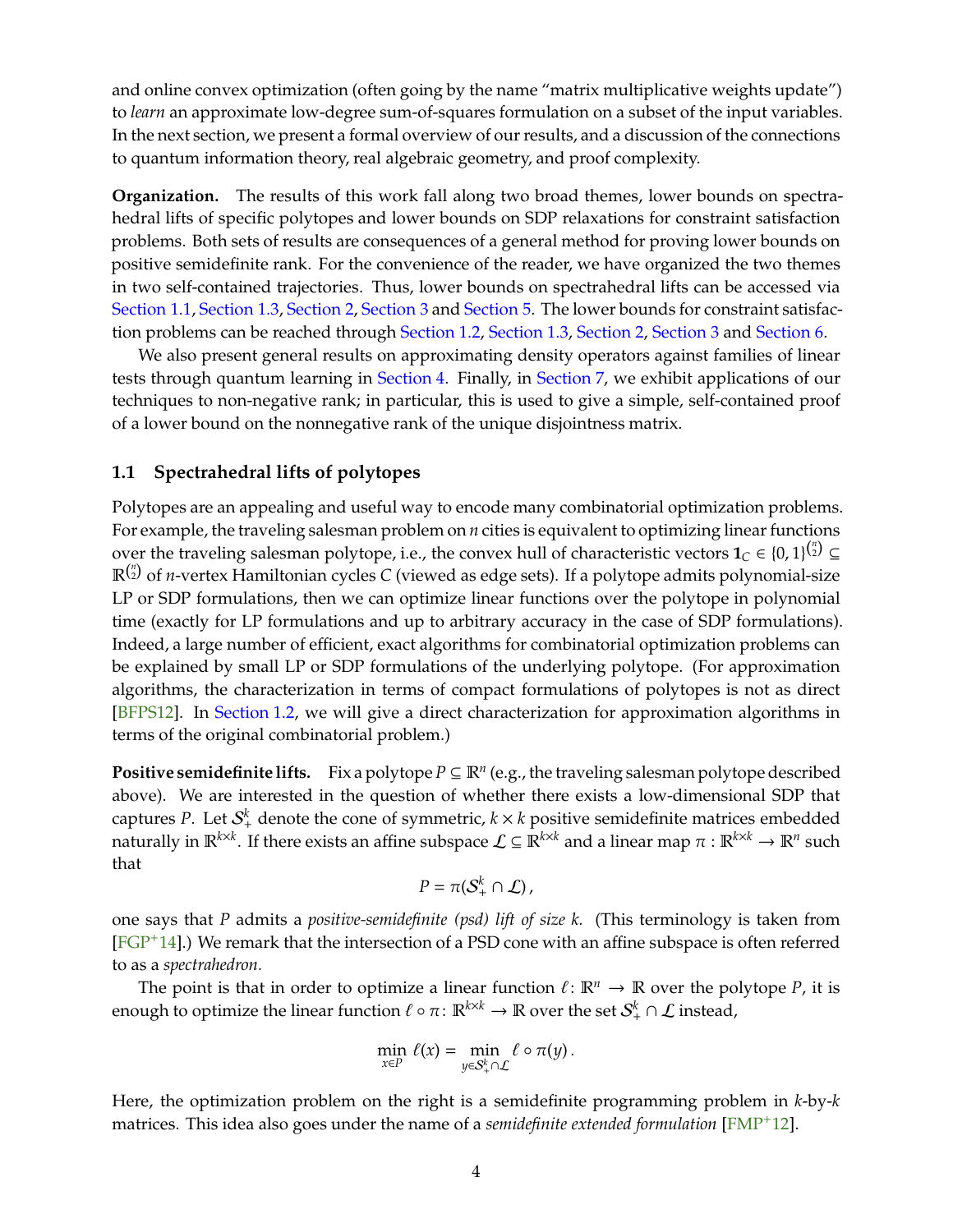<span id="page-4-2"></span>**The positive-semidefinite rank of explicit polytopes.** We define the *positive-semidefinite (psd) rank* of a polytope *P*, denoted  $rk_{psd}(P)$ , to be the smallest number *k* such that there exists a psd lift of size *k*. (Our use of the word "rank" will make sense soon—see [Section 1.3.](#page-7-0)) Briët, Dadush, and Pokutta [BDP13] showed (via a counting argument) that there exist  $0/1$  polytopes in  $\mathbb{R}^n$  with exponential psd rank. In this work, we prove the first super-polynomial lower bounds on the psd rank of explicit polytopes: The correlation polytope  $\operatorname{cora}_n \subseteq \mathbb{R}^{n^2}$  is given by

$$
\operatorname{CORR}_n = \operatorname{conv}\left(\{xx^T : x \in \{0,1\}^n\}\right).
$$

In [Section 5.1,](#page-30-1) we show the following strong lower bound on its psd rank.

<span id="page-4-1"></span>**Theorem 1.1.** For every  $n \geq 1$ , we have

 $rk_{psd}(\text{CORR}_{n}) \geq 2^{\Omega(n^{2/13})}$ .

The importance of the correlation polytope  $\cos x_n$  lies in the fact that a number of interesting polytopes from combinatorial optimization contain a face that linearly projects to corr<sub>n</sub>. We first define a few different families of polytopes and then recall their relation to  $\text{cor} \mathbf{R}_n$ .

For  $n \ge 1$ , let  $K_n = (\lfloor n \rfloor, \binom{\lfloor n \rfloor}{2})$  be the complete graph on *n* vertices. For a set  $S \subseteq [n]$ , we use  $∂S \subseteq {n \choose 2}$  to denote the set of edges with one endpoint in *S* and the other in  $\overline{S}$ , and we use the notation **<sup>1</sup>**∂*<sup>S</sup>* <sup>∈</sup> <sup>R</sup>( *n* 2 ) to denote the characteristic vector of *S*. The *cut polytope on n vertices* is defined by

$$
\operatorname{cut}_n = \operatorname{conv}\left(\{\mathbf{1}_{\partial S} : S \subseteq [n]\}\right).
$$

Similarly, if  $\tau$  is a salesman tour of  $K_n$  (i.e., a Hamiltonian cycle), we use  $\mathbf{1}_{E(\tau)}\in\mathbb{R}^{n\choose 2}$  to denote the corresponding indicator of the edges contained in τ. In that case, the *TSP polytope* is given by

$$
\text{TSP}_n = \text{conv}\left(\{\mathbf{1}_{E(\tau)}: \ \tau \text{ is a Hamiltonian cycle}\}\right).
$$

Finally, consider an arbitrary *n*-vertex graph  $G = ([n], E)$ . We recall that a subset of vertices  $S \subseteq [n]$ is an *independent set* (also called a stable set) if there are no edges between vertices in *S*. The *stable set polytope of G* is given by

 $\text{STAB}_n(G) = \text{conv}\left(\{1_S \in \mathbb{R}^n : S \text{ is an independent set in } G\}\right).$ 

By results of [\[DS90\]](#page-43-6) and [\[FMP](#page-43-2)+12] (see [Proposition 5.2\)](#page-30-2), [Theorem 1.1](#page-4-1) directly implies the following lower bounds on the psd rank of the cut, TSP, and stable set polytopes.

**Corollary 1.2.** *The following lower bounds hold for every*  $n \geq 1$ *,* 

$$
rk_{psd}(cur_n) \geq 2^{\Omega(n^{2/13})},
$$
  
\n
$$
rk_{psd}(rsr_n) \geq 2^{\Omega(n^{1/13})},
$$
  
\n
$$
\max_{n\text{-vertex }G} rk_{psd}(srAB_n(G)) \geq 2^{\Omega(n^{1/13})}.
$$

#### <span id="page-4-0"></span>**1.2 Semidefinite relaxations and constraint satisfaction**

We now formalize a computational model of semidefinite relaxations for combinatorial optimization problems and prove strong lower bounds for it. Unlike the polytope setting in the previous section, this model also allows us to capture approximation algorithms directly.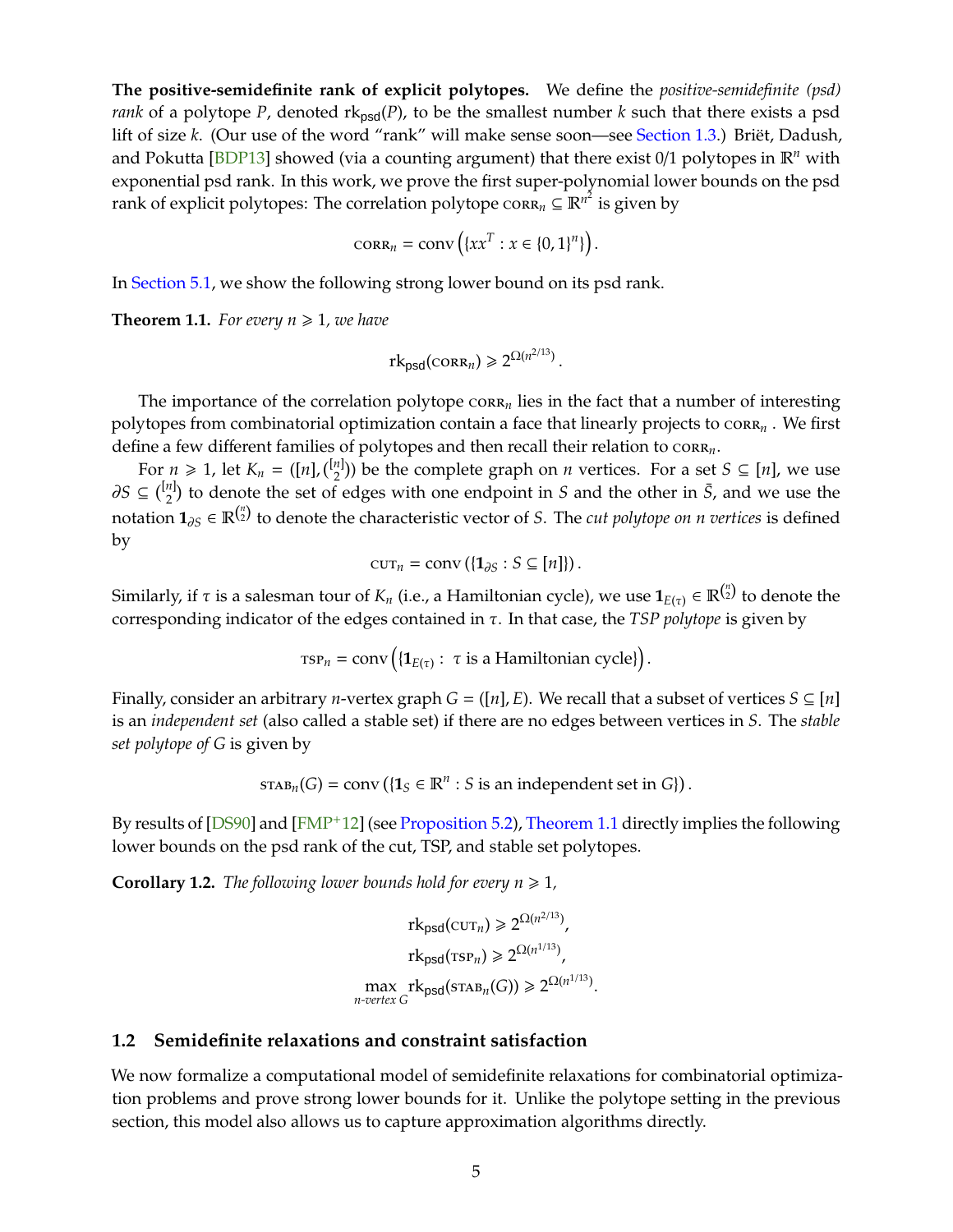<span id="page-5-3"></span>Consider the following general optimization problem:<sup>[2](#page-5-0)</sup> Given a low-degree function *f* :  $\{0, 1\}^n \to \mathbb{R}$ , represented by its coefficients as a multilinear polynomial,

<span id="page-5-1"></span>
$$
\text{maximize } f(x) \\
\text{subject to } x \in \{0, 1\}^n \,.
$$
\n
$$
\tag{1.1}
$$

Many basic optimization problems are special cases of this general problem, corresponding to functions *f* of a particular form: For the problem of finding the maximum cut in a graph *G* with *n* vertices, the function *f* outputs on input  $x \in \{0, 1\}^n$  the number of edges in *G* that cross the bipartition represented by *x*, i.e.,  $f(x)$  is the number of edges  $\{i, j\} \in E(G)$  with  $x_i \neq x_j$ . Similarly, for max 3-sat on a 3CNF formula  $\varphi$  with *n* variables,  $f(x)$  is the number of clauses in  $\varphi$  satisfied by the assignment *x*. More generally, for any *k*-ary boolean constraint satisfaction problem, the function *f* counts the number of satisfied constraints. Note that in these examples, the functions have at most degree 2, degree 3, and degree *k*, respectively.

Algorithms with provable guarantees for these kinds of problems—either implicitly or explicitly—certify upper bounds on the optimal value of instances. (Indeed, for solving the decision version of these optimization problems, it is enough to provide such certificates.) It turns out that the best-known algorithms for these problems are captured by certificates of a particularly simple form, namely sums of squares of low-degree polynomials. The following upper bounds on problems of the form [\(1.1\)](#page-5-1) are equivalent to the relaxations obtained by the sum-of-squares SDP hierarchy [\[Las01,](#page-44-4) [Par00,](#page-44-5) [Sho87\]](#page-45-3). For  $f : \{0,1\}^n \to \mathbb{R}$ , we use  $deg(f)$  to denote the degree of the unique multilinear real polynomial agreeing with  $f$  on  $\{0, 1\}^n$ ; see [Section 2.1.](#page-10-1)

**Definition 1.3.** The *degree-d sum-of-squares upper bound* for a function  $f: \{0, 1\}^n \to \mathbb{R}$ , denoted sos*<sup>d</sup>* (*f*), is the smallest number *c* ∈ R such that *c*− *f* is a sum of squares of functions of degree at most  $d/2$ , i.e., there exists functions  $g_1, \ldots, g_t$ :  $\{0, 1\}^n \to \mathbb{R}$  for some  $t \in \mathbb{N}$  with  $\deg(g_1), \ldots, \deg(g_t) \leq d/2$ such that the following identity between functions on the discrete cube holds:

$$
c-f=g_1^2+\cdots g_t^2.
$$

Every function *f* satisfies  $\overline{sos}_d(f) \geq \max(f)$  since sums of squares of real-valued functions are nonnegative pointwise. For  $d \geq 1$ , the problem of computing  $\overline{sos}_d(f)$  for a given function *f* :  $\{0,1\}^n \to \mathbb{R}$  (of degree at most *d*) is a semidefinite program of size at most  $1 + n^{d/2}$  (see, e.g., Theorem  $3.8$  $3.8$ ). $3$ 

The sos*<sup>d</sup>* upper bound is equivalent to the degree-*d* sum-of-squares (also known as the level-*d*/2 Lasserre) SDP bound, and for small values of *d*, these upper bounds underlie the best-known approximation algorithms for several optimization problems. For example, the Goemans–Williamson algorithm for max cut is based on the upper bound  $\overline{s}$ . If we let  $\alpha_{GW} \approx 0.878$  be the approximation ratio of this algorithm, then every graph *G* satisfies  $max(f_G) \ge \alpha_{GW} \cdot \overline{sos_2(f_G)}$  where the function *f<sub>G</sub>* measures cuts in *G*, i.e., *f<sub>G</sub>*(*x*) :–  $\sum_{ij \in E(G)} (x_i - x_j)^2$ .

A natural generalization of low-degree sum-of-squares certificates is obtained by summing squares of functions in a low-dimensional subspace. We can formulate this generalization as a *non-uniform* model of computation that captures general semidefinite programming relaxations. First, we make the following definition for a subspace of functions.

<span id="page-5-0"></span><sup>&</sup>lt;sup>2</sup>In this section, we restrict our discussion to optimization problems over the discrete cube. Some of our results also apply to other problems, e.g., the traveling salesman problem (albeit only for exact algorithms).

<span id="page-5-2"></span><sup>&</sup>lt;sup>3</sup>Moreover, for every  $d \in \mathbb{N}$ , there exists an  $n^{O(d)}$ -time algorithm based on the ellipsoid method that, given  $f$ ,  $c$ , and  $\varepsilon > 0$ , distinguishes between the cases  $\overline{\cos_d}(f) \ge c$  and  $\overline{\cos_d}(f) \le c - \varepsilon$  (assuming the binary encoding of *f*, *c*, and  $\varepsilon$  is bounded by  $n^{O(d)}$ ).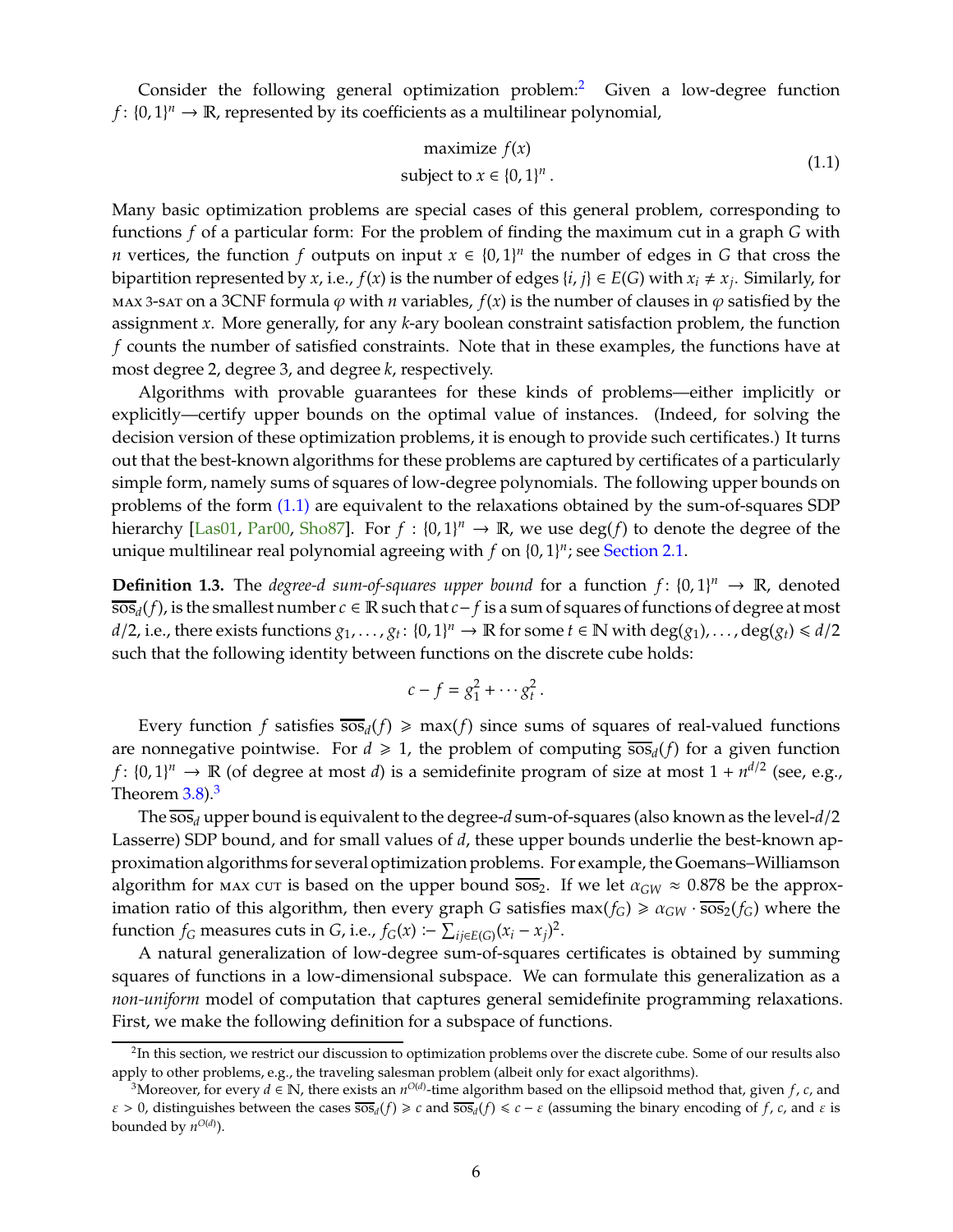**Definition 1.4.** For a subspace *U* of real-valued functions on {0, 1} *n* , the *subspace-U sum-of-squares upper bound* for a function  $f: \{0, 1\}^n \to \mathbb{R}$ , denoted  $\overline{sos}_U(f)$ , is the smallest number  $c \in \mathbb{R}$  such that *c* − *f* is a sum of squares of functions from *U*, i.e., there exist a  $g_1, \ldots, g_t \in U$  such that  $c - f = g_1^2$  $g_1^2 + \cdots + g_t^2$  is an identity of functions on  $\{0, 1\}^n$ .

Here, the subspace *U* can be thought of as "non-uniform advice" to an algorithm, where its dimension dim(*U*) is the size of advice. In fact, if we fix this advice *U*, the problem of computing  $\overline{s}$ os<sub>*U*</sub>(*f*) for a given function *f* has a semidefinite programming formulation of size dim(*U*).<sup>[4](#page-6-0)</sup> Moreover, it turns out that the generalization captures, in a certain precise sense, all possible semidefinite programming relaxations for  $(1.1)$ . The dimension of the subspace corresponds to the size of the SDP. See [Section 6.1](#page-33-1) for a detailed discussion of the model.

In this work, we exhibit unconditional lower bounds in this powerful non-uniform model of computation. For example, we show that the max <sup>3</sup>-sat problem cannot be approximated to a factor better than 7/8 using a polynomial-size family of SDP relaxations. Formally, we show the following lower bound for max <sup>3</sup>-sat.

<span id="page-6-1"></span>**Theorem 1.5.** *For every s* > 7/8*, there exists a constant*  $\alpha$  > 0 *such that for every n*  $\in \mathbb{N}$  *and every linear*  $subspace U of functions f: {0, 1}<sup>n</sup> \rightarrow \mathbb{R} with$ 

$$
\dim U \leq n^{\alpha \frac{\log n}{\log \log n}},
$$

*there exists a* max 3-sat *instance*  $\Im$  *on n variables such that*  $max(\Im) \le s$  *but*  $\overline{sos}$  $U(\Im) = 1$  *(i.e., U fails to achieve a factor-s approximation for* max <sup>3</sup>-sat*).*

Our main result is a characterization of an optimal semidefinite programming relaxation for the class of constraint satisfaction problems among all families of SDP relaxations of similar size. Roughly speaking, we show that the *O*(1)-degree sum-of-squares relaxations are *optimal* among all polynomial-sized SDP relaxations for constraint satisfaction problems. Towards stating our main result, we define the class of constraint satisfaction problems. For the sake of clarity, we restrict ourselves to boolean constraint satisfaction problems although the results hold in greater generality.

For a finite collection  $P$  of *k*-ary predicates  $P\colon \{0,1\}^k\to \{0,1\}$ , we let max- $P$  denote the following optimization problem: An instance  $\mathfrak I$  consists of boolean variables  $X_1, \ldots, X_n$  and a collection of  $\mathcal{P}$ -constraints  $P_1(X) = 1, ..., P_M(X) = 1$  over these variables. A  $\mathcal{P}$ -constraint is a predicate  $P_0: \{0,1\}^n \to \{0,1\}$  such that  $P_0(X) = P(X_{i_1},...,X_{i_k})$  for some  $P \in \mathcal{P}$  and *distinct* indices  $i_1,...,i_k \in [n]$ . The objective is to find an assignment  $x \in \{0,1\}^n$  that satisfies as many of the constraints as possible, that is, which maximizes

$$
\mathfrak{I}(x) \stackrel{\text{def}}{=} \frac{1}{M} \sum_{i=1}^{M} P_i(x).
$$

We denote the optimal value of an assignment for  $\mathfrak I$  as  $\mathrm{opt}(\mathfrak I) = \max_{x \in \{0,1\}^n} \mathfrak I(x)$ . For example, MAX CUT corresponds to the case where  $\mathcal P$  consists of the binary inequality predicate. For MAX 3-SAT,  $\mathcal{P}$  contains all eight 3-literal disjunctions, e.g., *X*<sub>1</sub> ∨ *X*<sub>2</sub> ∨ *X*<sub>3</sub>.

<span id="page-6-0"></span> $^4$ Under mild conditions on the subspace  $U$ , there exists a boolean circuit of size (dim  $U)^{O(1)}$  that given a constantdegree function *f*, and number  $c \in \mathbb{R}$  and  $\varepsilon > 0$ , distinguishes between the cases  $\overline{s\omega}u(f) \geq c$  and  $\overline{s\omega}u(f) \leq c - \varepsilon$ (assuming the bit encoding length of f, c, and  $\varepsilon$  is bounded by (dim *U*)<sup>O(1)</sup>.). Note that since we will prove lower bounds against this model, the possibility that some subspaces might not correspond to small circuits does not weaken our results.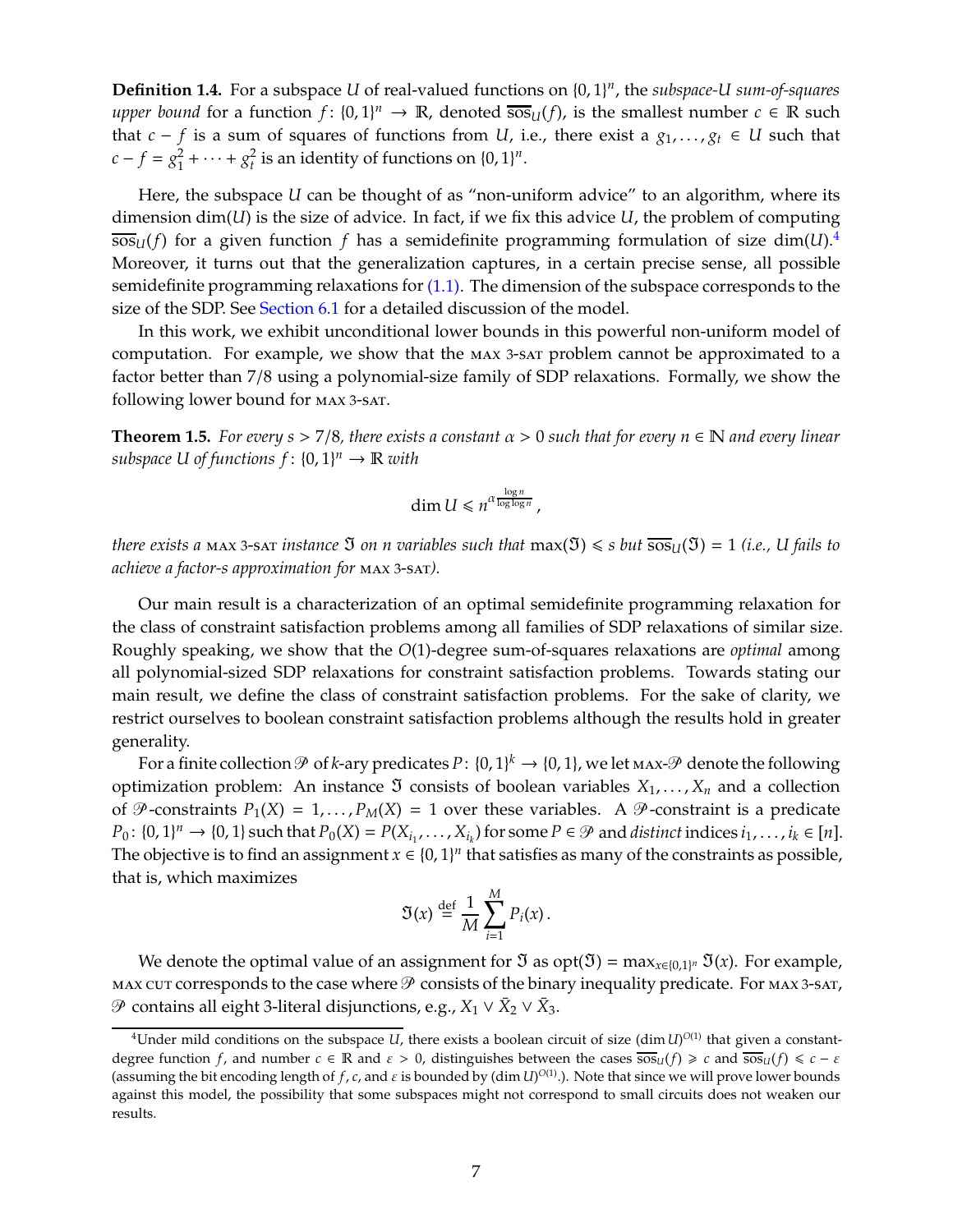<span id="page-7-4"></span>Next, we discuss how to compare the quality of upper bound certificates of the form  $\overline{s_{0}}$ . Let Π be a boolean CSP and let Π*<sup>n</sup>* be the restriction of Π to instances with *n* boolean variables. As discussed before, the problem  $\Pi_n$  could for example be max cut on graphs with *n* vertices or max 3-sat on formulas with *n* variables. We say that a subspace  $U \subseteq \mathbb{R}^{\{0,1\}^n}$  achieves a  $(c, s)$ -*approximation for*  $\Pi_n$  if every instance  $\mathfrak{I} \in \Pi_n$  satisfies

<span id="page-7-2"></span>
$$
\max(\mathfrak{I}) \leq s \quad \Longrightarrow \quad \overline{\text{sos}}_{\mathfrak{U}}(\mathfrak{I}) \leq c. \tag{1.2}
$$

In other words, the upper bound  $\overline{s_{0s}}$  allows us to distinguish<sup>[5](#page-7-1)</sup> between the cases max( $\mathfrak{I}$ )  $\leq$  *s* and  $max(\mathfrak{I}) > c$  for all instances  $\mathfrak{I} \in \Pi_n$ .

We prove the following theorem, which shows that for every boolean CSP, the approximation guarantees obtained by the degree-*d* sum-of-squares upper bound (also known as the the level-*d*/2 Lasserre SDP relaxation) are optimal among all semidefinite programming relaxations of size at most  $n^{cd}$  for some universal constant  $c > 0$ .

<span id="page-7-3"></span>**Theorem 1.6.** *Let* Π *be boolean constraint satisfaction problem and let* Π*<sup>n</sup> be the set of instances of* Π *on n variables. Suppose that for some m*, *d* ∈ N*, the subspace of degree-d functions f* : {0, 1} *<sup>m</sup>* <sup>→</sup> <sup>R</sup> *fails to achieve a* (*c*,*s*)-approximation for  $\Pi_m$  (in the sense of [\(1.2\)](#page-7-2)). Then there exists a number  $\alpha = \alpha(\Pi_m, c, s) > 0$  $such$  that for all  $n \in \mathbb{N}$ , every subspace U of functions  $f: \{0,1\}^n \to \mathbb{R}$  with  $\dim U \leq \alpha \cdot (n/\log n)^{d/4}$  fails *to achieve a*  $(c, s)$ -*approximation for*  $\Pi_n$ *.* 

The theorem has several immediate concrete consequences for specific boolean CSPs. First, we know that *O*(1)-degree sos upper bounds do not achieve an approximation ratio better than 7/8 for max <sup>3</sup>-sat [\[Gri01b,](#page-43-7) [Sch08\]](#page-45-4), therefore [Theorem 1.6](#page-7-3) implies that polynomial-size SDP relaxations for max <sup>3</sup>-sat cannot achieve an approximation ratio better than 7/8. In fact, a quantitatively stronger version of the above theorem yields [Theorem 1.5.](#page-6-1)

Another concrete consequence of this theorem is that if there exists a polynomial-size family of semidefinite programming relaxations for  $max$  cut that achieves an approximation ratio better than  $\alpha_{\rm GW}$ , then also a  $O(1)$ -degree sum-of-squares upper bound achieves such a ratio. This assertion is especially significant in light of the notorious Unique Games Conjecture one of whose implications is that it is NP-hard to approximate  $M = N \cdot \text{Cov}$  aratio strictly better than  $\alpha_{GW}$ .

#### <span id="page-7-0"></span>**1.3 Positive semidefinite rank and sum-of-squares degree**

In order to prove our results on spectrahedral lifts and semidefinite relaxations, the factorization perspective will be essential. In the LP setting, the characterization of polyhedral lifts and LP relaxations in terms of nonnegative factorizations is a significant contribution of Yannakakis [\[Yan91\]](#page-45-2). In the SDP setting, the analogous characterization is in terms of positive semidefinite factorizations [\[FMP](#page-43-2)+12, [GPT11\]](#page-43-3).

**Definition 1.7** (PSD rank). Let  $M \in \mathbb{R}^{p \times q}_+$  be a matrix with non-negative entries. We say that M admits a *rank-r psd factorization* if there exist positive semidefinite matrices { $A_i : i \in [p]$ }, { $B_j : j \in$  $[q]$ }  $\subseteq S^r_+$  such that  $M_{i,j} = \text{Tr}(A_i B_j)$  for all  $i \in [p]$ ,  $j \in [q]$ . We define  $\text{rk}_{\text{psd}}(M)$  to be the smallest *r* such that *M* admits a rank-*r* psd factorization. We refer to this value as the *psd rank of M.*

<span id="page-7-1"></span><sup>&</sup>lt;sup>5</sup>In order to distinguish between the cases max( $\mathfrak{I}$ )  $\leq$  *s* and max( $\mathfrak{I}$ )  $>$  *c* it is enough to check whether  $\mathfrak{I}$  satisfies  $\overline{\text{sos}}_U(\mathfrak{I}) \leq c$ . In the case max( $\mathfrak{I}) \leq s$ , we know that  $\overline{\text{sos}}_U(\mathfrak{I}) \leq c$  by [\(1.2\).](#page-7-2) On the other hand, in the case max( $\mathfrak{I} > c$ , we know that  $\overline{sos}_{U}(3) > c$  because  $\overline{sos}_{U}(3)$  is always an upper bound on max( $\mathfrak{I}$ ).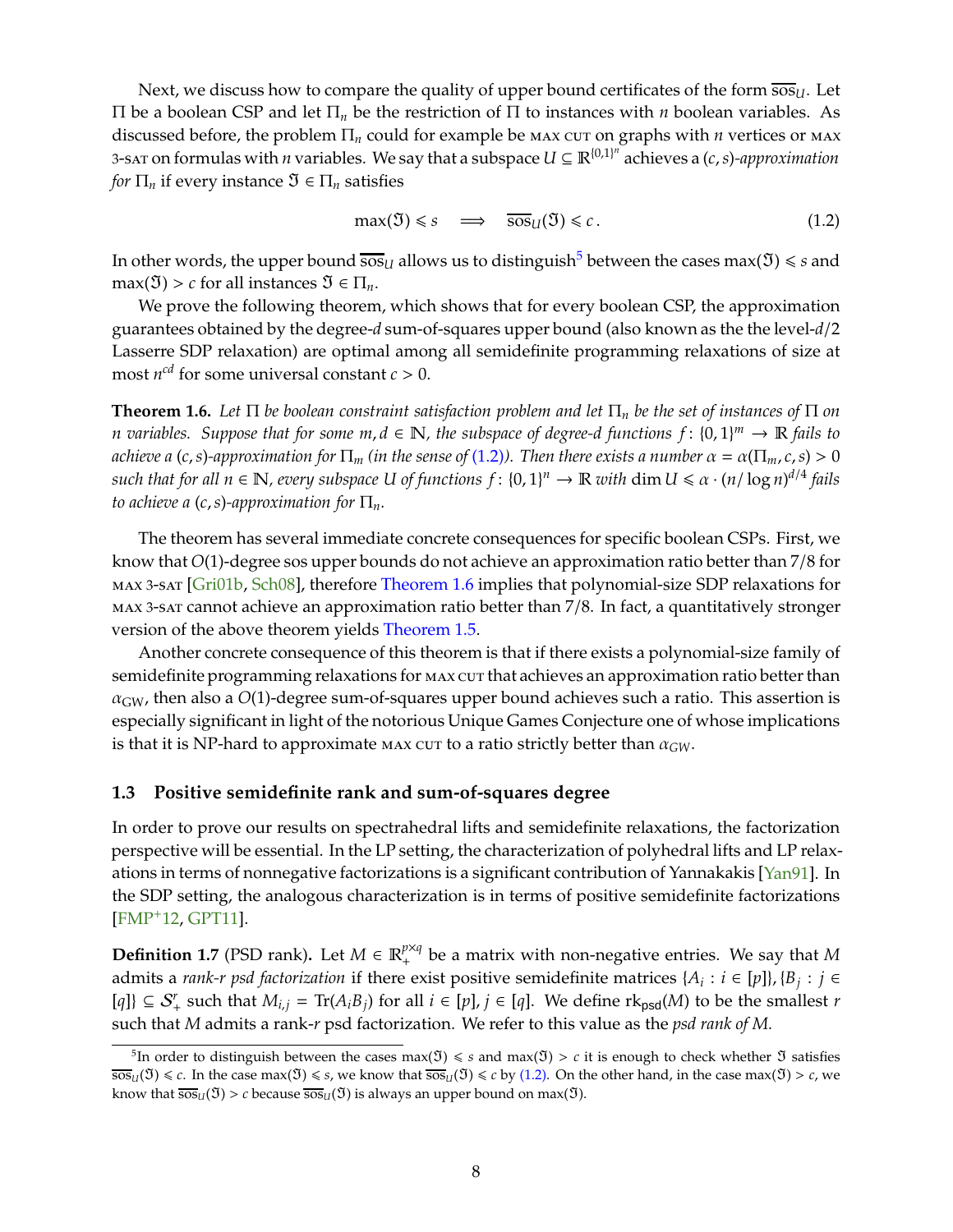<span id="page-8-3"></span>Nonnegative factorizations correspond to the special case that the matrices  ${A_i}$  and  ${B_i}$  are restricted to be diagonal. A rank-*r* nonnegative factorization can equivalently be viewed as a sum of *r* rank-1 nonnegative factorizations (nonnegative rectangles). Indeed, this viewpoint is crucial for all lower bounds on nonnegative factorization. In contrast, rank-*r* psd factorizations do not seem to admit a good characterization in terms of rank-1 psd factorizations. This difference captures one of the main difficulties of proving psd rank lower bounds.

**Main theorem.** Consider a nonnegative function  $f: \{0, 1\}^n \rightarrow \mathbb{R}_+$  on the *n*-dimensional discrete cube. We say that *f* has a *sum-of-squares (sos) certificate of degree d* if there exist functions  $g_1,\ldots,g_k\colon\{0,1\}^n\to\mathbb{R}$  such that  $\deg(g_1),\ldots,\deg(g_k)\leq d/2$ , and  $f(x)=\sum_{i=1}^k g_i(x)^2$  for all  $x\in\{0,1\}^n$ . (Here, the deg( $g$ ) denotes the degree of  $g$  as a multilinear polynomial. We refer to Section [2.1](#page-10-1) for the precise definition.) We then define the *sos degree of f*, denoted deg<sub>sos</sub>(*f*), to be the minimal *d* such that *f* has a degree-*d* sos certificate.

This notion is closely related $6$  to (a special case of) the Positivstellensatz proof system of Grigoriev and Vorobjov [\[GV02\]](#page-43-8). We refer to the surveys [\[Lau09,](#page-44-6) BS14] and the introduction of [\[OZ12\]](#page-44-7) for a review of such proof systems and their relationship to semidefinite programming.

With this notion in place, we can now present a representative theorem that embodies our approach. For a point  $x \in \mathbb{R}^n$  and a subset  $S \subseteq [n]$ , we denote by  $x_S \in \mathbb{R}^{|S|}$  the vector  $x_S =$  $(x_{i_1}, x_{i_2}, \ldots, x_{i_{|S|}})$  where  $S = \{i_1, i_2, \ldots, i_{|S|}\}$  and  $i_1 < i_2 < \cdots < i_{|S|}$ . For a function  $f : \{0, 1\}^m \to \mathbb{R}_+$  and a number  $n \geqslant m$ , we define the following central object: The  $\binom{n}{m} \times 2^n$ -dimensional real matrix  $M_n^f$ *n* is given by

<span id="page-8-1"></span>
$$
M_n^f(S, x) \stackrel{\text{def}}{=} f(x_S), \tag{1.3}
$$

.

where *S*  $\subseteq$  [*n*] runs over all subsets of size *m* and *x*  $\in$  {0, 1}<sup>*n*</sup>.

<span id="page-8-2"></span>**Theorem 1.8** (Sum-of-squares degree vs. psd rank). For every  $m \ge 1$  and  $f: \{0, 1\}^m \to \mathbb{R}_+$ , there *exists a constant C > 0 such that the following holds. For*  $n \ge 2m$ *, if*  $d + 2 = \text{deg}_{\text{sos}}(f)$ *, then* 

$$
1 + n^{1+d/2} \ge \text{rk}_{\text{psd}}(M_n^f) \ge C \left(\frac{n}{\log n}\right)^{d/4}
$$

*Remark* 1.9*.* The reader might observe that the matrix in [\(1.3\)](#page-8-1) looks very similar to the "pattern matrices" defined by Sherstov [\[She11\]](#page-45-5). This comparison is not unfounded; some high-level aspects of our proof are quite similar to his. Random restrictions are a powerful tool for analyzing functions over the discrete cube. We refer to  $\lbrack O'D14, Ch. 4\rbrack$  for a discussion of their utility in the context of discrete Fourier analysis. They were also an important tool in the work [CLRS13] on lower bounds for LPs. Accordingly, one hopes that our methods may have additional applications in communication complexity. This would not be surprising, as there is a model of quantum communication that exactly captures psd rank (see [\[FMP](#page-43-2)+12]).

**Connection to spectrahedral lifts of polytopes.** The connection to psd lifts proceeds as follows. Let  $\{x_1, x_2, \ldots, x_v\} \subseteq P$  be such that  $P = conv(V)$  is the convex hull of *V*, and also fix a representation

$$
P = \left\{ x \in \mathbb{R}^n : \langle a_i, x \rangle \leq b_i \ \forall i \in [m] \right\}.
$$

The *slack matrix S* associated to *P* (and our chosen representation) is the matrix  $S \in \mathbb{R}_{+}^{m \times v}$  given by  $S_{i,j} = b_i - \langle a_i, x_j \rangle$ . It is not difficult to see that rk<sub>psd</sub>(*S*) does not depend on the choice of representation. It turns out that the psd rank of *S* is precisely the minimum size of a psd lift of *P*.

<span id="page-8-0"></span> $6$ For the sake of simplicity, we have only defined this notion for functions on the discrete cube. In more general settings, one has to be a bit more careful; we refer to [\[GV02\]](#page-43-8).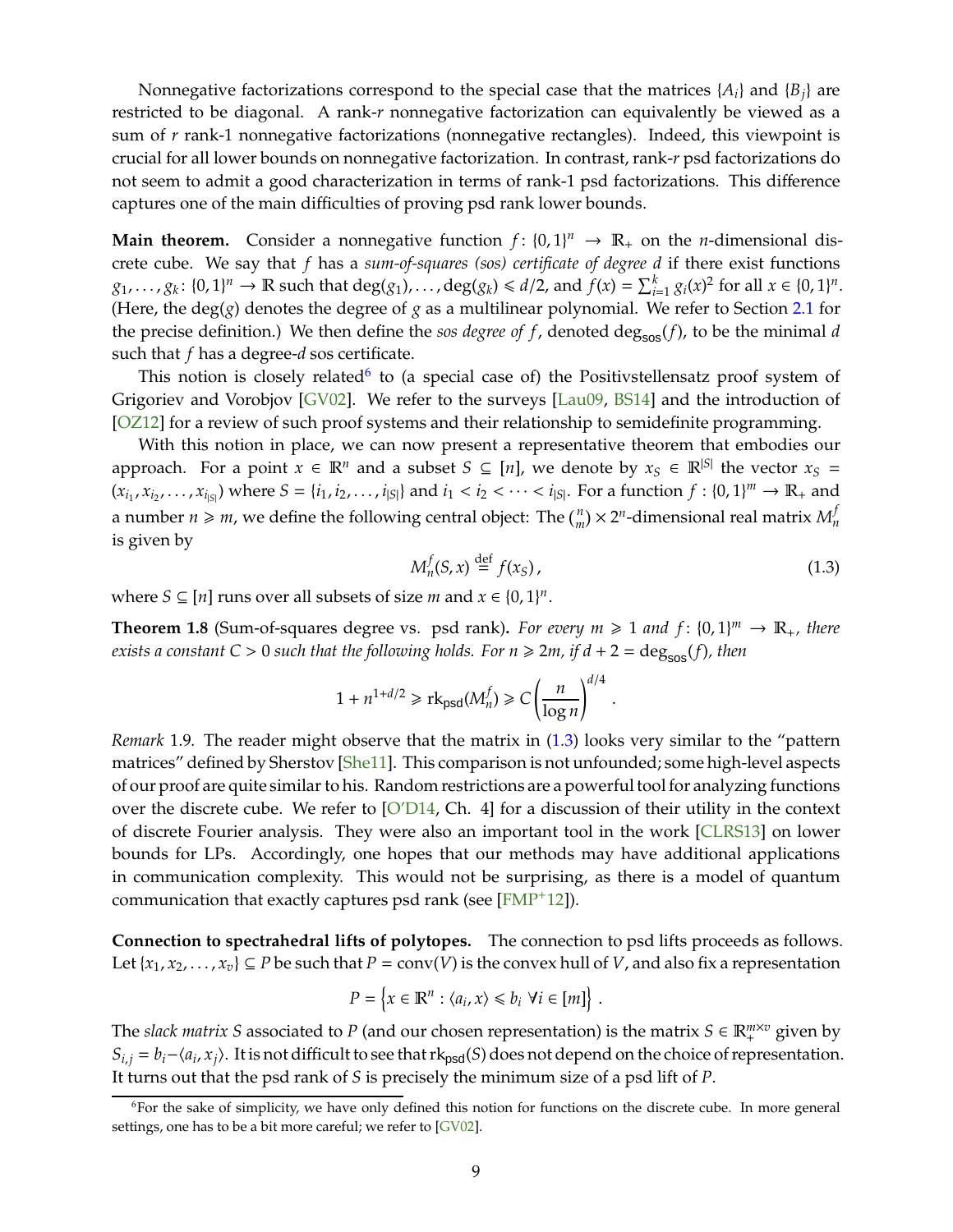<span id="page-9-5"></span><span id="page-9-0"></span>**Proposition 1.10** ([\[FMP](#page-43-2)<sup>+</sup>12, [GPT11\]](#page-43-3)). *For every n, k*  $\geq$  1, every polytope  $P \subseteq \mathbb{R}^n$  and every slack matrix *S* associated to P, it holds that  $rk_{psd}(S) \le k$  if and only if P admits a psd lift of size k.

Thus our goal in this paper becomes one of proving lower bounds on psd rank. With this notation, we have a precise way to characterize the lack of previous progress: Before this work, there was no reasonable method available to prove lower bounds on the psd rank of explicit matrices. The characterization of [Proposition 1.10](#page-9-0) explains our abuse of notation in [Theorem 1.1,](#page-4-1) writing  $rk_{psd}(P)$  to denote the psd rank of any slack matrix associated to a polytope  $P$ .

[Theorem 1.8](#page-8-2) is already enough to show that  $rk_{psd}(corr_n)$  must grow faster than any polynomial in *n*, as we will argue momentarily. In [Section 3.1,](#page-16-1) we present a more refined version (using a more robust version of sos degree) that will allow us to achieve a lower bound of the form  $rk_{psd}(corR_n) \geq 2^{\Omega(n^{\delta})}$  for some  $\delta > 0$ .

Given [Theorem 1.8,](#page-8-2) in order to prove a lower bound on  $rk_{psd}(corra_n)$ , we should find, for every  $d \ge 1$ , a number *m* and a function  $f : \{0,1\}^m \to \mathbb{R}_+$  such that  $\deg_{sos}(f) \ge d$  and such that  $M_n^f$  $_n^j$  is a submatrix of some slack matrix associated to corr<sub>n</sub>. To this end, it helps to observe the following (we recall the proof in Section [5\)](#page-30-0).

<span id="page-9-4"></span>**Proposition 1.11.** If  $f: \{0, 1\}^m \to \mathbb{R}_+$  is a nonnegative quadratic function over  $\{0, 1\}^m$ , then for any  $n \geq m$ , the matrix  $M_n^f$  is a submatrix of some slack matrix associated to  $\operatorname{corr}_n$ .

Given the preceding proposition, the following result of Grigoriev on the Knapsack tautologies completes our quest for a lower bound.

<span id="page-9-3"></span>**Theorem 1.12** ([Gri01a]). For every odd integer  $m \geq 1$ , the function  $f : \{0, 1\}^m \to \mathbb{R}_+$  given by

<span id="page-9-1"></span>
$$
f(x) = \left(\frac{m}{2} - \sum_{i=1}^{m} x_i\right)^2 - \frac{1}{4}
$$
 (1.4)

*has* deg<sub>sos</sub> $(f) \ge m + 1$ *.* 

Note that since  $m/2$  is not an integer, [\(1.4\)](#page-9-1) is nonnegative for all  $x \in \{0, 1\}^m$ . It turns out that in order to prove stronger lower bounds for corr*n*, we will require a lower bound on the *approximate* sos degree of *f*. Thus the Knapsack tautologies [\(1.4\)](#page-9-1) will be studied carefully in [Section 5.1.](#page-30-1) In [Section 2.2,](#page-11-0) we discuss the proof of [Theorem 1.8](#page-8-2) in some detail. Then in [Section 3,](#page-16-0) we present a quantitatively stronger theorem and its proof.

**Connection to semidefinite relaxations and constraint satisfaction.** Fix now numbers  $k, n \geq 1$ and a boolean CSP  $\Pi$ . Fix a pair of constants  $0 \le s \le c \le 1$ . Suppose our goal is to show a lower bound on the size of SDP relaxations that yield a (*c*,*s*)-approximation on instances of size *n*. It turns out that this task reduces to proving a lower bound on the positive semidefinite rank of an explicit matrix *M* indexed by problem instances and problem solutions (points on the discrete cube in our case).

<span id="page-9-2"></span>**Proposition 1.13.** *For any boolean CSP*  $\Pi_n$  *and any constants*  $0 \le s \le c \le 1$ *, let U be a subspace of minimal dimension that achieves a* (*c*,*s*)*-approximation for* Π*n. Denote the set of instances*

$$
\Pi_n^{\leq s} = \{\mathfrak{I} \mid \max(\mathfrak{I}) \leq s\}.
$$

Let  $M$ :  $\prod_{n}^{\leq s} \times \{0, 1\}^n \to \mathbb{R}$  *denote the matrix* 

$$
M(\mathfrak{I},x)=c-\mathfrak{I}(x).
$$

*Then,*  $\text{rk}_{\text{psd}}(M)^2 \geq \dim(U) \geq \text{rk}_{\text{psd}}(M)$ *.*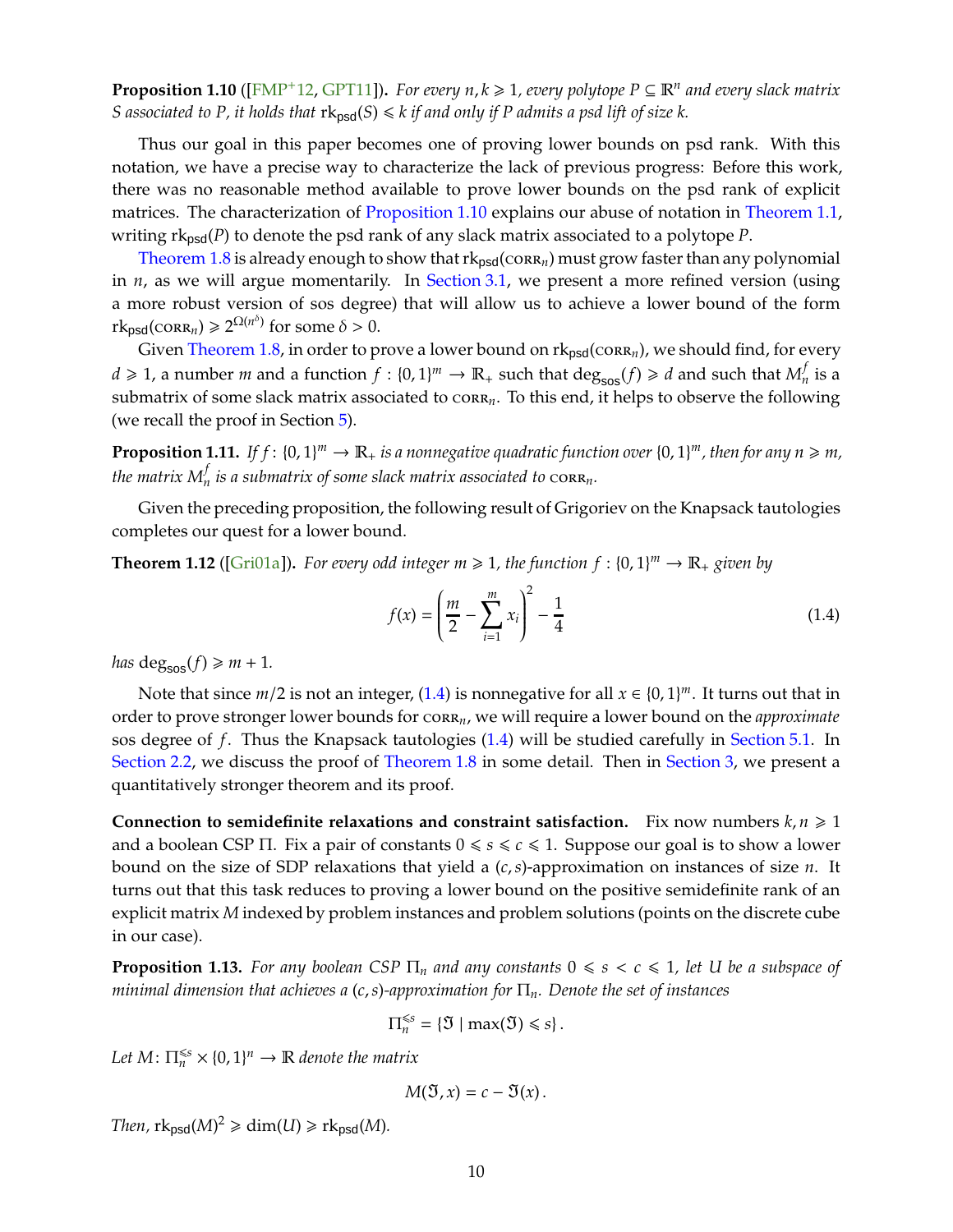Before describing the proof of this proposition, observe that together with our main theorem the proposition implies [Theorem 1.6](#page-7-3) (optimality of degree-*d* sum-of-squares for approximating boolean CSPs): If  $\mathfrak{I}_0$  is a max- $\mathfrak{P}$  instance on *m* variables with  $\max(\mathfrak{I}_0) \le s$  and  $\overline{\cos}_d(\mathfrak{I}_0) > c$ , then  $f = c - \mathfrak{I}_0$  has sos degree larger than *d*. Our main theorem gives a lower bound on the psd rank of the matrix  $M_n^f$ *n* . Since this matrix is a submatrix of the matrix in [Proposition 1.13,](#page-9-2) our psd rank lower bound implies a lower bound on the minimum dimension of a subspace achieving a  $(c, s)$ -approximation for  $\text{max-} \mathcal{P}_n$ .

*Proof of [Proposition 1.13.](#page-9-2)* Set  $r = \dim(U)$ . Fix a basis  $q_1, \ldots, q_r : \{0, 1\}^n \to \mathbb{R}$  for the subspace U. Define the function  $Q: \{0, 1\}^n \to S_r^+$  by setting  $(Q(x))_{ij} := q_i(x)q_j(x)$  for all  $i, j \in [r]$ . Notice that for any  $q \in U$ , we can write  $q = \sum_{i=1}^{r} \lambda_i q_i$  and thus  $q(x)^2 = \text{Tr}(\Lambda Q(x))$  where  $\Lambda \in S_r^+$  is defined by  $\Lambda_{ij} := \lambda_i \lambda_j$ .

Since *U* achieves a  $(c, s)$ -approximation for  $\Pi_n$ , for every instance  $\mathfrak{I} \in \Pi_n^{\leq s}$  we will have  $\overline{sos}_U(\mathfrak{I}) \leq c$ . By definition of  $\overline{sos}_U(\mathfrak{I})$ , this implies that  $c - \mathfrak{I} = \sum_i g_i^2$  $\frac{2}{i}$  for  $g_i$  ∈ *U*. By expressing each *g* 2  $\frac{2}{i}$  as  $g_i^2$  $\Omega_i^2 = \text{Tr}(\Lambda_i Q(x))$  for some  $\Lambda_i \in \mathcal{S}_r^+$  we get,

$$
M(\mathfrak{I},x)=c-\mathfrak{I}(x)=\sum_i \text{Tr}(\Lambda_i Q(x))=\text{Tr}(\Lambda_{\mathfrak{I}} Q(x))\ .
$$

This yields an explicit psd factorization of *M* certifying that  $rk_{psd}(M) \leq dim(U)$ .

Conversely, by definition of  $rk_{psd}(M)$  there exists positive semidefinite matrices  $\{\Lambda_{\mathfrak{I}} : \mathfrak{I} \in \Pi_n^{\leqslant s}\}$ ,  ${Q(x) : x \in {0,1}^n} \subseteq S_r^+$  such that  $M(\mathfrak{I},x) = \text{Tr}(\Lambda_{\mathfrak{I}}Q(x))$ . Denote by  $R(x) := Q(x)^{1/2}$  the positive semidefinite square root, and consider the subspace  $\tilde{U} := \text{span}\{(R(x))_{ij}\} \subseteq \mathbb{R}^{\{0,1\}^n}$ . Clearly, the dimension of  $\tilde{U}$  is at most  $rk_{psd}(M)^2$ . Further, for each instance  $\mathfrak{I} \in \Pi_n^{\leqslant s}$ , we can write

$$
c-\mathfrak{I}=M_{\mathfrak{I},x}=\text{Tr}(\Lambda_{\mathfrak{I}}Q(x))=\text{Tr}(\Lambda_{\mathfrak{I}}R(x)^2)=||\sqrt{\Lambda_{\mathfrak{I}}}R(x)||_F^2\,.
$$

Observe that  $\|\sqrt{\Lambda_{\mathfrak{I}}}R(x)\|_{F}^{2}$  $\tilde{\mu}_F^2$  is a sum of squares of functions from the subspace  $\tilde{U}^7$  $\tilde{U}^7$ . Therefore we have  $\overline{sos}_{\tilde{U}}(\mathfrak{I}) \leq c$ , showing that  $\overline{sos}_{\tilde{U}}$  yields a (*c*, *s*)-approximation to  $\Pi_n$ . Since *U* is the minimal subspace yielding a (*c, s*)-approximation, we have  $\dim(U) \leqslant \dim(\tilde{U}) \leqslant \mathrm{rk}_{\text{psd}}(M)^2$ . — Первой Станингии <mark>П</mark>

## <span id="page-10-0"></span>**2 Proof overview and setup**

## <span id="page-10-1"></span>**2.1 Preliminaries**

We write  $[n] \stackrel{\text{def}}{=} \{1, 2, ..., n\}$  for  $n \in \mathbb{N}$ . We will often use the notation  $\mathbb{E}_x$  to denote a uniform averaging operator where *x* assumes values over a finite set. For instance, if  $x \in \{-1, 1\}^n$ , then  $\mathbb{E}_x f(x) = 2^{-n} \sum_{x \in \{-1,1\}^n} f(x)$ . The domain of the operator should always be readily apparent from context. We also use asymptotic notation: For two expressions *A* and *B*, we write  $A \le O(B)$  if there exists a universal constant *C* such that  $A \leq C \cdot B$ . We also sometimes write  $A \leq B$  to denote *A*  $\leq$  *O*(*B*). The notation *A*  $\geq$  *Q*(*B*) similarly denotes *B*  $\leq$  *A*, and the notations *A* =  $\Theta$ (*B*) and *A*  $\leq$  *B* are both used to denote the conjunction of  $A \leq B$  and  $B \leq A$ . For a real number  $x > 0$ , we use  $\log x$ to denote the natural logarithm of *x*.

**Inner product spaces and norms.** Let *H* denote a finite-dimensional vector space over R equipped with an inner product  $\langle \cdot, \cdot \rangle$  and the induced Euclidean norm  $|\cdot|$ . All vector spaces we consider here will be of this kind. We use M(*H*) to denote the set of self-adjoint linear operators on *H*, and

<span id="page-10-2"></span><sup>&</sup>lt;sup>7</sup>Here, $\|\cdot\|_F$  denotes the Frobenius norm.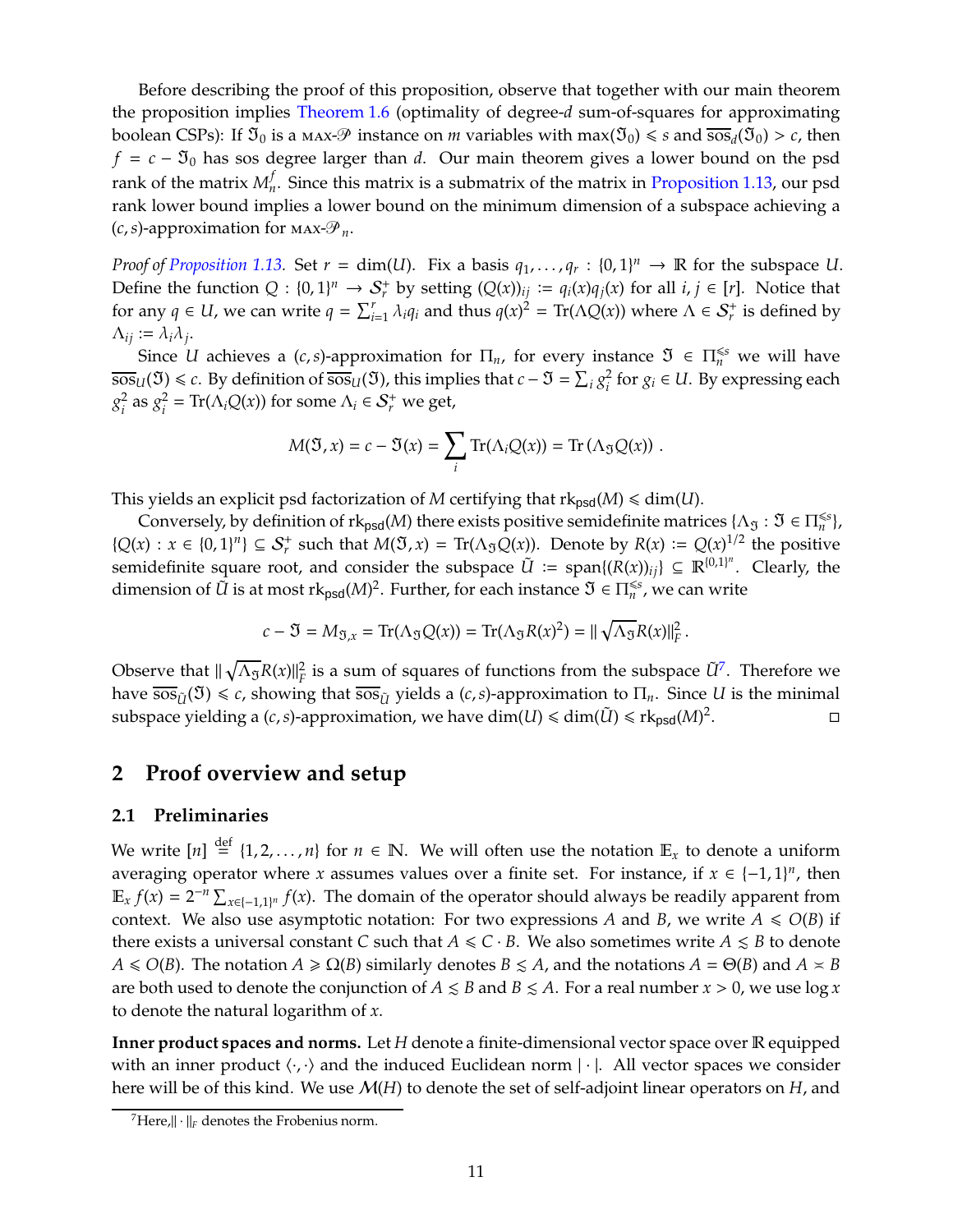<span id="page-11-2"></span> $\mathcal{D}(H) \subseteq \mathcal{M}(H)$  for the set of density operators on H, i.e., those positive semidefinite operators with trace one. We will use the standard Loewner ordering  $\geq$  on  $\mathcal{M}(H)$ .

If *H* comes equipped with a canonical (ordered) orthonormal basis (as will always be the case throughout), we represent linear operators on *H* by matrices with rows and columns indexed by the basis elements. In this case, M(*H*) consists of symmetric matrices and D(*H*) consists of symmetric, positive semidefinite matrices whose diagonal entries summing to one. If  $A \in \mathcal{M}(H)$ is positive semidefinite, we use  $A^{1/2}$  to denote the positive semidefinite square root of  $A$ .

Given a linear operator  $A : H \to H$ , we define the operator, trace, and Frobenius norms, respectively:

$$
||A|| = \max_{x \neq 0} \frac{|Ax|}{|x|}
$$

$$
||A||_* = \text{Tr}(\sqrt{A^T A})
$$

$$
||A||_F = \sqrt{\text{Tr}(A^T A)}.
$$

 $Recall Tr(A^T B) \le ||A|| \cdot ||B||_*$  and the Cauchy-Schwarz inequality  $Tr(A^T B) \le ||A||_F ||B||_F$ . For a matrix *M*, we use  $||M||_{\infty}$  to denote the maximum absolute value of an entry in *M*.

**Fourier analysis and degree over the discrete cube.** We use  $L^2([-1, 1]^n)$  to denote the Hilbert space of real-valued functions  $f: \{-1, 1\}^n \to \mathbb{R}$ . This space is equipped with the natural inner product under the uniform measure:  $\langle f, g \rangle = \mathbb{E}_x f(x)g(x)$ . We recall the Fourier basis: For  $S \subseteq [n]$ , one has  $\chi_S(x) = \prod_{i \in S} x_i$ . The functions  $\{\chi_S : S \subseteq [n]\}$  form an orthonormal basis for  $L^2([-1, 1]^n)$ . We can decompose *f* in the Fourier basis as  $f = \sum_{S \subseteq [n]} \hat{f}(S) \chi_S$ .

We will use deg(*f*) to denote the degree of *f* as a multi-linear polynomial on the discrete cube: deg(*f*)  $\stackrel{\text{def}}{=} \max\{|S| : \hat{f}(S) \neq 0\}$ . Note that by identifying {0, 1} and {−1, 1}, we can define deg(*f*) for functions  $f : \{0,1\}^n \to \mathbb{R}$  as well. (Since the change of domains is given by the linear map  $x \mapsto 2x - 1$ , the degree of polynomial representations do not change.)

If we are given a matrix-valued function  $M : \{-1,1\}^n \to \mathbb{R}^{p \times q}$ , we can decompose M as  $M = \sum_{S \subseteq [n]} \hat{M}_S \chi_S$  where  $(\hat{M}_S)_{ij} = \widehat{M_{ij}(S)}$ , and  $\deg(M) = \max\{\deg(M_{ij}) : i \in [p], j \in [q]\}.$  We refer to the book [\[O'D14\]](#page-44-8) for additional background on boolean Fourier analysis.

**Quantum information theory.** The *von-Neumann entropy* of a density operator *X* is denoted *S*(*X*) = −Tr(*X* log *X*). For two density operators *X* and *Y* over the same vector space, the *quantum relative entropy* of *X* with respect to *Y* is the quantity  $S(X||Y) = Tr(X \cdot (\log X - \log Y))$ . Here, the operator function log is defined on positive operators as  $\log X = -\sum_{k=0}^{\infty} \frac{1}{k}$  $\frac{1}{k}$ (Id −*X*)<sup> $k$ </sup>. In general, for a function *g* : *I* → **R** analytic on an open interval *I* ⊆ **R** and a symmetric operator *X* ∈ *M*(*H*), we define *g*(*X*) via its Taylor series, with the understanding that the spectrum of *X* should lie in *I*. Finally, we will often use the notation  $\mathcal{U} = \frac{Id}{Tr(Id)}$  to denote the uniform density matrix (i.e., the maximally mixed state), where the dimension of the identity matrix Id is clear from context. We refer to [\[Wil13\]](#page-45-6) for a detailed account of quantum information theory.

#### <span id="page-11-0"></span>**2.2 Factorizations, quantum learning, and pseudo-densities**

First, we recall the setup of the main theorem in the paper. Fix  $m \ge 1$ , a function  $f : \{0,1\}^m \to \mathbb{R}_+$ and let  $d + 2 = \text{deg}_{sos}(f)$ . We define the matrix  $M_n^f$  as in [\(1.3\)](#page-8-1). Our goal is to show a lower bound on the positive semidefinite rank of the matrix  $M_n^f$ *n* .

Suppose we had a psd factorization

<span id="page-11-1"></span>
$$
M_n^f(S, x) = \text{Tr}(P(S)Q(x))
$$
\n(2.1)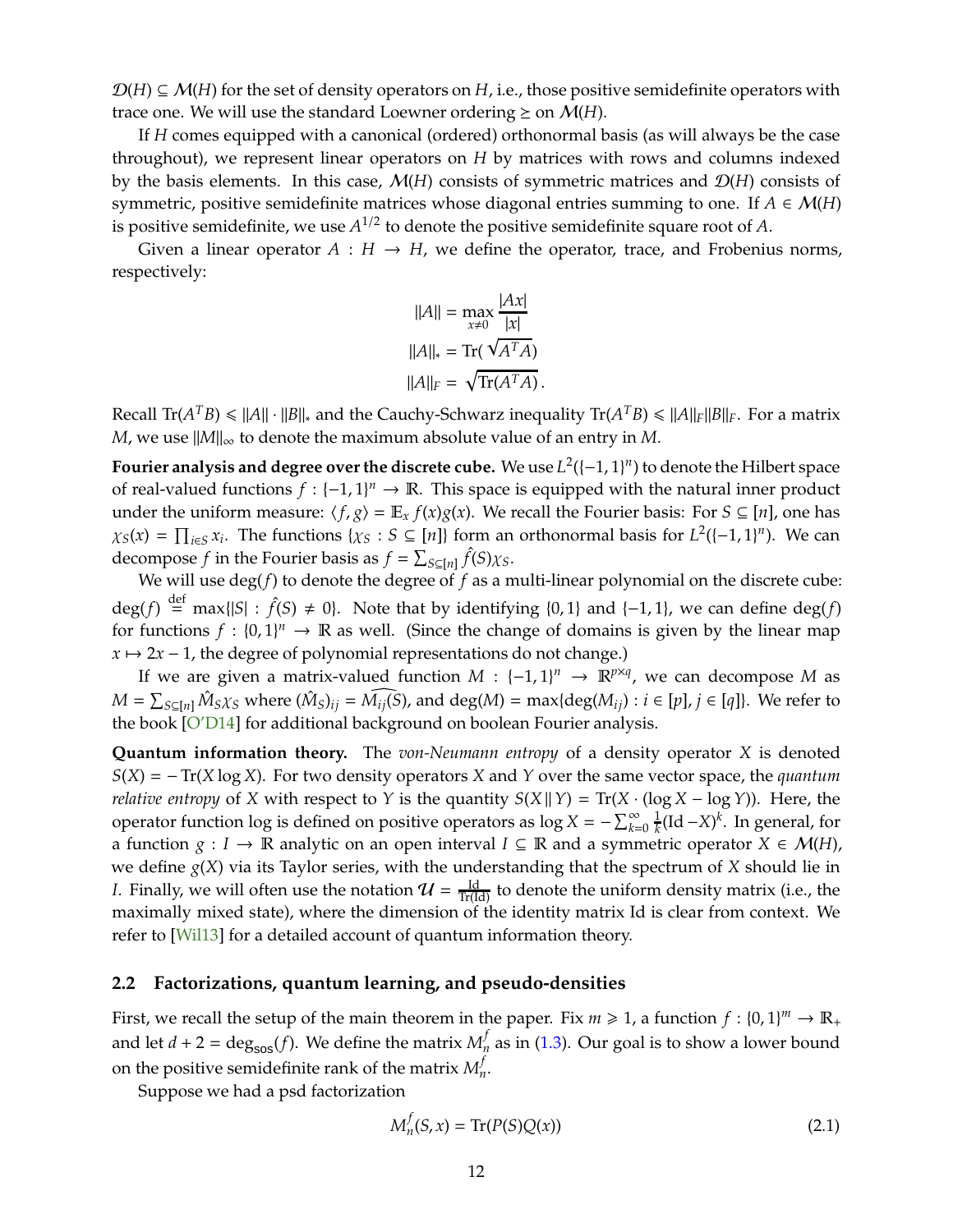<span id="page-12-3"></span>witnessing  $rk_{psd}(M) \leq r$ . First, we observe that lower bound on deg<sub>sos</sub>(*f*) already precludes certain *low degree* psd factorizations. More precisely, if  $R(x) = Q(x)^{1/2}$  then deg(*R*) is constrained to be at least *d*/2. For the sake of contradiction, let us suppose deg(*R*) < *d*/2. For any row *M f*  $\int_n^J$  $(S, \cdot)$  of the matrix  $M_n^f$  we will have,

$$
f(x_S) = \text{Tr}(P(S)R(x)^2) = ||\sqrt{P(S)}R(x)||_F^2.
$$

This contradicts  $\deg_{sos}(f) = d + 2$  since  $\|\sqrt{P(S)}R(x)\|_F^2$  is a sum of squares of a polynomials of degree less than *d*/2.

**Pseudo-densities and low degree psd factorizations.** By appealing to convex duality, it is possible to construct a *certificate* that the matrix  $M_n^f$  does not admit *low degree* factorizations. The certificate consists of a linear functional that separates *M f*  $\frac{1}{n}$  from the convex hull of matrices that admit low degree psd factorizations. Formally, if we define the convex set  $C_d$  of non-negative matrices as,

$$
C_d \stackrel{\text{def}}{=} \left\{ N : \binom{n}{m} \times \{0, 1\}^n \to \mathbb{R} \; \middle| \; N(S, x) = \text{Tr}(P(S)R(x)^2), P(S) \ge 0, \text{deg}(R(x)) < d/2 \right\}
$$

then we will construct a linear functional *L* on  $\binom{n}{m} \times 2^n$  matrices such that

$$
L(M_n^f) < 0, \text{ but } L(N) \geq 0 \text{ for all } N \in C_d \,. \tag{2.2}
$$

The linear functional is precisely the one derived from what we refer to as a *pseudo-density*.

A degree-d pseudo-density is a mapping  $D: \{0,1\}^m \to \mathbb{R}$  such that  $\mathbb{E}_x D(x) = 1$  and  $\mathbb{E}_x D(x) g(x)^2 \ge 0$ for all functions  $g: \{0, 1\}^m \to \mathbb{R}$  with  $\deg(g) \leq d/2.8$  $\deg(g) \leq d/2.8$  Observe that for any probability distribution over  $\{0, 1\}^n$ , its density function relative to the uniform distribution on  $\{0, 1\}^n$  satisfies the conditions of a degree-*d* pseudo-density for every  $d \in \mathbb{N}$ . One has the following characterization:

<span id="page-12-2"></span>
$$
\deg_{\text{sos}}(f) = \min \left\{ d \geq 0 : \mathop{\mathbb{E}}_{x} D(x)f(x) \geq 0 \text{ for every degree-}d \text{ pseudo-density } D \right\}.
$$
 (2.3)

In other words, the sos degree of a function is larger than *d* if and only if there exists a degree-*d* pseudo-density *D* such that  $\mathbb{E}_x D(x) f(x) < 0$ . To verify this, note that if deg<sub>sos</sub>(*f*) > *d*, then *f* is not in the closed, convex cone generated by the squares of polynomials of degree at most *d*/2. Now the required pseudo-density *D* corresponds exactly to (the normal vector of) a hyperplane separating *f* from this cone.

Of course, if *D* is an actual density (with respect to the uniform measure on  $\{0, 1\}^m$ ), then  $\mathbb{E}_x D(x) f(x)$  is precisely the expectation of f under *D*. For a pseudo-density *D*, the corresponding linear functional  $f \mapsto \mathbb{E}_x D(x) f(x)$  is referred to as a *pseudo-expectation* in previous papers (see, e.g., [BBH+12, CLRS13]), and the map *D* is called a *pseudo-distribution* in [\[BKS14\]](#page-42-3). Over finite domains, these notions are interchangeable. We use the language of densities here in anticipation of future applications to infinite domains and non-uniform background measures (in the context of nonnegative rank, this occurs already in [Section 7.2\)](#page-39-0).

Now fix a degree-*d* pseudo-density *D* with  $\mathbb{E}_x D(x) f(x) < 0$ . We define the following linear functional on matrices  $N: \binom{[n]}{m}$  $_{m}^{[n]}) \times \{0,1\}^{n} \rightarrow \mathbb{R}$ 

<span id="page-12-1"></span>
$$
L_D(N) \stackrel{\text{def}}{=} \mathop{\mathbb{E}}_{|S|=m} \mathop{\mathbb{E}}_{x} D(x_S) \cdot N(S, x). \tag{2.4}
$$

<span id="page-12-0"></span><sup>8</sup>Note that a degree-*d* pseudo-density does not necessarily have degree *d* as a function on the discrete cube.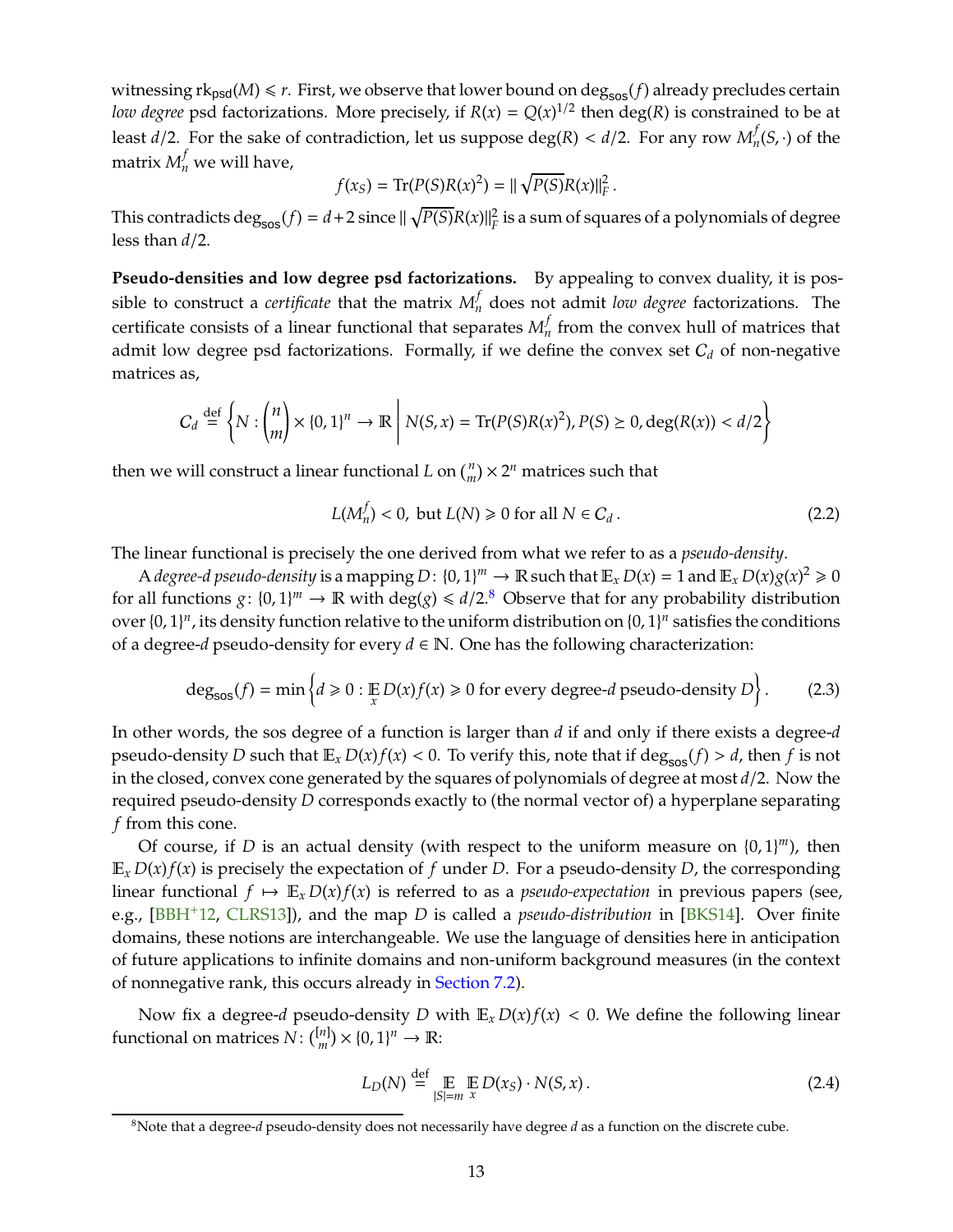<span id="page-13-1"></span>Consider a matrix  $N \in C_d$  which admits a low degree psd factorization given by  $N(S, x) =$ Tr( $P(S)R(x)^2$ ). Then since  $D$  is a degree- $d$  pseudo-density, we would have

$$
L_D(N)=\mathop{\mathbb{E}}_{|S|=m}\mathop{\mathbb{E}}_{x}D(x_S)\mathop{\rm Tr}\left(P(S)R(x)^2\right)=\mathop{\mathbb{E}}_{|S|=m}\mathop{\mathbb{E}}_{x}D(x_S)\|\sqrt{P(S)}R(x)\|_F^2\geq 0\,.
$$

However, since *D* is negatively correlated with *f*,

$$
L_D(M_n^f) = \mathop{\mathbb{E}}_{|S| = m} \mathop{\mathbb{E}}_{x} D(x_S) \cdot M_n^f(S, x) = \mathop{\mathbb{E}}_{|S| = m} \mathop{\mathbb{E}}_{x} D(x_S) \cdot f(x_S) < -\varepsilon.
$$
 (2.5)

for some  $\varepsilon > 0$ .

The core of our psd rank lower bound is to show that the linear functional *L<sup>D</sup>* in fact separates the matrix  $M_n^f$  $f\atop n$  from *all* low rank psd factorizations, thereby certifying a lower bound on rk<sub>psd</sub>( $M_n^f$  $\binom{n}{n}$ . Roughly speaking, the idea is to approximate an arbitrary psd factorization using low degree factorizations with respect to the linear functional *LD*, and then appeal to the lower bound [\(2.2\)](#page-12-1) for low degree factorizations.

Formally, for a number  $r \geq 1$ , consider the following set  $C_r$  of nonnegative matrices,

$$
C_r \stackrel{\text{def}}{=} \left\{ N \in \mathbb{R}_+^{\binom{n}{m} \times \{0,1\}^n} : \text{rk}_{\text{psd}}(N) \leq r \cdot ||N||_1, ||N||_{\infty} \leq 1 \right\}.
$$

Here,  $||N||_1$  is the average of the entries of *N* and  $||N||_{\infty}$  is the maximum entry of *N*. In the rest of the section, we will present an argument that unless  $r$  is very large, every matrix  $N \in C_r$  satisfies  $L_D(N) \ge -\varepsilon$ . Since  $L_D(M_n^f)$ *f*<sub>*n*</sub>) <  $-\varepsilon$ , this implies that the linear functional *L<sub>D</sub>* separates *M<sub>n</sub>*  $n \nmid n$  from the convex hull of  $C_r$ , thereby certifying a lower bound on  $\mathrm{rk}_{\textsf{psd}}(M_n^f)$  $\binom{n}{n}$ .

Fix a matrix  $N \in C_r$ . It is instructive to have the situation  $||N||_1$ ,  $||N||_{\infty} = \Theta(1)$  in mind for the rest of this outline. By definition of C*<sup>r</sup>* , the matrix *N* admits a psd factorization of rank *O*(*r*). In light of the above discussion, our goal is to approximate the matrix *N* by a low degree factorization with respect to the functional *LD*. A low degree approximation for *N* is constructed in two steps.

**Well-behaved factorizations.** The first step involves obtaining a nicer factorization of *N*. Toward this end, we define the quantity

$$
\gamma_r(M) \stackrel{\text{def}}{=} \sup \left\{ \max_{i,j} ||A_i|| \cdot ||B_j||_* : N_{ij} = \text{Tr}(A_iB_j), A_i, B_j \in \mathcal{S}_+' \quad \forall i \in [p], j \in [q] \right\} \,,
$$

associated with a matrix  $M \in \mathbb{R}_+^{p \times q}$ . The following lemma is proved by Briët, Dadush, and Pokutta [BDP13] (see also the discussion in  $[FGP^+14]$ ).

<span id="page-13-0"></span>**Lemma 2.1** (Factorization rescaling). For every nonnegative matrix M with  $\text{rk}_{\text{psd}}(M) \leq r$ , the following *holds:*

$$
\gamma_r(M) \leq r^2 ||M||_{\infty}.
$$

Applying the above lemma to the matrix *N* at hand, we get a psd factorization  $N(S, x) =$ Tr( $P(S)Q(x)$ ) wherein  $||P(S)||$  and  $||Q(x)||_*$  are bounded polynomially in *r*. This analytic control on the factorization will be important for controlling error bounds, but also—in a more subtle way—for the next step.

**Learning a low-degree quantum approximation.** The next step of the argument exploits the following phenomenon concerning quantum learning. Fix a  $k \geq 1$  and consider a matrix-valued function  $Q: \{0,1\}^n \to S^k_+$  such that  $\mathbb{E}_x \text{Tr}(Q(x)) = 1$ . We will try to approximate  $Q$  by a simpler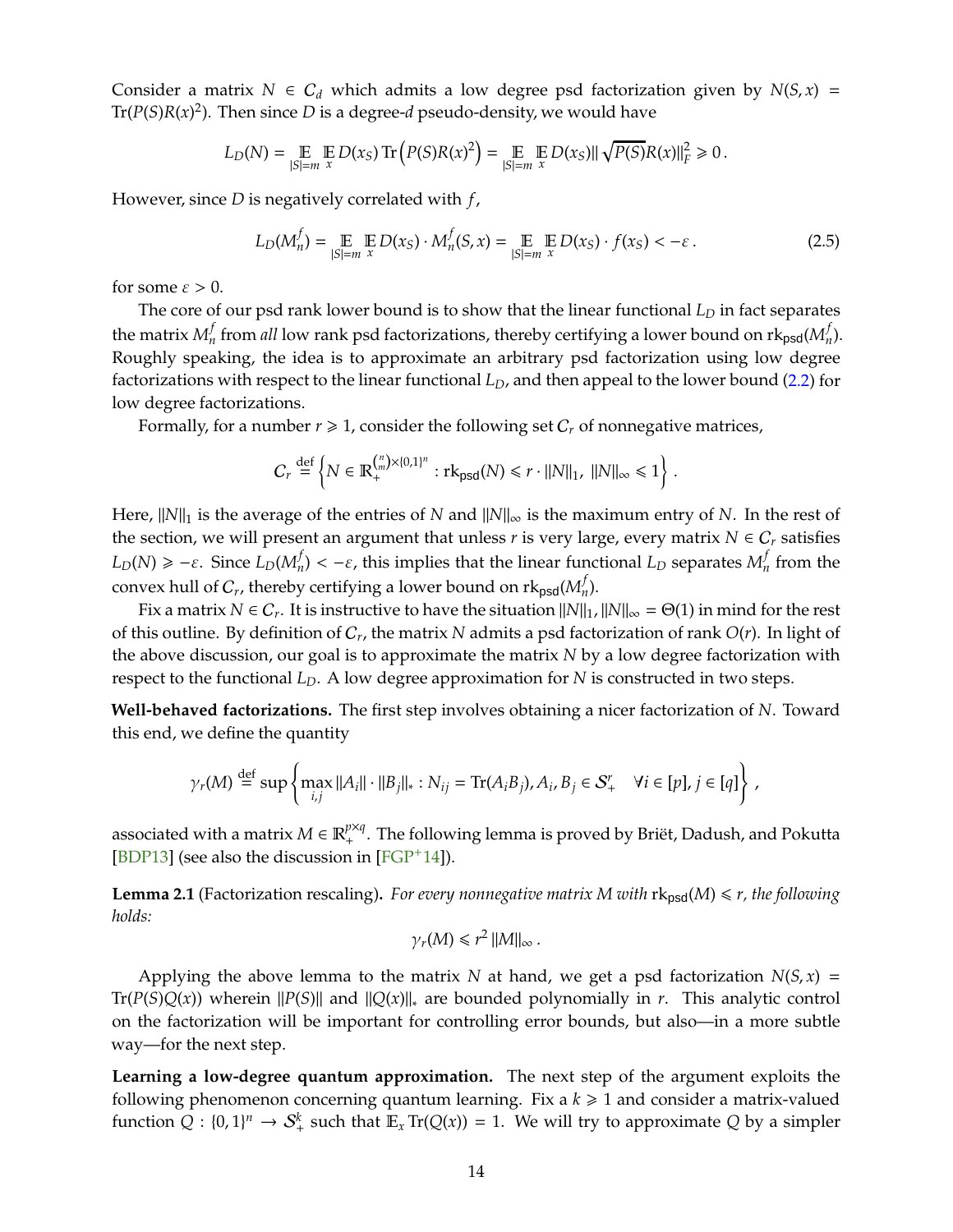<span id="page-14-3"></span>mapping with respect to a certain class of test functionals  $\Lambda: \{0,1\}^n \to \mathcal{S}_+^k$ . If  $\tilde{Q}$  is the approximator, we would like that

$$
\left| \mathbb{E}_x \operatorname{Tr} \left( \Lambda(x) (Q(x) - \tilde{Q}(x)) \right) \right| \le \varepsilon \tag{2.6}
$$

for some parameter  $\varepsilon > 0$ . (In this case,  $\tilde{Q}$  and  $Q$  are indistinguishable to the test  $\Lambda$  up to accuracy  $\varepsilon$ .) One can set this up as a quantum learning problem in the following way. We define the density matrix  $U_Q = \mathbb{E}_x(e_x e_x^T \otimes Q(x))$  and the PSD matrix  $V_\Lambda = \sum_x (e_x e_x^T \otimes \Lambda(x))$ .<sup>[9](#page-14-0)</sup> Note that  $\mathbb{E}_x$  Tr( $\Lambda(x)Q(x)$ ) = Tr( $V_\Lambda U_Q$ ).

Now, if  $\mathcal T$  is a family of test functionals, then a canonical way of finding a "simple" approximation to *U<sup>Q</sup>* that satisfies all the tests is via the following maximum-entropy (convex) optimization problem:

$$
\max\left\{S(\tilde{U}) : \text{Tr}(\tilde{U}) = 1, \tilde{U} \ge 0, |\text{Tr}(V_{\Lambda}(U_{Q} - \tilde{U}))| \le \varepsilon \ \forall \Lambda \in \mathcal{T}\right\},\tag{2.7}
$$

where we recall that *S*(·) denotes the quantum entropy functional. Moreover, one can attempt to solve this optimization by some form of projected sub-gradient descent. Interpretations of this algorithm go by many names, notably the "matrix multiplicative weights update method" and "mirror descent" with quantum entropy as the regularizer; see, e.g., [\[NY83,](#page-44-9) [BT03,](#page-43-9) [TRW05,](#page-45-7) AK07, [WK12\]](#page-45-8) and the recent survey [\[Bub14\]](#page-43-10).

In our setting, we are not directly concerned with efficiency, but instead simplicity of the approximator. A key phenomenon is that when the class of tests  $\mathcal T$  is simple, the approximator inherits this simplicity. Moreover, one can tailor the nature of the approximator by choosing the sub-gradient steps wisely. In [Section 4.2](#page-25-0) [\(Theorem 4.5\)](#page-25-1), we prove a generalization of the following approximation theorem. (Recall that  $\mathcal{U} = Id / Tr(Id)$  is the uniform density matrix.)

<span id="page-14-2"></span>**Theorem 2.2** (Approximation by a low-degree square). Let  $\kappa \ge 1$  and  $\omega > 0$  be given. Define

$$
\mathcal{T}_{\kappa,\omega} = \left\{\Lambda : \{0,1\}^n \to \mathcal{S}^k_+ : \deg(\Lambda) \leq \kappa, \|\Lambda(x)\| \leq \omega \,\,\forall x \in \{0,1\}^n\right\}.
$$

*For any*  $Q: \{0,1\}^n \to S^k_+$  *with*  $\mathbb{E}_x \text{Tr}(Q(x)) = 1$ , there is a matrix-valued function  $R: \{0,1\}^n \to S^k_+$  with  $\mathbb{E}_x \operatorname{Tr}(R(x)^2) = 1$  *satisfying* 

<span id="page-14-1"></span>
$$
\frac{\deg(R)}{\kappa} \lesssim \left(1 + S(U_Q \,||\, \mathcal{U})\right) \frac{\omega}{\varepsilon},\tag{2.8}
$$

*and for all tests*  $\Lambda \in \mathcal{T}_{\kappa,\omega}$ *,* 

 $\left| \mathop{\mathbb{E}}_{x} \text{Tr} \left( \Lambda(x) (Q(x) - R(x)^{2}) \right) \right| \leq \varepsilon.$ 

In other words, the learning algorithm produces a hypothesis with error at most  $\varepsilon$  for all the tests in  $\mathcal{T}_{\kappa,\omega}$ ; moreover, the hypothesis is the square of a polynomial whose degree is not much larger than that of the tests. The value  $\omega$  corresponds to the ubiquitous "width" parameter and, as in most applications of the multiplicative weights method, bounding  $\omega$  will be centrally important. The reader should also take note of the appearance of the relative entropy in the degree bound [\(2.8\)](#page-14-1). It will turn out that low psd rank factorizations will give us functions  $Q: \{0,1\}^n \to S^k_+$  with high entropy (and thus small relative entropy with respect to the uniform state); this is actually a direct consequence of the factorization rescaling in [Lemma 2.1.](#page-13-0)

Notice that the separating functional *L<sup>D</sup>* induces a test of degree at most *m*. Therefore, if one takes for granted, as claimed above, that  $S(U_Q \parallel \frac{\text{Id}}{\text{Tr}(\text{Id})})$  is small when  $Q$  comes from a low psd rank factorization, then [Theorem 2.2](#page-14-2) suggests that we might think of *Q*(*x*) as being a low-degree square.

<span id="page-14-0"></span> $^9$ In the quantum information literature, these are sometimes called QC states for "quantum/classical."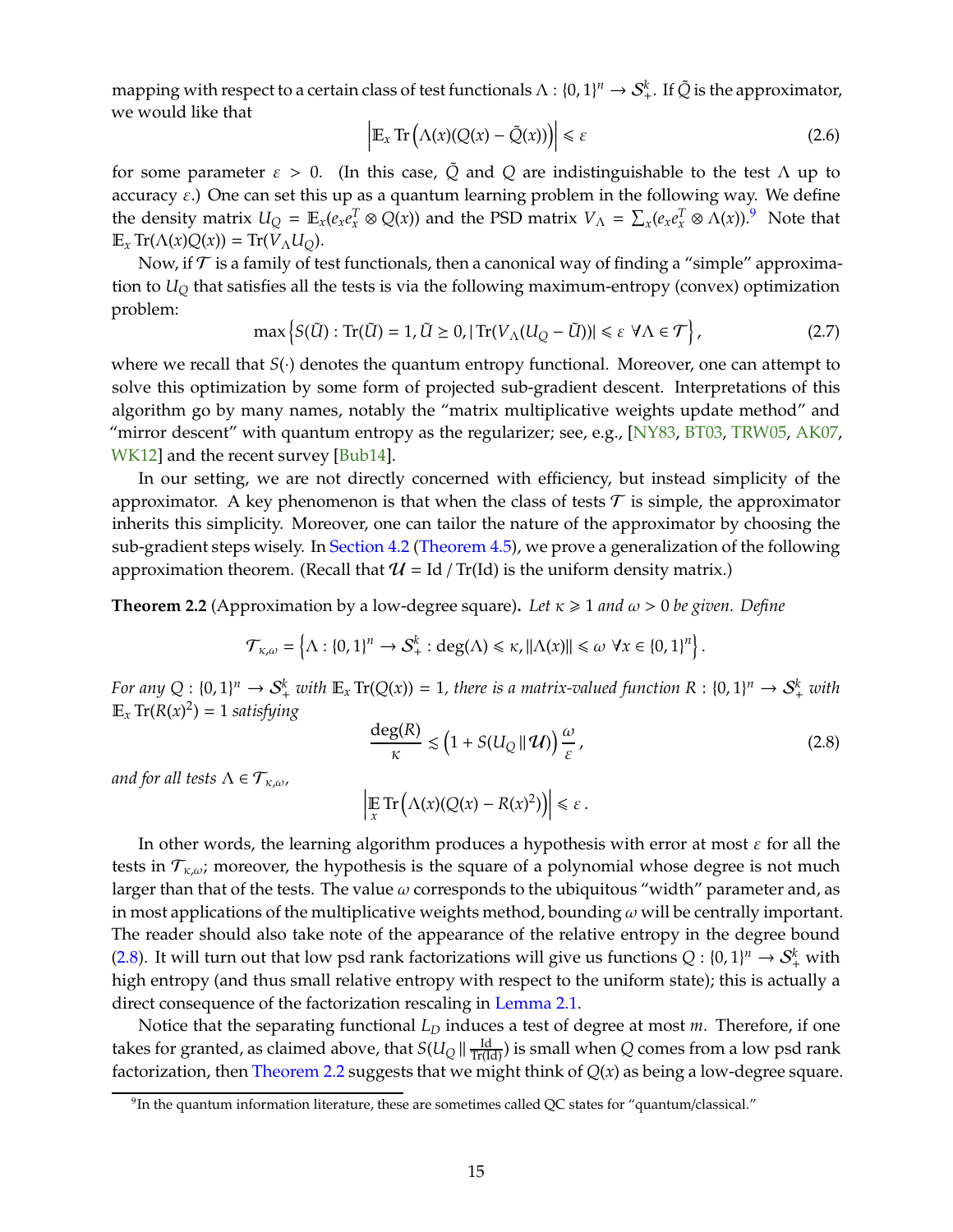**Proof sketch for [Theorem 1.8.](#page-8-2)** We have all the ingredients to sketch a proof of [Theorem 1.8.](#page-8-2) First, suppose that  $deg_{sos}(f) > d$  so that by [\(2.3\)](#page-12-2), there exists a degree-*d* pseudo-density *D* with  $\mathbb{E}_x f(x)D(x) < -\varepsilon ||f||_{\infty}$  for some  $\varepsilon > 0$ . (We do not specify any quantitative bound on  $\varepsilon$  at the moment, but we write it this way to indicate how one can get improved bounds under stronger assumptions.)

Then from the definition of  $M_n^f$  $n'$ , we have

<span id="page-15-0"></span>
$$
L_D(M_n^f) < -\varepsilon \|M_n^f\|_{\infty} \,. \tag{2.9}
$$

On the other hand, we will prove the following theorem in [Section 3.1.](#page-16-1)

<span id="page-15-1"></span>**Theorem 2.3.** For every  $m, d \ge 1$ , every  $\varepsilon \in (0, 1]$ , and every degree-d pseudo-density  $D : \{0, 1\}^m \to \mathbb{R}$ , *there exists a number*  $\alpha > 0$  *such that for every*  $n \geqslant 2$ *m and every nonnegative matrix*  $N$  *:*  $\binom{[n]}{m}$  $_{m}^{[n]}) \times \{0,1\}^{n} \rightarrow \mathbb{R}$ *satisfying*

$$
||N||_{\infty} \le 1, and
$$
  

$$
\frac{1}{||N||_1} \text{rk}_{\text{psd}}(N)^2 \le \alpha (n/\log n)^{d/2},
$$

*we have*  $L_D(N) \geq -\varepsilon$ *.* 

Now if we consider the normalized matrix  $N = M_n^f$  $f_n$ /|| $M_n^f$ *n* k∞, we see that it satisfies the first premise  $||N||_{\infty}$  ≤ 1 but violates the conclusion of the theorem (because of [\(2.9\)](#page-15-0)). Therefore we know that the second premise is violated, which gives the lower bound

$$
\mathrm{rk}_{\mathrm{psd}}(N)^2 > \alpha (n/\log n)^{d/2} \cdot ||N||_1 = \alpha (n/\log n)^{d/2} \mathop{\mathbb{E}}_{x} f(x).
$$

Since this achieves our goal, we are left to explain why [Theorem 2.3](#page-15-1) should be true, at least when we apply it with  $N = M_n^f$  $f_n$ /|| $M_n^f$ *n* k∞. If we apply *L<sup>D</sup>* to the right-hand side of [\(2.1\)](#page-11-1)—our presumed factorization for  $M_n^f$ —we arrive at the expression

$$
L_D(M_n^f) = \mathop{\mathbb{E}}_x \text{Tr}\left(\mathop{\mathbb{E}}_{|S|=m} D(x_S)P(S)Q(x)\right). \tag{2.10}
$$

We can view this as a test on *Q* in the sense of [Theorem 2.2.](#page-14-2) Since  $deg(D) \le m$  (because *D* is only a function of *m* variables), this is a low-degree test. [Theorem 2.2](#page-14-2) then suggests that we can replace Q by a low-degree approximator  $R^2$ , while losing only  $\varepsilon$  in the "accuracy" of the test.

Since the approximation property implies that  $Q(x)$  and  $R(x)^2$  should perform similarly under the test (up to the "accuracy" *ε*), we would conclude that  $L_D(M_n^f$  $\mathcal{P}_n^J$ )  $\geq -\varepsilon$ , yielding the conclusion of [Theorem 2.3.](#page-15-1)

**Random restriction and degree reduction.** The one serious issue with the preceding argument is that our supposition is far too strong: One cannot expect to have  $deg(R) \le d/2$ . Indeed, the guarantee of [Theorem 2.2](#page-14-2) tells us that the approximator  $R(x)$  has degree at most  $K \cdot deg(D)$  for some (possibly large) number *K* (which itself depends on many parameters). To overcome this problem, we use another crucial property of our functional [\(2.4\)](#page-12-1): It is an expectation over small sets *S* ⊆ [*n*]. If we randomly choose such a subset with  $|S| = m \ll n$  and randomly choose values  $y_{\bar{S}}$  for the variables in  $\bar{S}$ , we expect that the resulting (partially evaluated) polynomial  $R(x_S, x_{\bar{S}})|_{x_{\bar{S}}=y_{\bar{S}}}$  will satisfy  $\deg(R(x_S, x_{\bar S})|_{x_{\bar S}=y_{\bar S}})\ll \deg(R)$ . (Strictly speaking, this will only be true in an approximate sense.)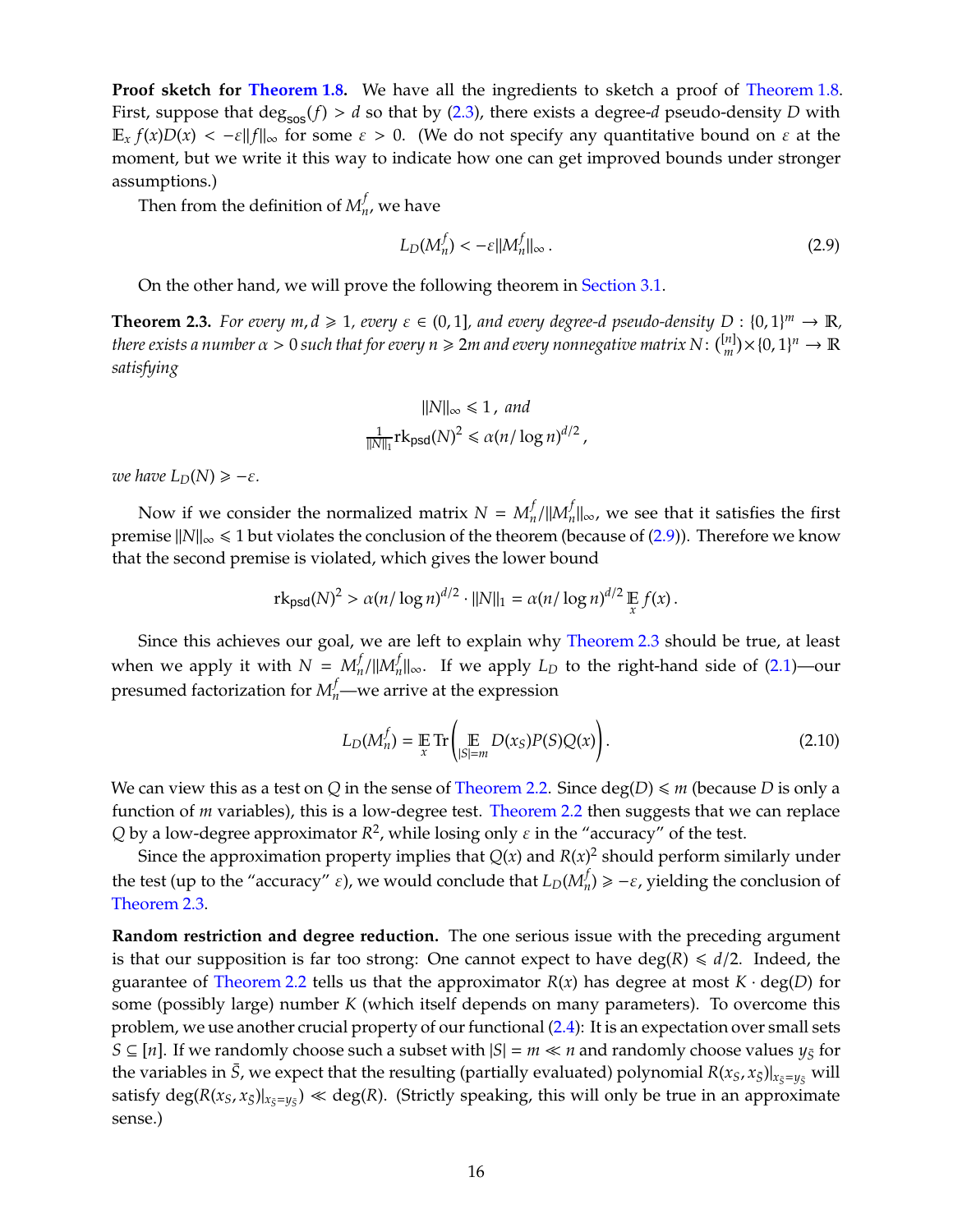It is precisely this degree reduction property of random restriction that saves the preceding sketch. In the next sections, we perform a more delicate quantitative analysis capable of achieving much stronger lower bounds. The norm  $||D||_{\infty}$  of the pseudo-density will play a central role in this study. Thus in [Section 5.1,](#page-30-1) we show that Grigoriev's proof of [Theorem 1.12](#page-9-3) can be carefully recast in the language of pseudo-densities such that the resulting pseudo-density has small norm.

## <span id="page-16-0"></span>**3 PSD rank and sum-of-squares degree**

We now move to proving the main technical theorems of the paper along the lines of the informal overview presented in [Section 2.2.](#page-11-0)

#### <span id="page-16-1"></span>**3.1 Analysis of the separating functional**

Recall that for a pseudo-density  $D: \{0, 1\}^m \to \mathbb{R}$  and  $n \ge 1$ , we define a linear functional  $L_D$  on matrices  $N: \binom{[n]}{m} \times \{0,1\}^n \to \mathbb{R}$ 

$$
L_D(N) \stackrel{\text{def}}{=} \mathop{\mathbb{E}}_{x} \mathop{\mathbb{E}}_{S} D(x_S) N(S, x),
$$

where the expectation over *S* is a uniform average over all  $S \subseteq [n]$  with  $|S| = m$  (as will be the case throughout this section). We will use the notation  $||N||_{\infty} = \max_{S,x} N(S,x)$  and  $||N||_1 = \mathbb{E}_{S,x} N(S,x)$ .

We prove the following quantitative version of Theorem [3.1.](#page-16-2) As discussed in [Section 2.2,](#page-11-0) this theorem implies a lower bound on the rk<sub>psd</sub>( $M_{\scriptscriptstyle R}^f$  $\mathcal{L}_n^{\prime}$ ) in terms of deg<sub>sos</sub>(*f*). This implication will be proved formally in [Section 3.3.](#page-22-0)

<span id="page-16-2"></span>**Theorem 3.1** (Strengthening of [Theorem 2.3\)](#page-15-1). *For every m,*  $d \ge 1$ *, every*  $\varepsilon \in (0,1]$ *, and every degree-d pseudo-density D*: {0, 1} *<sup>m</sup>* <sup>→</sup> <sup>R</sup>*, there exists a number* α > <sup>0</sup> *such that whenever n* <sup>&</sup>gt; <sup>2</sup>*m and a nonnegative*  $matrix N: \binom{[n]}{m} \times \{0, 1\}^n \rightarrow \mathbb{R}$  *satisfies* 

$$
||N||_{\infty} \le 1,
$$
  

$$
\frac{1}{||N||_1} \text{rk}_{\text{psd}}(N)^2 \le \alpha (n/\log n)^{d/2},
$$

*we have*  $L_D(N) \geq -\varepsilon$ *. Moreover, this holds for* 

$$
\alpha = \left(\frac{C\varepsilon}{dm^2||D||_{\infty}}\right)^{d/2} \left(\frac{\varepsilon}{||D||_{\infty}}\right)^3,
$$

*where C* > 0 *is a universal constant.*

The proof of this theorem consists of two parts. First, we observe that if *D* is a degree-*d* pseudodensity, then *LD*(*N*) is nonnegative for all matrices *N* that admit a factorization in terms of squares of low-degree polynomials, i.e., a factorization  $N(S, x) = \text{Tr}(A_S^2)$  $\binom{2}{S}$ *B*<sup>2</sup><sub>*x*</sub></sub>) for symmetric matrics {*As*} and  ${B_x}$  such that the function  $x \mapsto B_x$  has degree at most  $d/2$  over  ${0, 1}^n$ .<sup>[10](#page-16-3)</sup> Indeed, consider such a factorization. Then,

$$
L_D(N) = \mathop{\mathbb{E}}_x \mathop{\mathbb{E}}_S D(x_S) \operatorname{Tr}(A_S^2 B_x^2) = \mathop{\mathbb{E}}_S \left( \mathop{\mathbb{E}}_x D(x_S) ||A_S B_x||_F^2 \right) \geq 0,
$$

<span id="page-16-3"></span><sup>&</sup>lt;sup>10</sup>For the convenience of the reader, we recall that the degree of the matrix-valued function  $x \mapsto B_x$  is defined as the maximum degree of the functions  $x \mapsto (B_x)_{ij}$  where *i*, *j* range over the indices of  $B_x$ .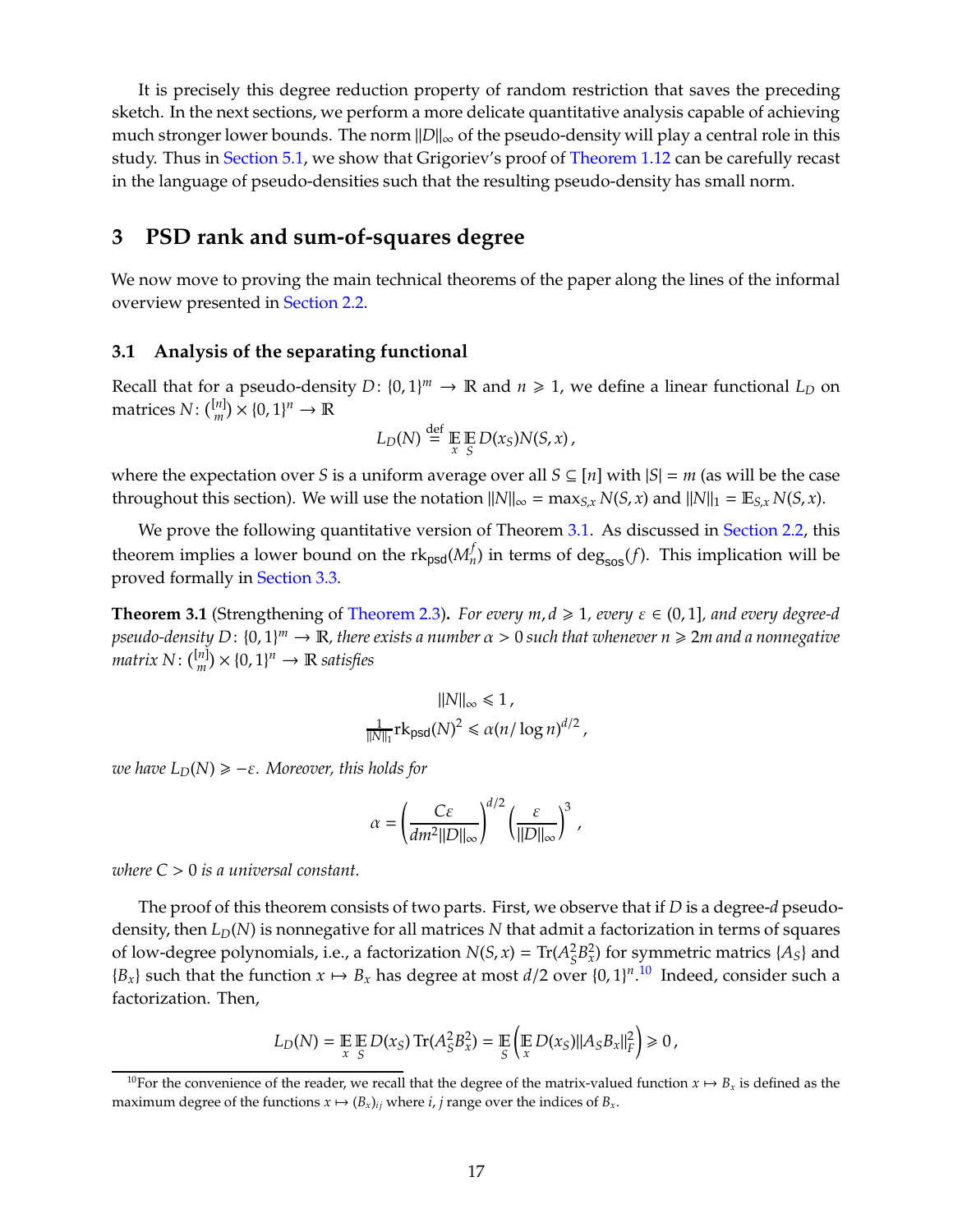where the inequality used the fact that *D* is a degree-*d* pseudo-density (hence  $\mathbb{E}_x D(x)g(x)^2 \geq 0$ whenever deg( $g$ )  $\leq d/2$ ).

As explained in [Section 2.2,](#page-11-0) this guarantee is not sufficient for us. The following theorem (proved in Section [3.2\)](#page-20-0) allows us to analyze  $L_D$  even when the degree of the map  $x \mapsto B_x$  is much larger than  $d/2$ . (For  $m \leqslant n^{o(1)}$ , it will be the case that the linear functional  $L_D$  is approximately nonnegative on *N* even when  $x \mapsto B_x$  has degree up to  $n^{o(1)}$ ).

<span id="page-17-0"></span>**Theorem 3.2** (Degree reduction). *Consider postive numbers*  $n \ge 1$  *and d, k, m*  $\le n$ . Let D:  $\{0, 1\}^m \to R$ *be a degree-d pseudo-density. Let N*′ : [*n*]  $\binom{n}{m}$   $\times$  {0, 1}<sup>*n*</sup>  $\rightarrow$  **R** *be a matrix that admits a factorization N'*(*S*, *x*) =  ${\rm Tr}\, A^2_\varsigma$  $^2_S B_x^2$  *for symmetric matrices* { $A_S$ } *and* { $B_x$ } *such that the matrix-valued function*  $x \mapsto B_x$  *has degree at most* ℓ*. Then,*

$$
L_D(N') \gtrsim -\left(\frac{\ell m}{n-m}\right)^{d/4} ||D||_{\infty} \cdot \left( \left(\max_{S} ||A_S^2|| \cdot \underset{x}{\mathbb{E}} \operatorname{Tr}(B_x^2) \right) \cdot \left(\underset{x}{\mathbb{E}} \underset{S}{\mathbb{E}} N'(S,x) \right) \right)^{1/2}
$$

.

With this theorem in place, our goal is to approximate every matrix *N* with low psd rank by a matrix *N'* that satisfies the premise of [Theorem 3.2](#page-17-0) for a reasonable value of ℓ. Here, our notion of approximation is fairly weak. We only require  $L_D(N) \ge L_D(N') - \varepsilon$  for sufficiently small  $\varepsilon > 0$ . As a preliminary step, the following general theorem about psd factorizations allows us to assume that the factorization for *N* is appropriately scaled. Recall that  $\mathcal{U} =$  Id / Tr(Id) is the uniform density matrix.

<span id="page-17-5"></span><span id="page-17-2"></span>**Theorem 3.3** (psd factorization scaling). *For every nonnegative matrix*  $M \in \mathbb{R}^{p \times q}$  and every  $\eta \in (0,1]$ , *there exist psd matrices*  ${P_i}_{i \in [p]}$  *and*  ${Q_i}_{i \in [q]}$  *with the following properties:* 

- <span id="page-17-1"></span>*1.*  $M_{i,j} \leq \text{Tr}(P_i Q_j) \leq M_{i,j} + \eta ||M||_{\infty}$ ,
- <span id="page-17-3"></span>2.  $\frac{1}{p} \sum_{i=1}^{p} P_i = \text{Id}$ ,

<span id="page-17-4"></span>3. 
$$
||P_i|| \leq 2\text{rk}_{\text{psd}}(M)^2/\eta
$$
 for all  $i \in [p]$ ,

4.  $Q_j \leq ||M||_{\infty} (\eta + \text{rk}_{\text{psd}}(M)^2) \text{rk}_{\text{psd}}(M) \mathcal{U}$  for all  $j \in [q]$ *.* 

*Proof.* Let  $r = r k_{psd}(M)$ . By [Lemma 2.1,](#page-13-0) we have  $\gamma := \gamma_r(M) \leq r^2 ||M||_{\infty}$ . Fix a factorization  $M_{i,j} = \text{Tr}(A_iB_j)$  such that  $\max_{i,j} ||A_i|| \cdot ||B_j||_* = ||M||_{\infty} \cdot \text{rk}_{\text{psd}}(M)^2$  and  $A_i$ ,  $B_j \in \mathbb{R}^{r \times r}$ . By an appropriate normalization, we may assume  $A_i$ ,  $B_j \ge 0$  and  $||A_i|| \le \gamma$ ,  $||B_j||_* \le 1$ . To construct psd matrices  $\{P_i\}$ and  $\{Q_i\}$  with the desired properties, make the following definitions:

$$
A = \eta ||M||_{\infty} \operatorname{Id} + \frac{1}{p} \sum_{i=1}^{p} A_{i}
$$
  
\n
$$
P_{i} = A^{-1/2} (\eta ||M||_{\infty} \operatorname{Id} + A_{i}) A^{-1/2}
$$
  
\n
$$
Q_{j} = A^{1/2} B_{j} A^{1/2}.
$$

Note that [Item 2](#page-17-1) holds by construction. Also observe that

$$
\text{Tr}(P_iQ_j) = M_{i,j} + \eta ||M||_{\infty} \text{Tr}(A^{-1}A^{1/2}B_jA^{1/2}) = M_{i,j} + \eta ||M||_{\infty} \text{Tr}(B_j),
$$

verifying [Item 1.](#page-17-2) Finally, we have the inequalities for all  $i \in [p]$ ,  $j \in [q]$ ,

$$
||P_i|| \leq \frac{1}{\eta ||M||_{\infty}}(\eta ||M||_{\infty} + ||A_i||) \leq 1 + \frac{\gamma}{\eta ||M||_{\infty}},
$$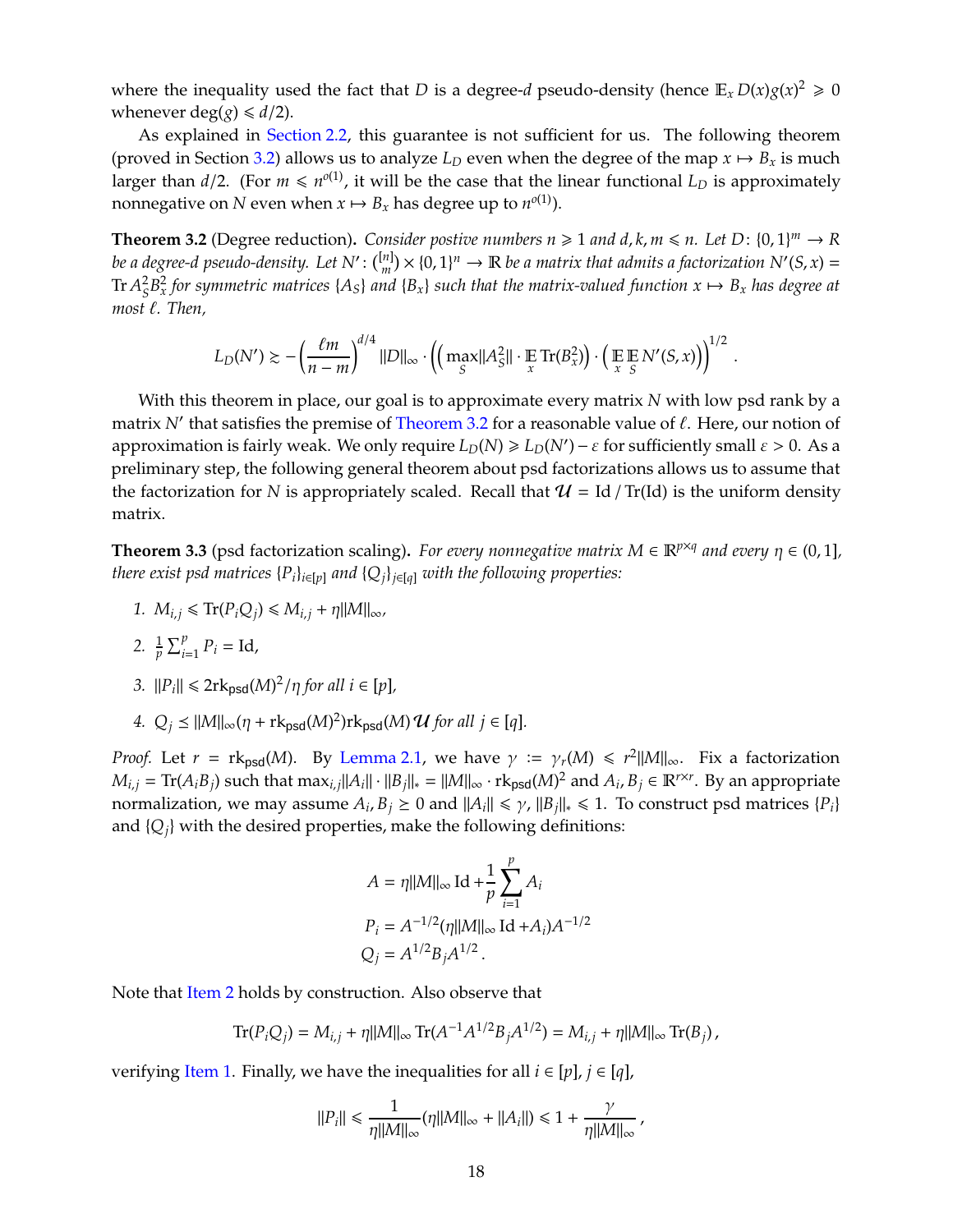$$
||Q_j||_* \le ||A|| \cdot ||B_j||_* \le \gamma + \eta ||M||_{\infty}.
$$

The first inequality verifies [Item 3](#page-17-3) since  $r \geq 1$  and  $\eta \leq 1$ . The last inequality implies that

$$
Q_j \le (\gamma + \eta ||M||_{\infty}) r \frac{\mathrm{Id}}{\mathrm{Tr}(\mathrm{Id})} \le r ||M||_{\infty} (\eta + r^2) \frac{\mathrm{Id}}{\mathrm{Tr}(\mathrm{Id})}
$$

for all  $j \in [q]$ , verifying [Item 4.](#page-17-4)

Consider a matrix of the form  $N: \binom{[n]}{m} \times \{0,1\}^n \to \mathbb{R}_+$  with  $||N||_{\infty} \le 1$  and let  $\varepsilon > 0$  be given. Apply [Theorem 3.3](#page-17-5) with a value  $\eta \in (0,1]$  to be chosen later to obtain a factorization

$$
N(S, x) = \text{Tr}(P_S Q_x)
$$

satisfying the conclusions of the theorem.

We can view the matrix-valued function  $x \mapsto Q_x$  as a density matrix  $Q = \frac{1}{\mathbb{E}_x(\text{Tr}\,Q_x)} \mathbb{E}_x(e_x e_x^T \otimes Q_x)$ . (The first *n* bits in this density matrix are "classical" and their marginal distribution has density  $x \mapsto \text{Tr} Q_x$ . If we condition *Q* on an assignment  $x \in \{0, 1\}^n$  to the first *n* bits, the resulting quantum state is  $\frac{1}{\text{Tr}Q_x}Q_x$ ). Here, the normalization factor  $\tau = \mathbb{E}_x \text{Tr} Q_x$  for the density matrix *Q* satisfies

<span id="page-18-1"></span>
$$
\tau = \mathop{\mathbb{E}}_{x} \text{Tr} Q_{x} \stackrel{\text{(Thm 3.3(2))}}{=} \mathop{\mathbb{E}}_{x} \mathop{\mathbb{E}}_{S} \text{Tr} P_{S} Q_{x} \begin{cases} \stackrel{\text{(Thm 3.3(1))}}{=} \mathop{\mathbb{E}}_{S} \mathop{\mathbb{E}}_{x} N(S, x) = ||N||_{1}, \\ \stackrel{\text{(Thm 3.3(1))}}{=} \mathop{\mathbb{E}}_{S} \mathop{\mathbb{E}}_{x} N(S, x) + \eta \leq 1 + \eta, \end{cases} \tag{3.1}
$$

where the last inequality has used  $||N||_{\infty} \le 1$ .

From [Theorem 3.3\(](#page-17-5)4), the density matrix *Q* satisfies

$$
Q \leq \frac{(\eta + \mathrm{rk}_{\mathrm{psd}}(N)^2) \mathrm{rk}_{\mathrm{psd}}(N)}{\tau} \mathcal{U}.
$$

Therefore,

<span id="page-18-3"></span>
$$
S(Q \parallel \mathcal{U}) \lesssim \log(\eta \mathrm{rk}_{\text{psd}}(N)/\tau) \leq \log(\mathrm{rk}_{\text{psd}}(N)/||N||_1). \tag{3.2}
$$

[Theorem 3.3\(](#page-17-5)1) allows us to lower bound  $L_D(N)$  in terms of the matrix  $(S, x) \mapsto Tr(P_S Q_x)$  and value  $||D||_{∞}$ :

$$
L_D(N) = \mathop{\mathbb{E}}_{x} \mathop{\mathbb{E}}_{S} D(x_S) N(S, x)
$$
  
\n
$$
\geq \mathop{\mathbb{E}}_{x} \mathop{\mathbb{E}}_{S} D(x_S) \cdot \text{Tr}(P_S Q_x) - \eta ||D||_{\infty} \quad \text{(by Theorem 3.3(1))}
$$
  
\n
$$
= \tau \cdot \text{Tr}(FQ) - \eta ||D||_{\infty}, \qquad (3.3)
$$

where *F* is the symmetric matrix

<span id="page-18-0"></span>
$$
F = \sum_{x \in \{0,1\}^n} e_x e_x^T \otimes F_x \text{ with } F_x = \mathop{\mathbb{E}}_{S} D(x_S) P_S. \tag{3.4}
$$

[Theorem 3.3\(](#page-17-5)2) allows us to upper bound the spectral norm of *F* by

<span id="page-18-2"></span>
$$
||F|| \le \max_{x} \left\| \mathop{\mathbb{E}}_{S} D(x_{S}) P_{S} \right\| \le ||D||_{\infty} \cdot \left\| \mathop{\mathbb{E}}_{S} P_{S} \right\| \stackrel{\text{(Thm 3.3(2))}}{=} ||D||_{\infty}.
$$
 (3.5)

The next theorem allows us to lower bound Tr(*FQ*) by replacing *Q* with a simpler density matrix that is a low-degree polynomial in *F*. (See [Theorem 4.1,](#page-23-2) where a slightly more general version is proved.)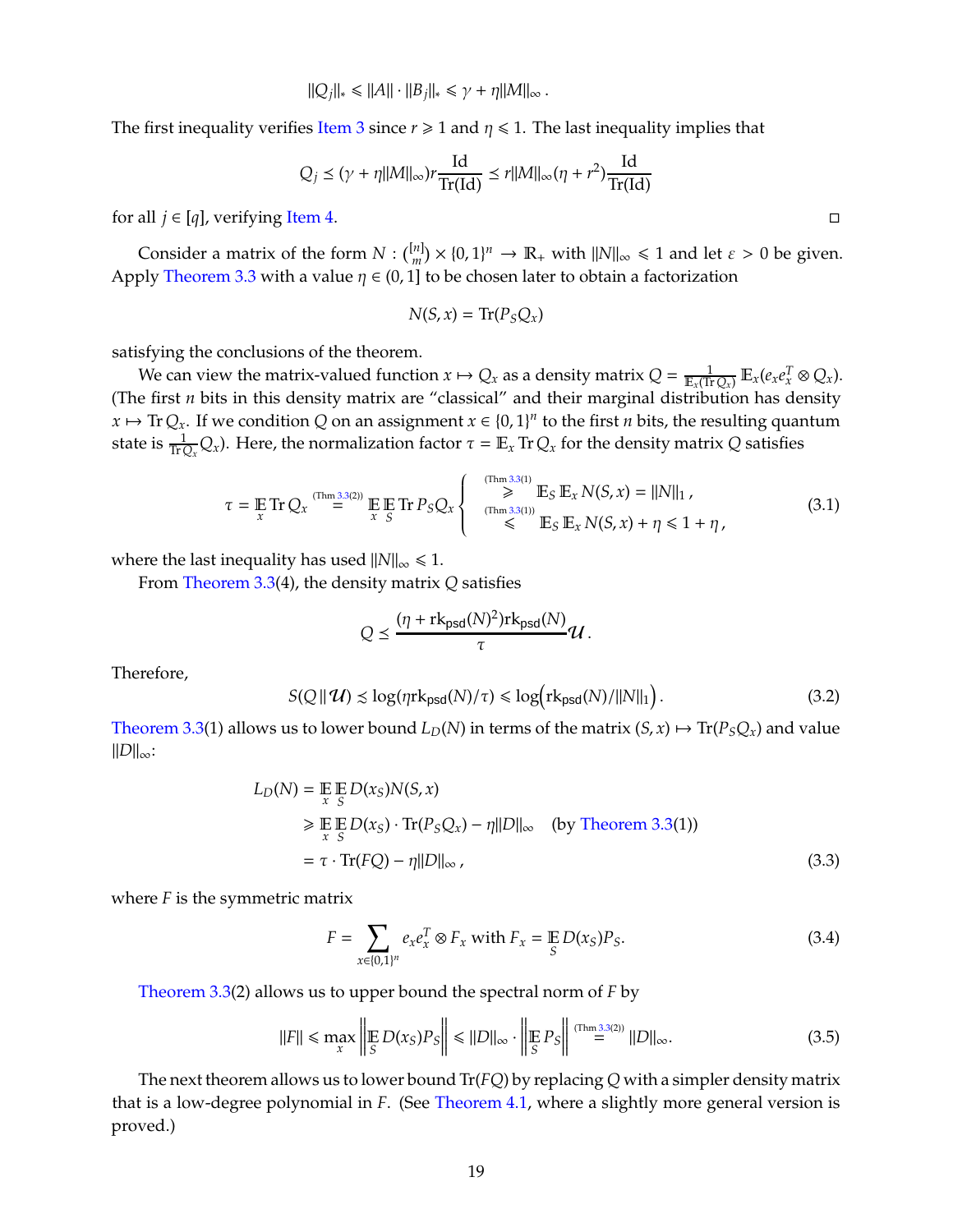<span id="page-19-0"></span>**Theorem 3.4** (Density matrix approximation)**.** *Let H be some finite-dimensional real inner-product space.* Let  $F \in \mathcal{M}(H)$  *be a symmetric matrix and let*  $Q \in \mathcal{D}(H)$  *be a density matrix. Then, for every*  $\varepsilon > 0$ *, there exists a degree-k univariate polynomial p with*  $k \leq (1 + S(Q||\mathcal{U})) \cdot ||F||/ \varepsilon$  *such that the density matrix*  $\tilde{Q} = \frac{1}{\text{Tr} n(1)}$ Tr *p*(*F*) <sup>2</sup> *p*(*F*) 2 *satisfies*

<span id="page-19-1"></span>
$$
\operatorname{Tr}\left(F\tilde{Q}\right) \leqslant \operatorname{Tr}(FQ) + \varepsilon\,. \tag{3.6}
$$

Apply [Theorem 3.4](#page-19-0) to the density matrix *Q* and the symmetric matrix *F* defined above with the value ε (which is already fixed). Let *p* be the resulting degree-*k* polynomial, with *k* satisfying the bounds of the theorem.

Since the function  $x \mapsto F_x$  has deg(*F*)  $\leq$  deg(*D*)  $\leq$  *m* (since *D* : {0, 1}<sup>*m*</sup>  $\rightarrow$  **R**), the degree of the map  $x \mapsto \tilde{Q}_x = \frac{1}{\mathbb{E}_x \operatorname{Tr}(p)}$  $\frac{1}{\mathbb{E}_x \text{Tr}(p(F_x)^2)} p(F_x)^2$  is at most deg $(p) \cdot m = k \cdot m$ . Applying [Theorem 3.2](#page-17-0) to the matrix given by  $N'(S, x) = \text{Tr}(P_S \cdot p(F_x)^2)$ , we can give a lower bound:

$$
\left(\mathop{\mathbb{E}}_{x} \operatorname{Tr} p(F_{x})^{2}\right) \cdot \operatorname{Tr}\left(F \cdot \tilde{Q}\right) = \mathop{\mathbb{E}}_{S} \mathop{\mathbb{E}}_{x} D(x_{S}) \operatorname{Tr}\left(P_{S} \cdot p(F_{x})^{2}\right)
$$
\n
$$
\geq -\left(\frac{km^{2}}{n-m}\right)^{d/4} \cdot ||D||_{\infty} \cdot \left(\left(\max_{S} ||P_{S}|| \cdot \mathop{\mathbb{E}}_{x} \operatorname{Tr}(p(F_{x})^{2})\right) \cdot \left(\mathop{\mathbb{E}}_{x} \mathop{\mathbb{E}}_{S} N'(S, x)\right)\right)^{1/2}.
$$

Using the fact that  $\mathbb{E}_x \mathbb{E}_S N'(S, x) = \mathbb{E}_S \mathbb{E}_x \text{Tr } P_S \cdot p(F_x)^2 = \mathbb{E}_x \text{Tr } p(F_x)^2$  from [Theorem 3.3\(](#page-17-5)2) and the fact that  $\max_{S} ||P_{S}|| \leq 2r k_{psd}(N)^{2}/\eta$  from [Theorem 3.3\(](#page-17-5)3) yields

<span id="page-19-2"></span>
$$
\operatorname{Tr}\left(F \cdot \tilde{Q}\right) \gtrsim -\left(\frac{km^2}{n-m}\right)^{d/4} \frac{\|D\|_{\infty}}{\sqrt{\eta}} \operatorname{rk}_{\text{psd}}(N). \tag{3.7}
$$

We have now assembled all components of the proof of [Theorem 3.1.](#page-16-2)

*Proof of [Theorem 3.1.](#page-16-2)* We lower bound the linear functional  $L_D(N)$  by

$$
L_D(N) \overset{\text{(3.3)}}{\geq} \tau \cdot \text{Tr}(FQ) - \eta ||D||_{\infty}
$$
\n
$$
\overset{\text{(3.6)}}{\geq} \tau \cdot \left( \text{Tr}(F \cdot \tilde{Q}) - \varepsilon \right) - \eta ||D||_{\infty}
$$
\n
$$
\overset{\text{(3.7)}}{\geq} -c\tau \cdot \left( \frac{km^2}{n-m} \right)^{d/4} \cdot \frac{||D||_{\infty}}{\sqrt{\eta}} \text{rk}_{\text{psd}}(N) - \tau \cdot \varepsilon - \eta ||D||_{\infty},
$$

where  $c > 0$  is a universal constant.

Now set  $\eta := \min(\varepsilon / ||D||_{\infty}, 1)$  and use [\(3.1\)](#page-18-1) to bound  $\tau \leq 1 + \eta \leq 2$ . This yields

<span id="page-19-4"></span>
$$
L_D(N) \ge -2c \left(\frac{km^2}{n-m}\right)^{d/4} \cdot \frac{\|D\|_{\infty}^{3/2}}{\sqrt{\varepsilon}} r k_{\text{psd}}(N) - 3\varepsilon
$$
\n(3.8)

Now recall that our invocation of [Theorem 3.4](#page-19-0) gives us a bound on  $k = \deg(p)$ :

<span id="page-19-3"></span>
$$
k \lesssim (1 + S(Q||U)) \cdot ||F|| / \varepsilon \stackrel{(3.5), (3.2)}{\lesssim} \log(r k_{\text{psd}}(N) / ||N||_1) \frac{||D||_{\infty}}{\varepsilon} \,. \tag{3.9}
$$

If  $\text{rk}_{\text{psd}}(N)^2/\|N\|_1$  satisfies the upper bound in the theorem, then the degree bound [\(3.9\)](#page-19-3) above gives

$$
k \lesssim \frac{1}{\varepsilon} \cdot d||D||_{\infty} \cdot \log n.
$$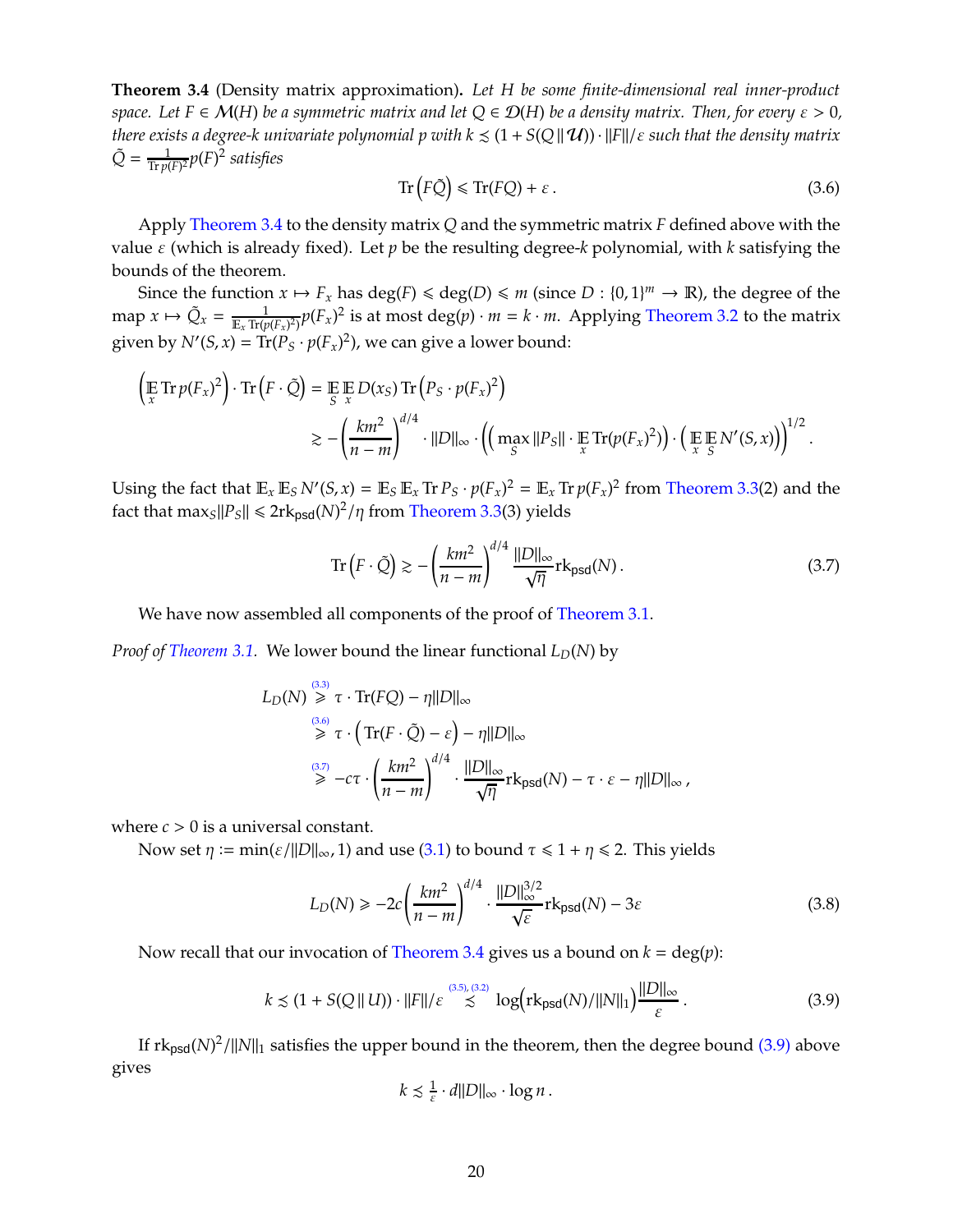Plugging this bound into [\(3.8\)](#page-19-4) yields, for some constant *c* ′ > 0,

$$
L_D(N) \ge -\left(\frac{c'd||D||_{\infty}m^2\log n}{\varepsilon(n-m)}\right)^{d/4} \cdot \frac{||D||_{\infty}^{3/2}}{\sqrt{\varepsilon}}\mathrm{rk}_{\mathrm{psd}}(N) - 3\varepsilon
$$

Since  $||N||_1 \le ||N||_{\infty} \le 1$ , if  $rk_{psd}(N)$  satisfies the upper bound in the theorem (for a sufficiently small constant *a*), this lower bound is  $L_D(N) \ge -4\varepsilon$  as desired (up to scaling by a factor of 4).

#### <span id="page-20-0"></span>**3.2 Degree reduction**

The next theorem is a restatement of [Theorem 3.2.](#page-17-0) One should simply note that for any symmetric matrix *A*, we have  $||A||_F^2 = \text{Tr}(A^2)$ .

**Theorem 3.5** (Restatement of [Theorem 3.2\)](#page-17-0). Let positive integers  $n \geq 1$  and  $m, d, \ell \leq n$  be given. *Suppose*  $A: \binom{n}{m} \to \mathbb{R}^{p \times p}$  and  $B: \{0, 1\}^n \to \mathbb{R}^{p \times p}$  are two functions taking symmetric matrices as values. Let  $D: \{0,1\}^m \to \mathbb{R}$  be a degree-d pseudo-density and suppose that  $\deg(B) \leq \ell$ . Then,

$$
\begin{split} &\mathbb{E}\,D(x_S)\|A(S)B(x)\|_F^2\\ &\geq -2\|D\|_\infty\left(\frac{\ell m}{(n-m)}\right)^{d/4}\cdot\left(\max_S\|A(S)^2\|\right)^{1/2}\left(\mathbb{E}\|A(S)B(x)\|_F^2\right)^{1/2}\cdot\left(\mathbb{E}\|B(x)\|_F^2\right)^{1/2}\,, \end{split}
$$

*Proof.* For the sake of this lemma, which uses Fourier analysis, we will think of *B* and *D* as functions on  $\{-1, 1\}$ <sup>n</sup>. Since this is a linear transformation on the domain, it does not affect their degrees as multilinear polynomials.

For every  $S \subseteq [n]$  with  $|S| = m$ , we decompose *B* into two parts  $B = B_{S,low} + B_{S,high}$  such that  $B_{S,low}$  is the part of *B* with degree at most  $d/2$  in the variables *S*:

$$
B_{S,\mathsf{low}} = \sum_{\substack{\alpha \subseteq [n] \\ |\alpha \cap S| \leq d/2}} \hat{B}_{\alpha} \chi_{\alpha} \, .
$$

(Recall [Section 2.1](#page-10-1) for the Fourier-analytic definitions.)

The proof consists of two steps that are captured by the following two lemmas.

<span id="page-20-1"></span>**Lemma 3.6.** *Let*  $\tau = \max_{S} |A(S)^{2}|$ *. Then,* 

$$
\mathop{\mathbb{E}}_{S,x} D(x_S) ||A(S)B(x)||_F^2 \ge -2 \sqrt{\tau} ||D||_{\infty} \cdot \left( \mathop{\mathbb{E}}_{S,x} ||B_{S,\text{high}}(x)||_F^2 \right)^{1/2} \cdot \left( \mathop{\mathbb{E}}_{S,x} ||A(S)B(x)||_F^2 \right)^{1/2}
$$

*Proof.* For ease of notation, we will treat  $A = A(S)$  and  $B = B(x)$  as matrix-valued random variables that are determined by choosing  $x \in \{-1.1\}^n$  and  $S \subseteq [n]$  with  $|S| = m$  uniformly and independently at random. In this notation, we are to lower bound the expectation  $E D(x_S)||AB||_F^2$  $\frac{2}{F}$  (over the joint distribution of *x*, *S*, *A*, and *B*).

Let  $B_{\text{low}} = B_{S,\text{low}}(x)$  and  $B_{\text{high}} = B_{S,\text{high}}(x)$  be matrix-valued random variables in the same probability space. By construction, the Fourier transforms of the functions  $x \mapsto B_{S,low}(x)$  and  $x \mapsto$  $B_{S,high}(x)$  have disjoint support for every subset *S*. Therefore, the expectation satisfies  $\mathbb{E}\,B_{\sf low}B_{\sf high}^T =$ 0. This fact allows us to control the expectations of  $\|AB_{\mathsf{low}}\|_F^2$  and  $\|AB_{\mathsf{high}}\|_F^2$ ,

$$
\mathbb{E} \left| \left| AB_{\text{low}} \right| \right|_F^2 + \mathbb{E} \left| \left| AB_{\text{high}} \right| \right|_F^2 = \mathbb{E} \left| \left| AB \right| \right|_F^2
$$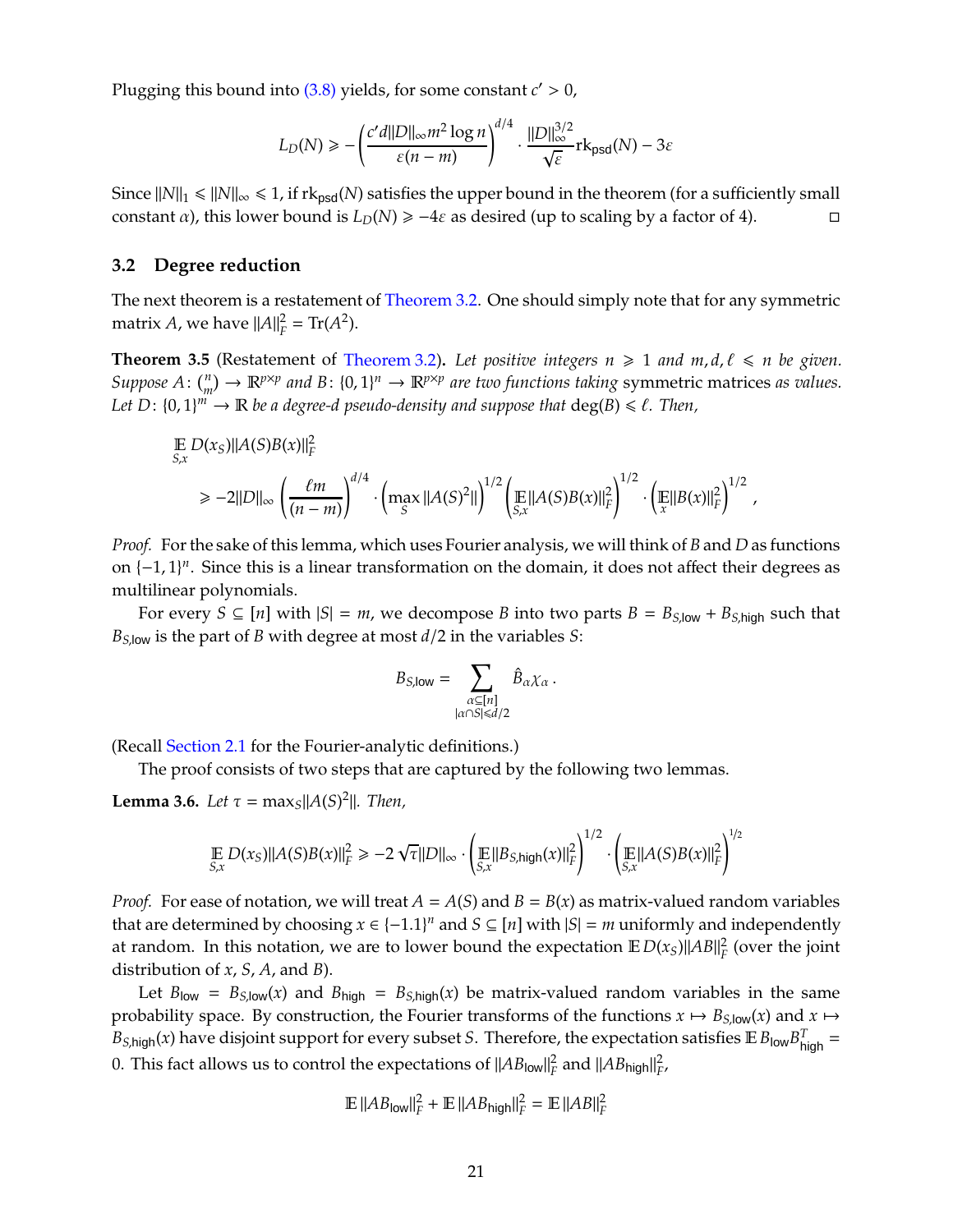Here, we have used that the quadratic formula  $\|AB\|_F^2$  $E_F^2 = ||AB_{\text{low}}||_F^2$  $\frac{2}{L}$  +  $||AB_{\text{high}}||_F^2$  $P_F^2 + 2\langle AB_{\text{low}}, AB_{\text{high}}\rangle$ , where  $\langle \cdot, \cdot \rangle$  is the inner product that induces  $\|\cdot\|_F$ , i.e.,  $\langle X, Y \rangle = \text{Tr}(X^T Y)$ . Hence,

$$
\mathbb{E}\left[ \langle AB_{\mathsf{low}}, AB_{\mathsf{high}} \rangle \mid A \right] = \text{Tr}(A^2 \cdot \mathbb{E} \, B_{\mathsf{low}} B_{\mathsf{high}}^T) = 0 \, .
$$

Therefore,

$$
\begin{aligned} \left| \mathbb{E} \left[ D(x_S) ||AB||_F^2 \right] - \mathbb{E} \left[ D(x_S) ||AB_{\text{low}}||_F^2 \right] \right| \\ &\leq ||D||_{\infty} \cdot \mathbb{E} \left[ \left| ||AB||_F + ||AB_{\text{low}}||_F \right| \cdot \left| ||AB||_F - ||AB_{\text{low}}||_F \right| \right] \\ &\leq ||D||_{\infty} \cdot \left( \mathbb{E} \left| ||AB||_F + ||AB_{\text{low}}||_F \right|^2 \cdot \mathbb{E} \left| ||AB||_F - ||AB_{\text{low}}||_F \right|^2 \right)^{1/2} \\ &\leq 2||D||_{\infty} \cdot \left( \mathbb{E} ||AB_{\text{high}}||_F^2 \right)^{1/2} \cdot \left( \mathbb{E} ||AB||_F^2 \right)^{1/2} . \end{aligned}
$$

The first step used the identity  $|x^2 - y^2| = |x + y| \cdot |x - y|$ . In the second step, we applied Cauchy– Schwarz. The third step used the triangle inequality,  $\left|\|AB\|_F - \|AB_{\text{low}}\|_F\right| \leq \|AB_{\text{high}}\|_F$ .

Since  $x \mapsto ||A(S)B_{S,low}(x)||_F^2$  is a sum of squares of polynomials of degree at most  $d/2$  in the variables *S* and *D* is a degree-*d* pseudo-density, the expectation  $E D(x_S)||AB_{low}||_F^2$  is non-negative. It follows that

$$
\mathbb{E}\left[D(x_S)||AB||_F^2\right] \ge -2||D||_{\infty} \cdot \left(\mathbb{E}||AB_{\text{high}}||_F^2\right)^{1/2} \cdot \left(\mathbb{E}||AB||_F^2\right)^{1/2}.
$$

We also have

 $\mathbb{E} \left\|AB_{\text{high}}\right\|_{F}^{2} \leqslant \max_{S} \left\|A(S)^{2}\right\| \cdot \mathbb{E} \left\|B_{\text{high}}\right\|_{F}^{2} = \tau \left\|B_{\text{high}}\right\|_{F}^{2}$ *F* .

This bound implies the desired lower bound

$$
\mathbb{E} D(x_S) ||AB||_F^2 \ge -2 \sqrt{\tau} ||D||_{\infty} \cdot \left( \mathbb{E} ||B_{\mathsf{high}}||_F^2 \right)^{1/2} \cdot \left( \mathbb{E} ||AB||_F^2 \right) . \qquad \qquad \Box
$$

<span id="page-21-0"></span>**Lemma 3.7.**

$$
\mathbb{E}||B_{S,\text{high}}(x)||_F^2 \leq \frac{\ell^{d/2}m^{d/2}}{(n-m)^{d/2}} \cdot \mathbb{E}||B(x)||_F^2
$$

*Proof.* By construction the Fourier transform of *BS*,high satisfies

$$
B_{S,\mathsf{high}} = \sum_{\substack{\alpha \subseteq [n] \\ |\alpha \cap S| > d/2}} \hat{B}(\alpha) \chi_{\alpha} \, .
$$

Therefore,

$$
\mathop{\mathbb{E}}_{x} ||B_{S,\mathsf{high}}(x)||_{F}^2 = \sum_{\substack{\alpha \subseteq [n] \\ |\alpha \cap S| > d/2}} ||\hat{B}(\alpha)||_{F}^2.
$$

The expectation satisfies

$$
\mathop{\mathbb{E}}_{S} \mathop{\mathbb{E}}_{x} ||B_{S,\text{high}}(x)||_{F}^{2} = \sum_{\alpha \subseteq [n]} ||\hat{B}(\alpha)||_{F}^{2} \cdot \mathop{\mathbb{P}} \left\{ |\alpha \cap S| > d/2 \right\}
$$

Since *B* has degree at most  $\ell$ , we can upper bound the probability of the event { $|\alpha \cap S| > d/2$ },

$$
\mathbb{P}\left\{|\alpha \cap S| > d/2\right\} \leq \binom{\ell}{d/2}\binom{n}{m-d/2}/\binom{n}{m} \leq \frac{\ell^{d/2}m^{d/2}}{(n-m)^{d/2}}\,.
$$

Together with  $\sum_{\alpha} ||\hat{B}_{\alpha}||_F^2$  $E_F^2 = \mathbb{E}_x ||B(x)||_F^2$  $F_F^2$ , the desired bound on the expected norm of  $B_{S,high}$  follows:

$$
\mathbb{E}_{S} \mathbb{E} ||B_{S,\text{high}}(x)||_{F}^{2} \leq \frac{\ell^{d/2} m^{d/2}}{(n-m)^{d/2}} \cdot \mathbb{E} ||B(x)||_{F}^{2}.
$$

.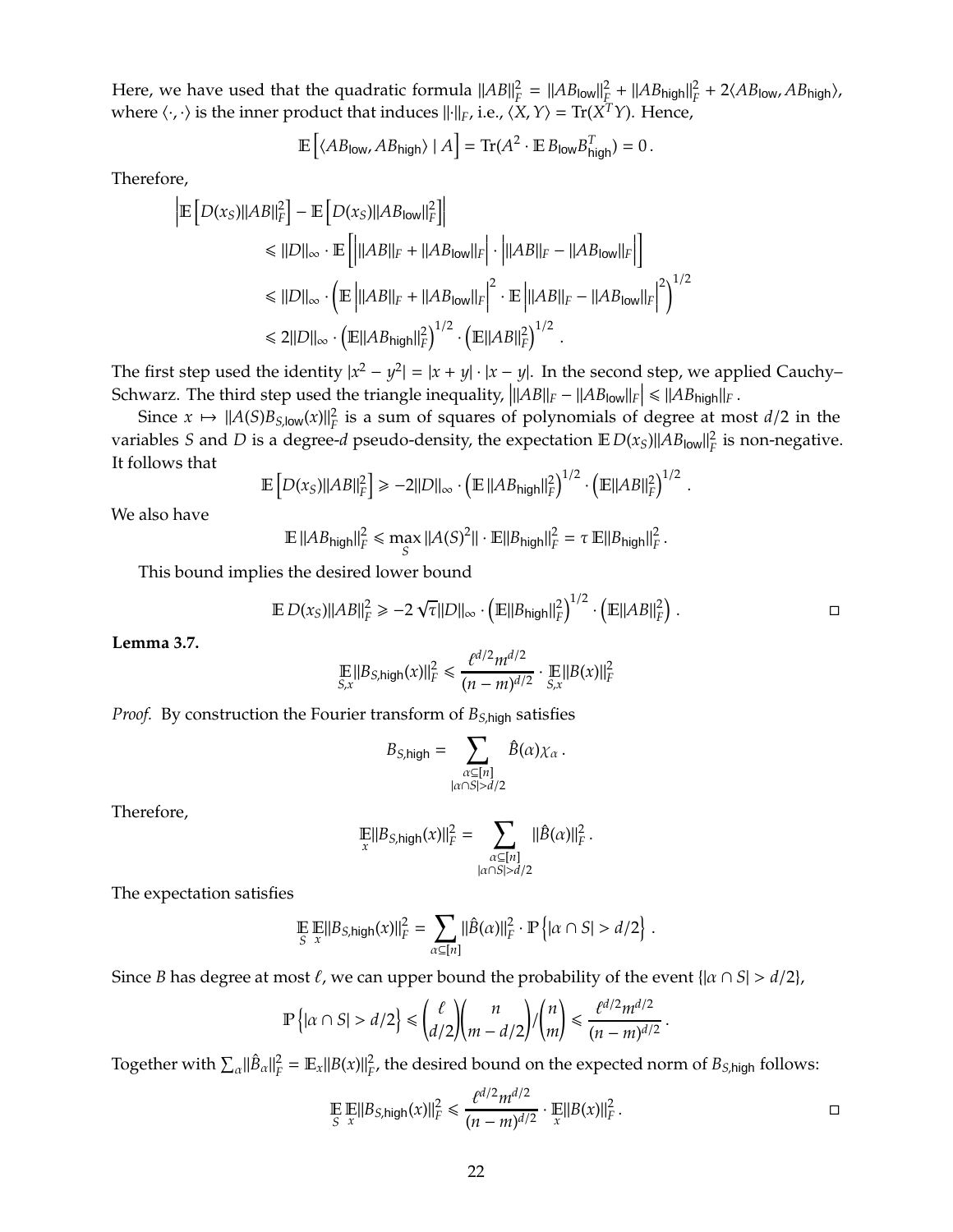We combine the previous two lemmas to lower bound the correlation between the pseudodensity  $D(x_S)$  and the norms  $||A(S)B(x)||_F^2$ *F* ,

$$
\mathbb{E} D(x_S) ||A(S)B(x)||_F^2 \ge -2 \sqrt{\tau} ||D||_{\infty} \left( \mathbb{E} ||A(S)B(x)||_F^2 \right)^{1/2} \left( \mathbb{E} ||B_{S,\text{high}}(x)||_F^2 \right)^{1/2}
$$
\n
$$
\text{(using Lemma 3.6)}
$$
\n
$$
\ge -2 \sqrt{\tau} ||D||_{\infty} \frac{\ell^{d/4} m^{d/4}}{(n-m)^{d/4}} \left( \mathbb{E} ||A(S)B(x)||_F^2 \right)^{1/2} \left( \mathbb{E} ||B(x)||_F^2 \right)^{1/2}
$$
\n
$$
\text{(using Lemma 3.7)}.
$$

#### <span id="page-22-0"></span>**3.3 Proof of the main theorem**

For a function  $f: \{0, 1\}^m \to [0, 1]$  and an integer  $n \ge m$ , let  $M_n^f$  $\psi_n^f: \binom{n}{m} \times \{0,1\}^n \to [0,1]$  be the matrix,

$$
M_n^f(S,x) \stackrel{\text{def}}{=} f(x_S).
$$

<span id="page-22-1"></span>**Theorem 3.8.** For any  $m, d \ge 1$ , the following holds. Let  $f : \{0, 1\}^m \to [0, 1]$  be a nonnegative function *with*  $d + 2 = \text{deg}_{\text{sos}}(f)$ *. Then for*  $n \ge 2m$ *,* 

<span id="page-22-2"></span>
$$
1 + n^{1+d/2} \geqslant \mathrm{rk}_{\mathrm{psd}}\left(M_n^f\right) \geqslant C_f \left(\frac{n}{\log n}\right)^{\frac{d}{4}},\tag{3.10}
$$

*where*  $C_f > 0$  *is a constant depending only on f.* 

*Moreover, if there exists an*  $\varepsilon \in (0,1]$ *, and a degree-d pseudo-density*  $D$  :  $\{0,1\}^m$   $\rightarrow \mathbb{R}$  with  $\mathbb{E}_x D(x) f(x) < -\varepsilon$ , then for every  $n \geq 2m$ , we have

<span id="page-22-3"></span>
$$
\mathrm{rk}_{\mathrm{psd}}(M_n^f) \ge \left(\frac{c\epsilon n}{dm^2||D||_{\infty}\log n}\right)^{d/4} \left(\frac{\epsilon}{||D||_{\infty}}\right)^{3/2} \sqrt{\mathbb{E} f(x)},\tag{3.11}
$$

*where c* > 0 *is a universal constant.*

*Proof.* Let  $d + 2 = \deg_{\text{SOS}}(f)$  and consider a degree- $d$  pseudo-density with  $E Df < -\varepsilon$  for some  $\varepsilon > 0$ . Recall the linear functional *L<sup>D</sup>* defined in [Section 3.1.](#page-16-1) One observes that *LD*(*M f*  $\binom{J}{n} < -\varepsilon$ .

By (the contrapositive of) [Theorem 3.1,](#page-16-2) it follows that  $\mathrm{rk}_{\texttt{psd}}(M_n^f)$  $\int_{n}^{f}$ )<sup>2</sup>  $\geq \alpha (n/\log n)^{d/2} \cdot ||M_n^f$  $\frac{d}{n}$ ||<sub>1</sub>, where  $\alpha$  is a constant depending only on the parameters  $\varepsilon$ ,  $m$ ,  $d$ , and the pseudo-density *D*. Note that  $\mathcal{M}^{f}_{n}$  $\|f\|_1 = \mathbb{E} f$ . This immediately implies [\(3.10\)](#page-22-2). Likewise, [\(3.11\)](#page-22-3) follows directly from [Theorem 3.1.](#page-16-2)

Let us now prove that  $\mathrm{rk}_{\mathsf{psd}}(M_n^f)$  $f_n$ )  $\leqslant 1 + n^{1+d/2}$  by exhibiting an explicit factorization of  $M_n^f$  $_n^{\prime}$ . Let  $\mathcal{F} \stackrel{\text{def}}{=} \{A \subseteq [n] : |A| \leq 1 + d/2\}$  and set  $r = |\mathcal{F}|$ . For  $x \in \{0, 1\}^n$ , we use the notation  $x^A := \prod_{i \in A} x_i$ . Suppose  $f = \sum_{j=1}^{t} g_j^2$  $\frac{1}{j}$  for some  $\{g_j: \{0,1\}^m \to \mathbb{R}\}$  such that  $\deg(g_j) \leq 1 + d/2$  for  $j \in [t]$ .

For each function  $j \in [t]$  and subset  $S \subseteq [n]$  with  $|S| = m$ , define the function  $g_{S,j} : \{0,1\}^n \to \mathbb{R}$  by  $g_{S,j}(x) = g_j(x_S)$ . We associate the coefficient vector  $\hat{g}_{S,j} : \mathcal{F} \to \mathbb{R}$  associated to  $g_{S,j}$  by letting  $\hat{g}_{S,j}(A)$ be the coefficient of the monomial  $\prod_{i \in A} x_i$  in *g*<sub>*S*,*j*</sub>. Finally, for every |*S*| = *m* and *x* ∈ {0, 1}<sup>*m*</sup>, we define  $r \times r$  PSD matrices indexed by  $\mathcal F$  as follows:  $(Q_x)_{A,B} := x^A x^B$  and  $(P_S)_{A,B} := \sum_{j=1}^t \hat g_{S,j}(A) \hat g_{S,j}(B)$ . It is easy to check that

$$
\mathrm{Tr}(P_S Q_x) = \sum_{j=1}^t \left( \sum_{A \in \mathcal{F}} x^A \hat{g}_{S,j}(A) \right)^2 = \sum_{j=1}^t g_{S,j}(x)^2 = f(x_S) = M_n^f(S, x),
$$

which yields an explicit psd factorization of  $M_n^f$  with matrices  $\{P_S\}$ ,  $\{Q_x\}$  of dimension  $r = \sum_{i \leq 1, i \neq 2} {n \choose i} \leq 1 + n^{1 + d/2}$ .  $i \leq 1 + d/2$   $\binom{n}{i} \leq 1 + n^{1+d/2}$ . In the contract of the contract of the contract of the contract of the contract of the contract of the contract of the contract of the contract of the contract of the contract of the contract of the contract of the contr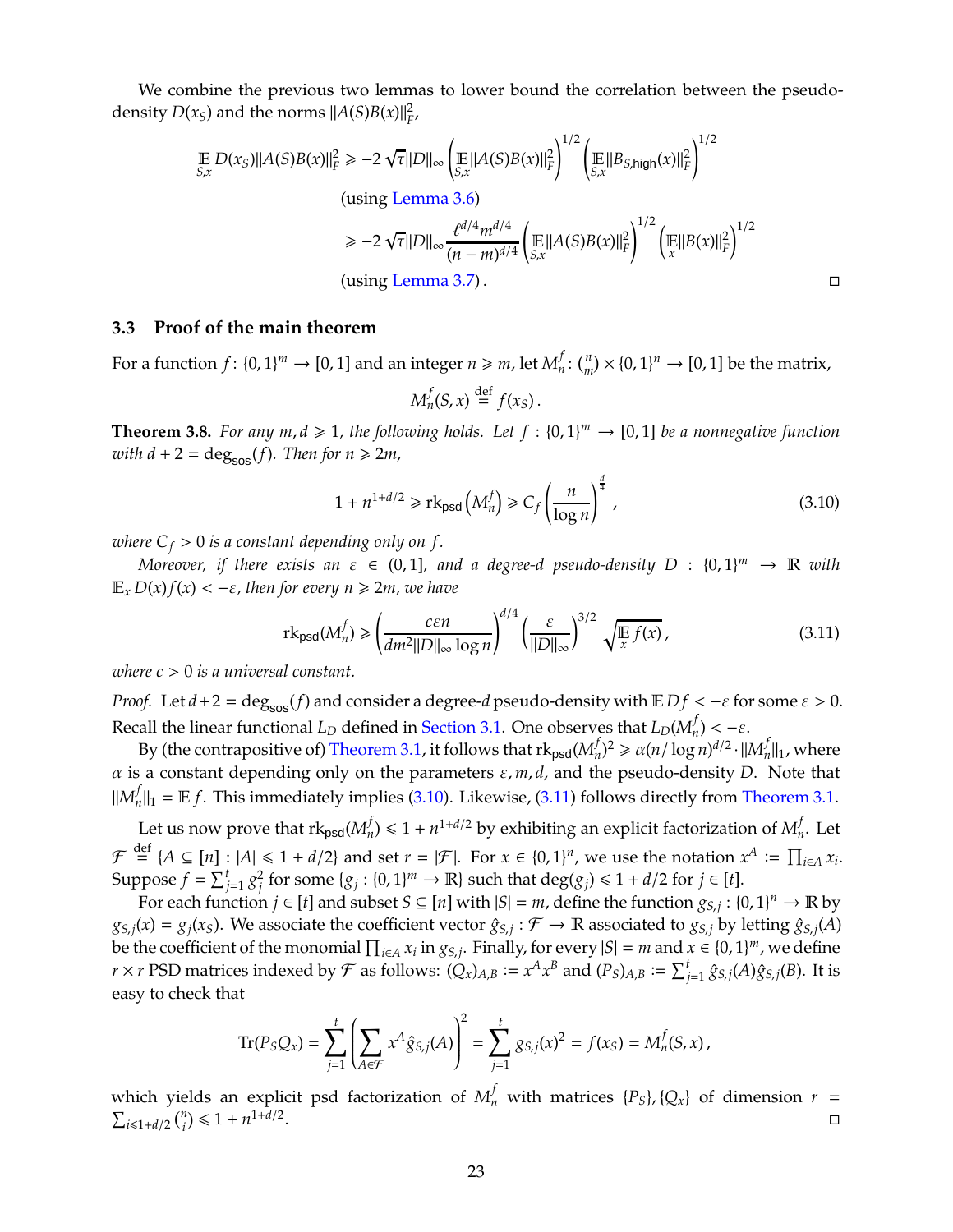## <span id="page-23-7"></span><span id="page-23-0"></span>**4 Approximations for density operators**

We turn now to a central theme of our approach: High-entropy states can be approximated by "simple" states if the approximation is only with respect to "simple" tests. In our setting, "simple" will mean low-degree. In [Section 4.1,](#page-23-1) we present a basic version of this principle with respect to a single test functional. This suffices for essentially all our applications to psd rank lower bounds.

We believe that the maximum-entropy approximation framework is a powerful one, so [Section 4.2](#page-25-0) is devoted to a more general exploration of the principle. In particular, we state and prove approximation theorems for density operators with respect to families of tests. In the rest of this section, we fix a finite-dimensional real inner product space *H*.

#### <span id="page-23-1"></span>**4.1 Approximation against a single test**

The following theorem shows that a linear functional over density matrices with high entropy is approximately minimized at a density matrix that is the square of a low-degree polynomial in the linear functional. We recall that  $U = \frac{Id}{Tr(Id)}$  is the uniform density matrix.

<span id="page-23-2"></span>**Theorem 4.1** (Density matrix approximation). Let  $F \in \mathcal{M}(H)$  be a symmetric matrix and let  $Q \in \mathcal{D}(H)$ *be a density matrix. Then, for every*  $\varepsilon \in (0, \frac{1}{2})$ , there exists a degree-k univariate polynomial p with 2  $k \leq O(||F||/\varepsilon) \cdot S(Q||U) + O\left(\frac{\log 1/\varepsilon}{\log \log 1/\varepsilon}\right)$  such that

$$
\mathrm{Tr}\left(F\cdot\frac{1}{\mathrm{Tr}(p(F)^2)}p(F)^2\right)\leq \mathrm{Tr}(FQ)+\varepsilon.
$$

*Moreover, the polynomial p depends only on ε, the operator norm ||F||, and the relative entropy S(Q || U).)* 

The proof consists of two steps. First, we will show that the theorem holds with  $\frac{1}{\text{Tr}(p(F)^2)} p(F)^2$ replaced by  $e^{-\lambda F}$  / Tr $(e^{-\lambda F})$  for  $\lambda \leq (1/\varepsilon) \cdot S(Q||U)$ . Then, we will approximate the matrix exponential by the square of a low-degree polynomial.

<span id="page-23-6"></span>**Lemma 4.2.** *For every symmetric matrix F and every density matrix Q,*

$$
\mathrm{Tr}\left(F\cdot\tfrac{1}{\mathrm{Tr}\,e^{-\lambda F}}e^{-\lambda F}\right)\leqslant\mathrm{Tr}(FQ)+\varepsilon\;,
$$

*as long as*  $\lambda \geq 1/\varepsilon \cdot S(Q||U)$ .

*Proof.* By the duality formula for quantum entropy (see, e.g., [\[Car10,](#page-43-11) Thm. 2.13]), the function  $f: X \mapsto \lambda \operatorname{Tr}(FX) + S(X \parallel \mathcal{U})$  over the the set of density matrices is minimized at  $X^{\star} = e^{-\lambda F} / \operatorname{Tr}(e^{-\lambda F})$ . Therefore, using the fact  $S(X^* \mid \mid \mathcal{U}) \geq 0$ , we get

$$
\lambda \operatorname{Tr}(FX^{\star}) \leq f(X^{\star}) \leq f(Q) = \lambda \operatorname{Tr}(FQ) + S(Q || \mathcal{U}),
$$

which implies that  $Tr(FX^*) \le Tr(FQ) + S(Q||\mathcal{U})/\lambda \le Tr(FQ) + \varepsilon$ , as desired.

Next we observe that one can pass from univariate approximations of  $e^x$  to approximations of  $e^F$  in the trace norm.

<span id="page-23-4"></span>**Lemma 4.3.** *Let*  $\delta \in (0,1]$  *and*  $\tau > 0$  *be given. Suppose there exists a univariate polynomial*  $p(x)$  *such that for every*  $x \in [-\tau/2, \tau/2]$ *,* 

<span id="page-23-5"></span>
$$
\left|e^x - p(x)\right| \leq \delta e^x. \tag{4.1}
$$

*Then for every*  $F \in \mathcal{M}(H)$  *with*  $||F|| \leq \tau$ , we have

<span id="page-23-3"></span>
$$
\left\| \frac{e^F}{\text{Tr}(e^F)} - \frac{p(F/2)^2}{\text{Tr}(p(F/2)^2)} \right\|_* \leq 6\delta. \tag{4.2}
$$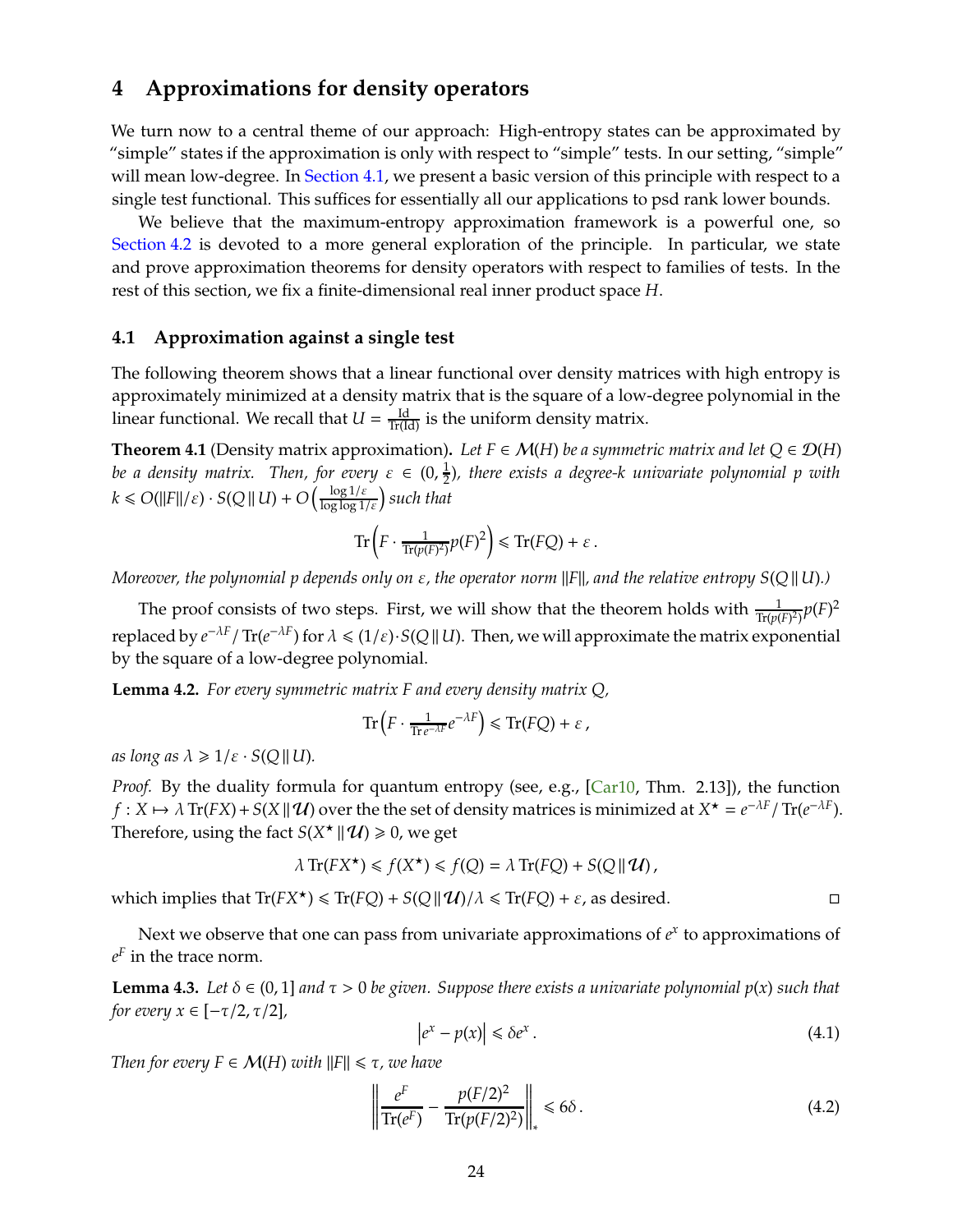*Proof.* Under the assumptions, for every  $x \in [-\tau, \tau]$ , one has

$$
\begin{aligned} \left| e^x - p(x/2)^2 \right| &= \left| e^{x/2} - p(x/2) \right| \cdot \left| e^{x/2} + p(x/2) \right| \\ &\le e^{x/2} (2 + \delta) \left| e^{x/2} - p(x/2) \right| \\ &\le \delta e^x (2 + \delta) \\ &\le 3\delta e^x \,, \end{aligned} \tag{4.3}
$$

where the last line follows from  $\delta \leq 1$ . Note the elementary equality: For all *x*, *y*, *x'*, *y'* > 0,

<span id="page-24-1"></span><span id="page-24-0"></span>
$$
\frac{x}{y} - \frac{x'}{y'} = \frac{x - x'}{y} + \frac{y - y'}{yy'}x'.
$$
\n(4.4)

Let  $\lambda_1, \lambda_2, ..., \lambda_n \in [-\tau, \tau]$  denote the eigenvalues of *F*. We conclude that

$$
\sum_{i=1}^{n} \left| \frac{e^{\lambda_i}}{\sum_{i=1}^{n} e^{\lambda_i}} - \frac{p(\lambda_i/2)^2}{\sum_{i=1}^{n} p(\lambda_i/2)^2} \right| \stackrel{(4.4)}{\leq} \sum_{i=1}^{n} \frac{\left| e^{\lambda_i} - p(\lambda_i/2)^2 \right|}{\sum_{i=1}^{n} e^{\lambda_i}} + \frac{p(\lambda_i/2)^2 \left| \sum_{i=1}^{n} e^{\lambda_i} - p(\lambda_i/2)^2 \right|}{\left( \sum_{i=1}^{n} e^{\lambda_i} \right) \left( \sum_{i=1}^{n} p(\lambda_i/2)^2 \right)} \right|
$$
\n
$$
\stackrel{(4.3)}{\leq} 3\delta + \sum_{i=1}^{n} \frac{p(\lambda_i/2)^2 \left( 3\delta \sum_{i=1}^{n} e^{\lambda_i} \right)}{\left( \sum_{i=1}^{n} p(\lambda_i/2)^2 \right)}
$$
\n
$$
\leq 6\delta.
$$

Since  $e^F$  and  $p(F)$  are simultaneously diagonalizable, the preceding inequality is precisely our goal [\(4.2\)](#page-23-3).

The following corollary of [Lemma 4.3](#page-23-4) follows by checking that the Taylor expansion of  $e^x$ satisfies the approximation guarantee [\(4.1\).](#page-23-5)

<span id="page-24-2"></span>**Corollary 4.4.** *For every*  $\varepsilon \in (0, \frac{1}{2})$  $\frac{1}{2}$ ) and every symmetric matrix  $F \in \mathcal{M}(H)$ , there is a number  $k \leq$  $3e$ (||F||<sub>∞</sub> +  $\frac{\log(1/\varepsilon)}{\log\log(1/\varepsilon)}$  $\log \log(1/\varepsilon)$ *and a univariate degree-k polynomial p<sup>k</sup> with non-negative coe*ffi*cients such that*

$$
\left\| \frac{e^F}{\text{Tr}(e^F)} - \frac{p_k(F/2)^2}{\text{Tr}(p_k(F/2)^2)} \right\|_* \leq \varepsilon \,. \tag{4.5}
$$

*Proof.* Let  $p_k(x) = \sum_{t=0}^k \frac{x^k}{k!}$ *k*! . By Taylor's theorem, we have

$$
|e^x - p_k(x)| \le e^x \frac{x^{k+1}}{(k+1)!}
$$
.

Define  $\tau = ||F||_{\infty}$  and choose  $k = \left[3e\left(\tau + \frac{\log(1/\varepsilon)}{\log \log(1/\varepsilon)}\right)\right]$  $\frac{\log(1/\varepsilon)}{\log\log(1/\varepsilon)}$  so that for  $x \in [-\tau/2, \tau/2]$ , we have  $\frac{x^{k+1}}{(k+1)!} \leq \varepsilon/6$ . Finally, apply [Lemma 4.3.](#page-23-4)  $\Box$ 

The proof of the main theorem in this section follows by combining [Lemma 4.2](#page-23-6) and [Corollary 4.4.](#page-24-2)

*Proof of [Theorem 4.1.](#page-23-2)* Fix  $\varepsilon \in (0, \frac{1}{2})$  and  $F \in \mathcal{M}(H)$ ,  $q \in \mathcal{D}(H)$ . Choose  $\lambda = (2/\varepsilon) \cdot S(Q||\mathcal{U})$  and 2 *F'* =  $-\lambda F$ . Let  $p_k$  be the polynomial from [Corollary 4.4](#page-24-2) for  $k = 3e(|F'| + \frac{\log(1/\varepsilon')}{\log\log(1/\varepsilon)})$  $\log \log(1/\varepsilon')$  $\int$  and  $\varepsilon' = \varepsilon/(2||F||)$ . Note that  $k \le O(\|F\|/\varepsilon) \cdot S(Q\|\mathcal{U}) + O\left(\frac{\log 1/\varepsilon}{\log \log 1/\varepsilon}\right)$ . Moreover,

$$
\operatorname{Tr}\left(F\cdot\frac{1}{\operatorname{Tr}(p_k(F'/2)^2)}p_k(F'/2)^2\right) \leqslant \operatorname{Tr}\left(F\cdot\frac{1}{\operatorname{Tr}(e^{F'})}e^{F'}\right) + \varepsilon'\cdot||F|| \qquad \qquad \text{(by Corollary 4.4)}
$$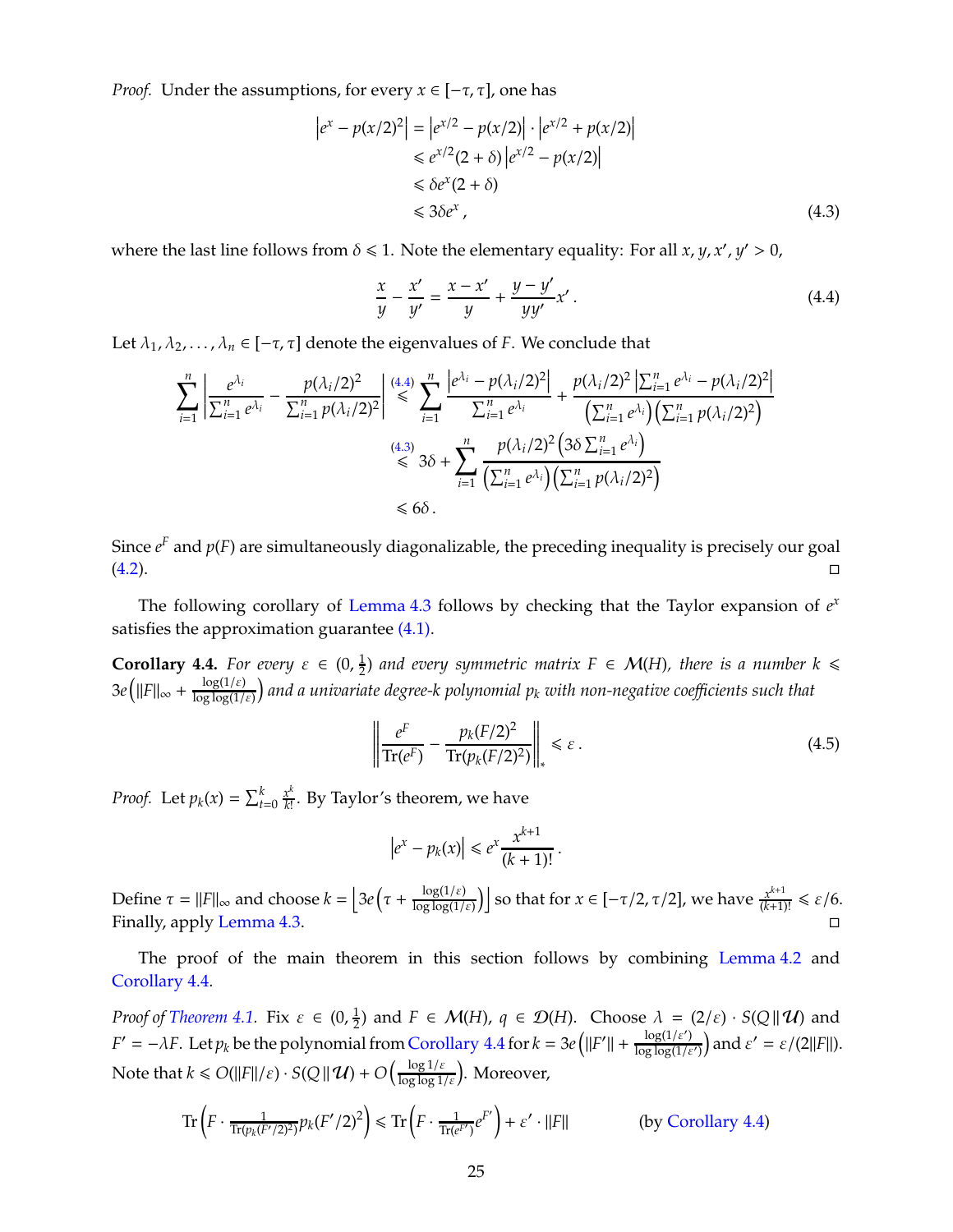$$
\leq \text{Tr}(FQ) + \frac{\varepsilon}{2} + \varepsilon' \cdot ||F|| \qquad \qquad \text{(by Lemma 4.2)}
$$

<span id="page-25-5"></span>Since  $\varepsilon/2 + \varepsilon' \cdot ||F|| \le \varepsilon$ , the polynomial  $p(x) = p_k(-\lambda x/2)$  satisfies the desired bound

$$
\operatorname{Tr}\left(F \cdot \frac{1}{\operatorname{Tr}(p(F)^2)} p(F)^2\right) \le \operatorname{Tr}(FQ) + \varepsilon.
$$

#### <span id="page-25-0"></span>**4.2 Approximation against a family of tests**

Let  $\mathcal{T} \subseteq \mathcal{M}(H)$  denote a compact set of matrices, and set  $\Delta(\mathcal{T}) := \sup_{A \in \mathcal{T}} ||A||$ . For  $A \in \mathcal{M}(H)$ , we define the associated dual gauge

$$
[A]_{\mathcal{T}} \stackrel{\text{def}}{=} \sup_{B \in \mathcal{T}} \text{Tr}(BA).
$$

One should think of  $\mathcal T$  as a set of test functionals; for  $A, A' \in \mathcal M(H)$ , the value  $[A - A']_{\mathcal T}$ measures the extent to which *A* and *A'* are distinguishable using tests from  $\mathcal{T}$ . It is important to note that if  $\mathcal T$  is not centrally symmetric, then  $[\cdot]_{\mathcal T}$  might also fail to be symmetric. For future reference, we observe that fact that for any  $A \in \mathcal{M}(H)$ ,

<span id="page-25-4"></span><span id="page-25-3"></span>
$$
|[A]_{\mathcal{T}}| \leq \Delta(\mathcal{T})||A||_*\tag{4.6}
$$

$$
[A + A']_{\mathcal{T}} \leq [A]_{\mathcal{T}} + [A']_{\mathcal{T}}.
$$
\n
$$
(4.7)
$$

Our main approximation theorem asserts that, with respect to tests from a convex set  $\mathcal T$ , a highentropy density operator can be well-approximated by the square of a low-degree polynomial in some element of  $\mathcal T$ .

<span id="page-25-1"></span>**Theorem 4.5** (Approximation by a low-degree square). *For every*  $\varepsilon \in (0, \frac{1}{2})$  $\frac{1}{2}$ ), the following holds. Let T ⊆ M(*H*) *be compact and convex, and let Q* ∈ D(*H*) *be a density matrix. Then there exists a number*

$$
k \lesssim (1 + S(Q || \mathcal{U})) \frac{\Delta(\mathcal{T})}{\varepsilon},
$$

*a univariate degree-k polynomial p, and an element*  $F \in \mathcal{T}$  *such that*  $\text{Tr}(p(F)^2) = 1$  *and* 

$$
\left[Q - p(F)^2\right]_{\mathcal{T}} \leq \varepsilon \, .
$$

Just as for [Theorem 4.1,](#page-23-2) this is proved in two steps: First we find an initial approximator of a simple form, and then we construct from that a low-degree approximator. In the next argument, it is helpful to have the following fact: If *X*(*t*) is continuously differentiable matrix-valued function, then for any  $β ∈ ℝ$ , we have the Duhamel formula:

<span id="page-25-2"></span>
$$
\frac{d}{dt}e^{\beta X(t)} = \int_0^\beta e^{\alpha X(t)} \frac{dX(t)}{dt} e^{(\beta - \alpha)X(t)} d\alpha.
$$
\n(4.8)

This can be verified immediately by showing that both sides satisfy the differential equation

$$
\frac{\partial F}{\partial \beta} = e^{\beta X} \frac{dX}{dt} + X(t) F(\beta, t)
$$

with  $F(0, t) = 0$  for all *t*. (This argument is taken from [\[Wil67\]](#page-45-9).)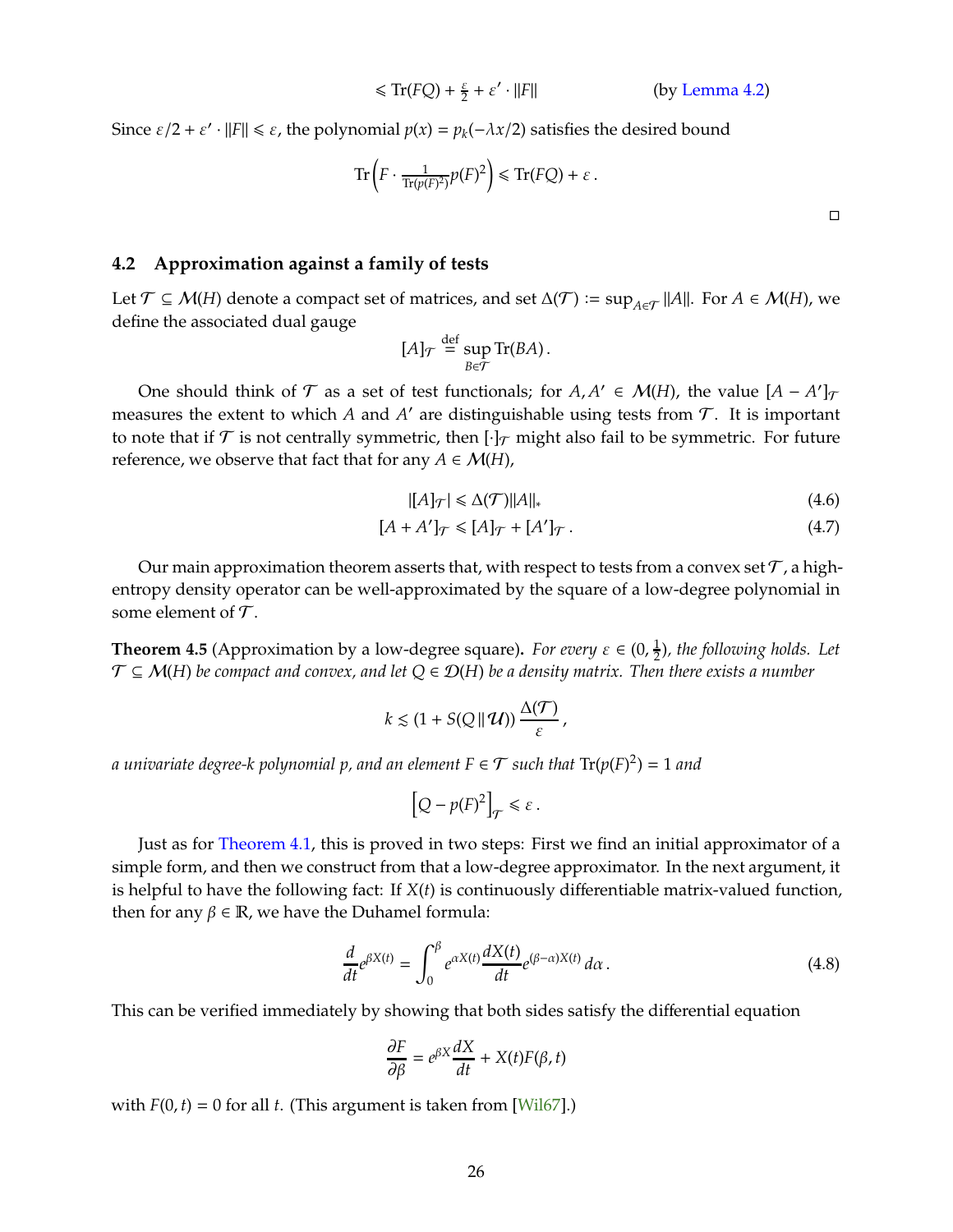We will only require [\(4.8\)](#page-25-2) for  $\beta = 1$ . For example, (4.8) and cyclicity of the trace yields

<span id="page-26-1"></span>
$$
\operatorname{Tr}\left(\frac{d}{dt}e^{X(t)}\right) = \operatorname{Tr}\left(e^{X(t)}\frac{dX(t)}{dt}\right). \tag{4.9}
$$

Denote  $X'(t) = \frac{dX(t)}{dt}$ . If we know that  $X(t)$  is symmetric, and its eigenvalues are  $\{\lambda_i\}$ , then by diagonalizing in the basis of *X*(*t*), we can also derive

$$
\operatorname{Tr}\left(X'(t)\frac{d}{dt}e^{X(t)}\right) = \int_0^1 \operatorname{Tr}\left(X'(t)e^{\alpha X(t)}X'(t)e^{(1-\alpha)X(t)}\right)d\alpha
$$
  
\n
$$
= \sum_{i,j} \left(X'(t)\right)_{ij}^2 e^{\lambda_i} \int_0^1 e^{\alpha(\lambda_j-\lambda_i)} d\alpha
$$
  
\n
$$
= \sum_{i,j} \left(X'(t)\right)_{ij}^2 \frac{e^{\lambda_i} - e^{\lambda_j}}{\lambda_i - \lambda_j} \quad \text{using } \int_0^1 e^{\alpha x} d\alpha = \frac{e^x - 1}{x}
$$
  
\n
$$
\leq \sum_{i,j} \left(X'(t)\right)_{ij}^2 e^{\max(\lambda_i,\lambda_j)},
$$

where in the final line we have used the fact that if  $a \ge b$ , then

<span id="page-26-0"></span>
$$
\frac{e^a - e^b}{a - b} = \frac{e^a (1 - e^{b - a})}{a - b} \le e^a,
$$

since  $e^{b-a}$  ≥ 1 + (*b* − *a*). Thus we have

$$
\operatorname{Tr}\left(X'(t)\frac{d}{dt}e^{X(t)}\right) \leq 2\sum_{i} e^{\lambda_{i}} \sum_{j} \left(X'(t)\right)_{ij}^{2}
$$
  

$$
\leq 2\operatorname{Tr}(e^{X(t)}) \max_{i} \sum_{j} \left(X'(t)\right)_{ij}^{2}
$$
  

$$
= 2\operatorname{Tr}(e^{X(t)}) ||X'(t)||_{2\to\infty}^{2}
$$
  

$$
\leq 2\operatorname{Tr}(e^{X(t)}) ||X'(t)||^{2}.
$$
 (4.10)

Together these imply

$$
\operatorname{Tr}\left(X'(t)\frac{d}{dt}\frac{e^{X(t)}}{\operatorname{Tr}(e^{X(t)})}\right) = \operatorname{Tr}\left(\frac{X'(t)}{\operatorname{Tr}(e^{X(t)})}\frac{de^{X(t)}}{dt}\right) - \frac{\operatorname{Tr}(X'(t)e^{X(t)})}{\operatorname{Tr}(e^{X(t)})^2} \operatorname{Tr}\left(\frac{de^{X(t)}}{dt}\right)
$$
\n
$$
= \operatorname{Tr}\left(\frac{X'(t)}{\operatorname{Tr}(e^{X(t)})}\frac{de^{X(t)}}{dt}\right) - \frac{\operatorname{Tr}(X'(t)e^{X(t)})}{\operatorname{Tr}(e^{X(t)})} \cdot \frac{\operatorname{Tr}(e^{X(t)}X'(t))}{\operatorname{Tr}(e^{X(t)})}
$$
\n
$$
= \frac{1}{\operatorname{Tr}(e^{X(t)})} \operatorname{Tr}\left(X'(t)\frac{de^{X(t)}}{dt}\right) - \left(\frac{\operatorname{Tr}(X'(t)e^{X(t)})}{\operatorname{Tr}(e^{X(t)})}\right)^2
$$
\n
$$
\stackrel{(4.10)}{\leq} 2||X'(t)||^2.
$$
\n(4.11)

We will use this for the following lemma.

<span id="page-26-4"></span>**Lemma 4.6** (Sparse approximation by mirror descent). *For every*  $\varepsilon > 0$ , the following holds. Let  $C \subseteq$  $\mathcal{M}(H)$  *be a compact set, and let Q, Q*<sub>0</sub>  $\in$   $\mathcal{D}(H)$  *be density matrices. If one defines h* =  $\lceil \frac{8}{\varepsilon^2} \rceil$  $\frac{8}{\epsilon^2} S(Q \| Q_0) \Delta(\mathcal{T})^2$ *then there exist*  $A_1, A_2, \ldots, A_h \in \mathcal{T}$  *such that* 

<span id="page-26-3"></span><span id="page-26-2"></span>
$$
\tilde{Q} \stackrel{\text{def}}{=} \frac{\exp\left(\log Q_0 - \frac{\varepsilon}{4\Delta(\mathcal{T})^2} \sum_{i=1}^h A_i\right)}{\text{Tr}\left(\exp\left(\log Q_0 - \frac{\varepsilon}{4\Delta(\mathcal{T})^2} \sum_{i=1}^h A_i\right)\right)} \in \mathcal{D}(H) \tag{4.12}
$$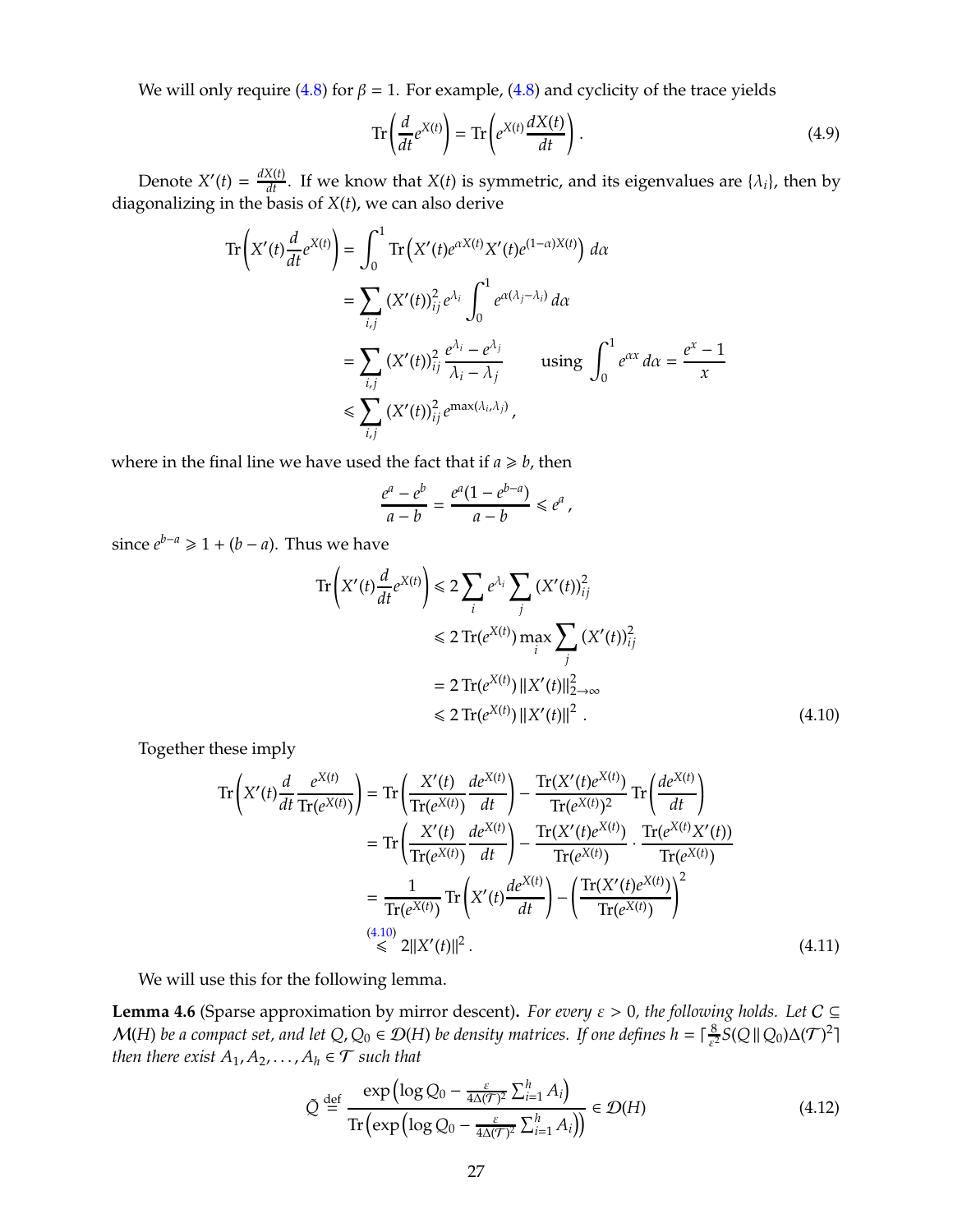*satisfies*

<span id="page-27-3"></span>
$$
\left[Q - \tilde{Q}\right]_{\mathcal{T}} \leq \varepsilon. \tag{4.13}
$$

*Proof.* Consider for  $t \ge 0$ , the density matrix

$$
Q_{t} = \frac{\exp\left(\log Q_{0} - \int_{0}^{t} \Lambda_{s} ds\right)}{\operatorname{Tr}\left(\exp\left(\log Q_{0} - \int_{0}^{t} \Lambda_{s} ds\right)\right)}
$$

where  $s \mapsto \Lambda_s \in \mathcal{T}$  is any measurable function.

First, one calculates

$$
\frac{d}{dt}\log Q_t = -\Lambda_t - \text{Id}\,\frac{d}{dt}\log\text{Tr}\left(\exp\left(\log Q_0 - \int_0^t \Lambda_s ds\right)\right) \tag{4.14}
$$

Now, we have

$$
\frac{d}{dt} \log \text{Tr} \left( \exp \left( \log Q_0 - \int_0^t \Lambda_s ds \right) \right) = \frac{\frac{d}{dt} \text{Tr} \left( \exp \left( \log Q_0 - \int_0^t \Lambda_s ds \right) \right)}{\text{Tr} \left( \exp \left( \log Q_0 - \int_0^t \Lambda_s ds \right) \right)} \stackrel{(4.9)}{=} -\text{Tr}(\Lambda_t Q_t),
$$

and thus

$$
\frac{d}{dt}S(Q||Q_t) = \text{Tr}\left(Q\frac{d}{dt}\log Q_t\right) = -\text{Tr}(\Lambda_t Q) + \text{Tr}(Q)\text{Tr}(\Lambda_t Q_t) = -\text{Tr}(\Lambda_t (Q - Q_t)),\tag{4.15}
$$

where in the final line we have used  $Tr(Q) = 1$ .

Let  $T=\frac{2}{s}$  $\frac{2}{\varepsilon} S(Q \| Q_0)$ . Suppose the map  $t \mapsto \Lambda_t \in \mathcal{T}$  is such that

<span id="page-27-1"></span><span id="page-27-0"></span>
$$
\operatorname{Tr}(\Lambda_t(Q-Q_t)) > \frac{\varepsilon}{2} \quad \forall \, t \in [0, T]. \tag{4.16}
$$

Then from  $(4.15)$  and  $(4.16)$ , we arrive at

$$
S(Q || Q_T) < S(Q || Q_0) - \frac{\varepsilon}{2} T = 0,
$$

which contradicts the fact that *S*( $Q \parallel Q_T$ )  $\ge 0$ .

Finally, we define the elements  $A_1, \ldots, A_h \in \mathcal{T}$  and corresponding approximators  $\tilde{Q}_0$ ,  $\tilde{Q}_1$ , ...,  $\tilde{Q}_h \in \mathcal{D}(H)$  inductively. Define, for  $i = 0, 1, 2, ..., h$ , the times  $t_i = i \frac{\varepsilon}{4\Delta(\mathcal{T})^2}$ . We will choose the map  $t \mapsto \Lambda_t$  and put  $\tilde{Q}_i = Q_{t_i}$ .

We begin by setting  $\tilde{Q}_0 = U$  and  $\Lambda_0 = 0$ . Now if  $\left[Q - \tilde{Q}_i\right]$  $\tau \leq \varepsilon$ , then we are done. Otherwise, let  $A_{i+1} \in \mathcal{T}$  be such that

<span id="page-27-2"></span>
$$
\operatorname{Tr}(A_{i+1}Q - A_{i+1}\tilde{Q}_i) > \varepsilon \tag{4.17}
$$

and define  $\Lambda_t = A_{i+1}$  for  $t \in (t_i, t_{i+1}]$ .

Finally, observe that for  $t \in (t_i, t_{i+1})$ , we have

$$
\frac{d}{dt}\operatorname{Tr}(A_{i+1}Q-A_{i+1}Q_t)=\frac{d}{dt}\operatorname{Tr}(\Lambda_tQ_t)\stackrel{(4.11)}{\geq} -2||\Lambda_t||^2.
$$

where we have used the fact that  $\Lambda_t = -\frac{d}{dt} \log \left( e^{\log Q_0 - \int_0^t \Lambda_s ds} \right)$ . We conclude that

$$
\text{Tr}(A_{i+1}Q - A_{i+1}Q_{t_{i+1}}) \ge \text{Tr}(A_{i+1}Q - A_{i+1}Q_{t_i}) - 2||\Lambda_t||^2(t_{i+1} - t_i)
$$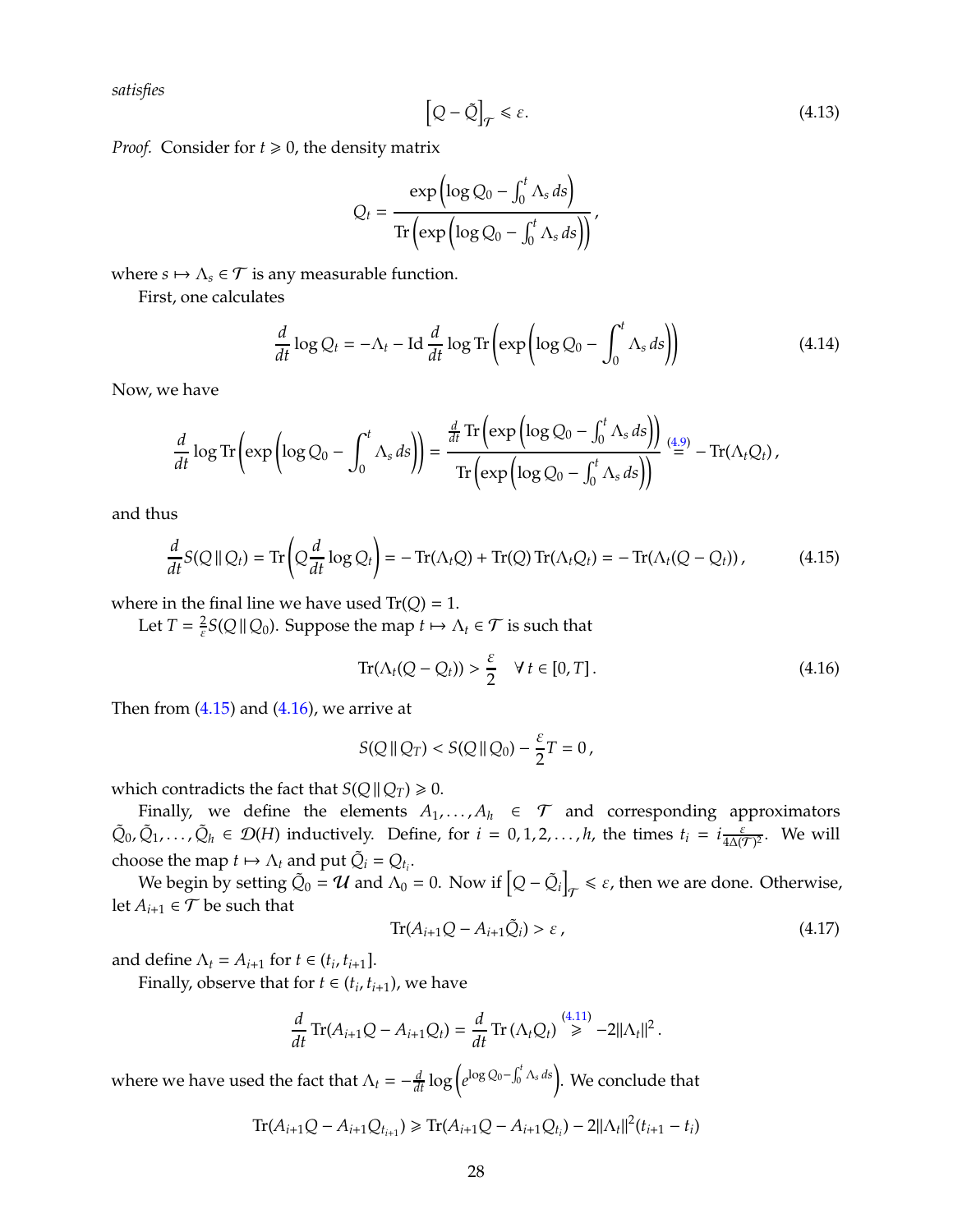$$
\geq \text{Tr}(A_{i+1}Q - A_{i+1}Q_{t_i}) - \frac{\varepsilon}{2}
$$
  
>  $\frac{\varepsilon}{2}$ ,

using [\(4.17\)](#page-27-2). Thus we either find an approximator  $\tilde{Q}_i$  for some  $i = 0, 1, \ldots, h$  satisfying [\(4.13\)](#page-27-3) or [\(4.16\)](#page-27-1) holds. But we have already seen that the latter possibility cannot happen. Observe that the approximators  $\tilde{Q}_i$  are all of the desired form [\(4.12\)](#page-26-3).

*Proof of [Theorem 4.5.](#page-25-1)* First, we apply [Lemma 4.6](#page-26-4) with  $Q_0 = U$  to obtain an approximation  $\tilde{Q}$  of the form

$$
\tilde{Q} = \frac{e^{\lambda F}}{\text{Tr}(e^{\lambda F})}
$$

with  $|\lambda| \lesssim 1 + \frac{1}{\delta}$  $\frac{1}{\delta}S(Q \,|| \, U)$  and which satisfies

<span id="page-28-1"></span>
$$
\left[Q - \tilde{Q}\right]_{\mathcal{T}} \le \varepsilon/2. \tag{4.18}
$$

Note here that since  $\mathcal T$  is assumed to be convex, we have  $F \in \mathcal T$  (see the form of [\(4.12\)](#page-26-3)).

Then we apply Corollary [4.4](#page-24-2) to λ*F* to obtain a degree-*k* polynomial *p<sup>k</sup>* such that

<span id="page-28-2"></span>
$$
\left\| \tilde{Q} - \frac{p_k(\lambda F/2)^2}{\text{Tr}(p_k(\lambda F/2)^2)} \right\|_* \leq \frac{\varepsilon}{2\Delta(\mathcal{T})},\tag{4.19}
$$

where

$$
k \lesssim |\lambda| \Delta(\mathcal{T}) + \frac{\log(\Delta(\mathcal{T})/\varepsilon)}{\log \log(\Delta(\mathcal{T})/\varepsilon)} \lesssim (1 + S(Q \,||\, \mathcal{U})) \frac{\Delta(\mathcal{T})}{\varepsilon}.
$$

Thus we conclude that

$$
\left[Q - \frac{p_k(\lambda F/2)^2}{\text{Tr}(p_k(\lambda F/2)^2)}\right]_{\mathcal{T}} \leq \left[Q - \tilde{Q}\right]_{\mathcal{T}} + \left[\tilde{Q} - \frac{p_k(\lambda F/2)^2}{\text{Tr}(p_k(\lambda F/2)^2)}\right]_{\mathcal{T}}
$$
\n
$$
\leq \left[Q - \tilde{Q}\right]_{\mathcal{T}} + \Delta(\mathcal{T}) \left\|\frac{p_k(\lambda F/2)^2}{\text{Tr}(p_k(\lambda F/2)^2)} - \tilde{Q}\right\|_{\ast}
$$
\n
$$
\leq \epsilon. \quad \Box
$$
\n
$$
(4.18)\land(4.19)
$$

#### <span id="page-28-0"></span>**4.2.1 Junta approximation**

We record here the following application to "classical" functions by restricting [Lemma 4.6](#page-26-4) to the diagonal case. If *X* is a finite set, and  $T$  is a collection of real-valued functions on *X*, we extend the notation  $\Delta(\mathcal{T}) = \sup_{g \in \mathcal{T}} ||g||_{\infty}$ . If  $\mu$  is a measure on *X*, and  $f : X \to \mathbb{R}_+$  satisfies  $\mathbb{E}_{\mu} f = 1$ , we abuse notation by writing

$$
D(f\|\mu) = \mathop{\mathbb{E}}_{\mu}[f\log f].
$$

for the relative entropy between  $f\mu$  and  $\mu$ . We will also allow ourselves to conflate  $\mu$  with the corresponding density by writing  $\mu(x)$  for  $\mu({x})$  and  $x \in X$ . One should note that an analog of [Lemma 4.6](#page-26-4) for the special case of probability distributions (instead of density matrices) can be proved exactly along the same lines, but without the use of matrix inequalities.

<span id="page-28-3"></span>**Corollary 4.7** (Sparse approximation of functions by mirror descent)**.** *For every* ε > 0*, the following holds. Let X be a finite set equipped with a probability measure*  $\mu$ *. Let*  $\mathcal{T} \subseteq L^2(X,\mu)$  *be a compact set of*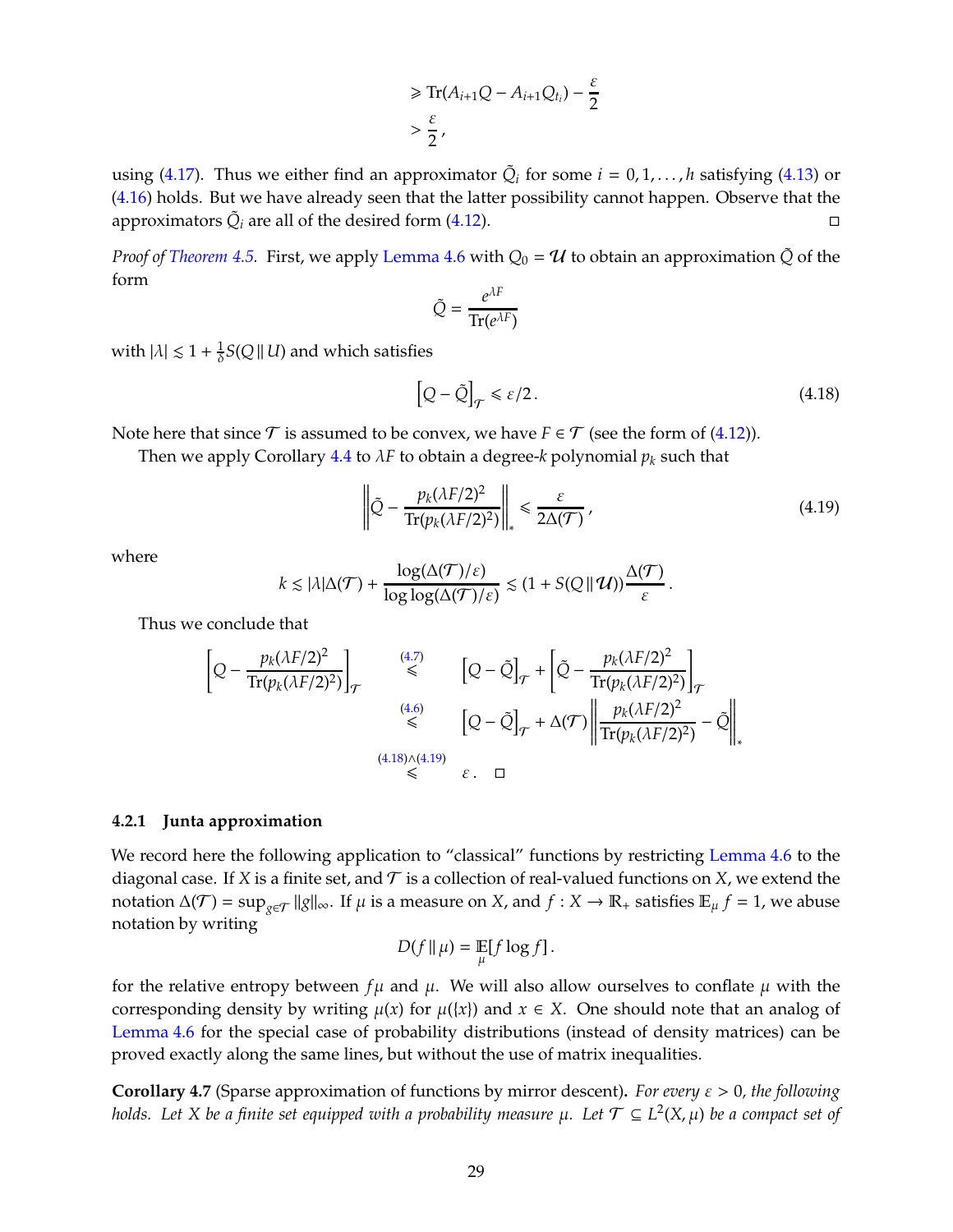<span id="page-29-3"></span>*functions, and let*  $f: X \to \mathbb{R}_+$  *be such that*  $\mathbb{E}_{\mu} f = 1$ *. If one defines*  $h = \lceil \frac{8}{\varepsilon^2} \rceil$  $\frac{8}{\varepsilon^2}D(f\,\|\,\mu)\Delta(\mathcal{T})^2$ ] then there exist *functions*  $g_1, g_2, \ldots, g_h \in \mathcal{T}$  *such that* 

<span id="page-29-0"></span>
$$
\tilde{f} \stackrel{\text{def}}{=} \frac{\exp\left(\frac{\varepsilon}{4\Delta(\mathcal{T})^2} \sum_{i=1}^h g_i\right)}{\sum_{x \in X} \exp\left(\frac{\varepsilon}{4\Delta(\mathcal{T})^2} \sum_{i=1}^h g_i(x)\right) \mu(x)}
$$
(4.20)

so that  $\mathbb{E}_{\mu} \tilde{f} = 1$ , and for every  $g \in \mathcal{T}$ ,

<span id="page-29-1"></span>
$$
\mathop{\mathbb{E}}_{x \sim \mu} g(x) \left( f(x) - \tilde{f}(x) \right) \le \varepsilon. \tag{4.21}
$$

*Proof. H* the Euclidean space  $\mathbb{R}^{\{0,1\}^n}$ , and let  $\{e_x : x \in \{0,1\}^n\}$  be an orthornormal basis of *H*. We will represent *f* by the diagonal matrix  $M(f) \in \mathcal{D}(H)$  defined by

$$
M(f)=\sum_{x\in\{0,1\}^n}f(x)e_xe_x^T\mu(x).
$$

We also lift each test *g* to a matrix  $M(g) = \sum_{x \in \{0,1\}^n} g(x)e_xe_x^T$  and the set  $M(\mathcal{T})$  now denotes a class of matrix tests.

Furthermore, we write

$$
Q_0 = \sum_{x \in \{0,1\}^n} e_x e_x^T \mu(x)
$$

so that  $S(M(f) \| Q_0) = D(f \| \mu)$ .

Applying Lemma [4.6](#page-26-4) yields an approximation  $\tilde{Q}$  to  $M(f)$  of the form

$$
\tilde{Q}=Q_0\cdot M,
$$

where *M* is a diagonal matrix. Furthermore, by construction, the function  $\tilde{f}$  :  $\{0,1\}^n \to \mathbb{R}$  given by  $\tilde{f}(x) = \langle e_x, Me_x \rangle$  has the form [\(4.20\)](#page-29-0). Finally, the approximation guarantee  $[M(f) - \tilde{Q}]_{M(\mathcal{T})} \le \varepsilon$  is precisely  $(4.21)$ .

We now apply the preceding corollary to prove an approximation-by-juntas theorem. An essentially equivalent result for Boolean domains is proved in [CLRS13], but it is instructive to see that it falls easily out of the learning framework. Fix  $n \geq 1$  and a finite set *X*. We recall that for a subset  $S \subseteq \{1, \ldots, n\}$ , a function  $f : X^n \to \mathbb{R}$  is called an *S-junta* if  $f$  only depends (at most) on the coordinates in *S*. In other words, for all  $x, x' \in X^n$ , if  $x|_S = x'|_S$  then  $f(x) = f(x')$ . We say that  $f$  is a *k*-*junta* if it is an *S*-junta for a set with  $|S| = k$ .

<span id="page-29-2"></span>**Theorem 4.8** (Junta approximation)**.** *Let X be an arbitrary finite set, and let* µ *denote a probability measure on X<sup>n</sup>. Consider a non-negative function*  $f:X^n\to \mathbb{R}_+$  *with*  $\mathbb{E}_\mu f=1$ *, and let*  $\mathcal T$  *be a collection of k-juntas. Then for every*  $\varepsilon > 0$ *, there exists a non-negative k′-junta*  $\tilde{f}:X^n\to \mathbb R_+$  *with*  $\mathbb E_\mu\,\tilde{f}=1$ *, where* 

$$
k' \lesssim \frac{k}{\varepsilon^2} D(f \| \mu) \Delta(\mathcal{T})^2,
$$

*and such that for every*  $g \in \mathcal{T}$ ,

$$
\mathop{\mathbb{E}}_{x \sim \mu} g(x) \left( f(x) - \tilde{f}(x) \right) \le \varepsilon \,. \tag{4.22}
$$

*Proof.* Applying Corollary [4.7](#page-28-3) yields an approximation  $\tilde{f}$ . One simply notes that from [\(4.20\)](#page-29-0),  $\tilde{f}$  is an *hk*-junta where  $h \lesssim \frac{1}{s^2}$  $\frac{1}{\varepsilon^2}D(f\|\mu)\Delta(\mathcal{T})$  $\overline{2}$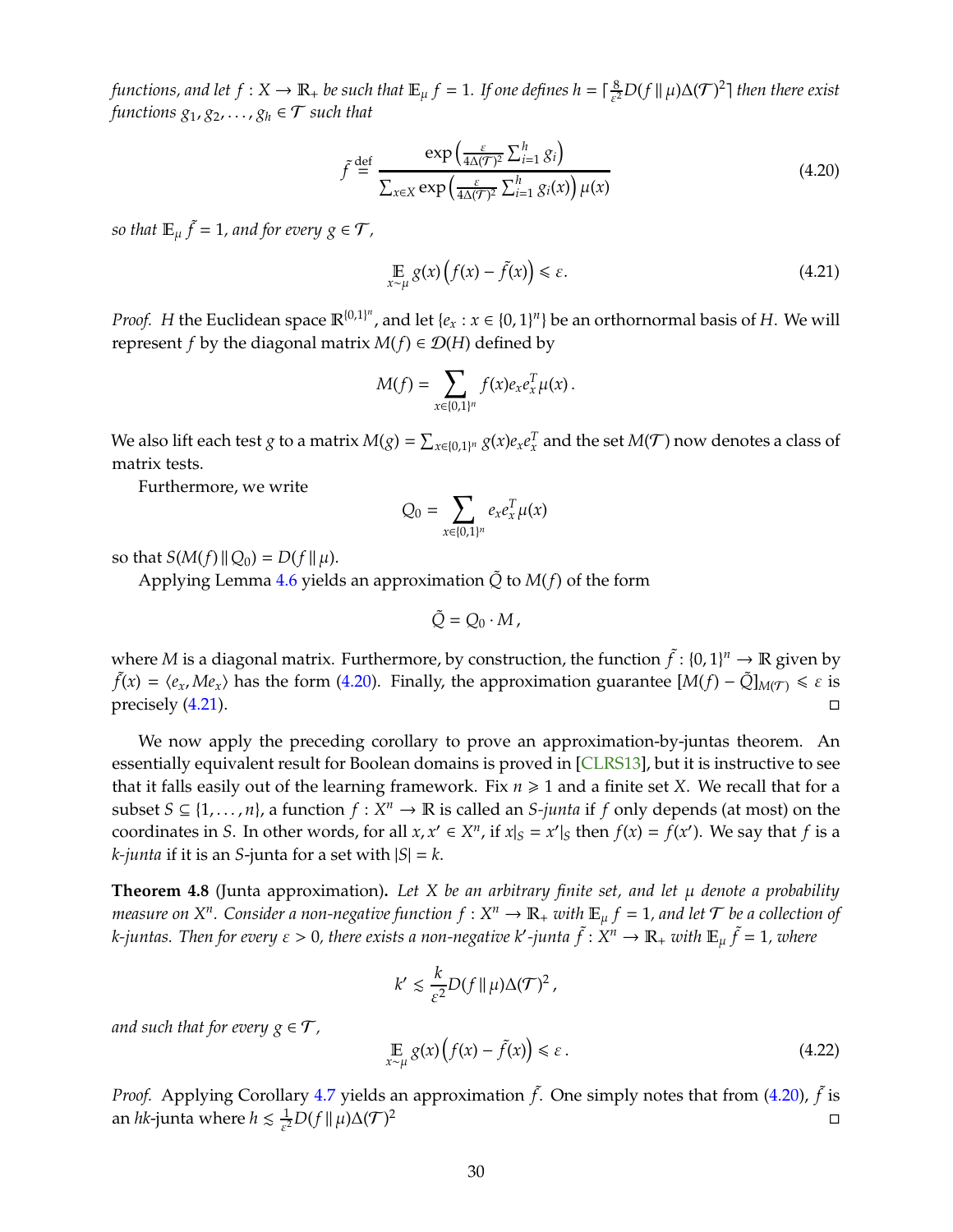## <span id="page-30-6"></span><span id="page-30-0"></span>**5 The correlation polytope**

Recall the correlation polytope  $\operatorname{cork}_n \subseteq \mathbb{R}^{n^2}$  given by

$$
\operatorname{CORR}_n = \operatorname{conv}\left(\{xx^T : x \in \{0,1\}^n\}\right).
$$

This polytope is also known as the *Boolean quadric polytope* [\[Pad89\]](#page-44-10) for the following reason.

<span id="page-30-5"></span>**Proposition 5.1** (Restatement of [Proposition 1.11\)](#page-9-4). If  $f : \{0,1\}^m \to \mathbb{R}_+$  is a nonnegative quadratic function over  $\{0,1\}^m$ , then for any  $n \ge m$ ,  $M_n^f$  is a submatrix of some slack matrix associated to  $\text{corr}_n$ .

*Proof.* Let  $\langle A, B \rangle = \text{Tr}(A^T B)$  denote the Frobenius inner product on  $\mathbb{R}^{n^2}$ . Suppose that  $f(x) =$  $\sum_{i\leq j} a_{ij}x_ix_j + a_0 \geq 0$  for all  $x \in \{0,1\}^n$ . We claim that this gives a valid linear inequality for  $\text{cor}_{n}$  as follows: For all  $x \in \{0, 1\}^n$ ,

$$
f(x) = \langle A, xx^T \rangle + a_0 \ge 0,
$$

where *A* is the matrix  $A = (a_{ij})$ . Since this inequality holds at the vertices, it holds for all of  $CORR_n$ .

We now recall the relationship between the correlation, cut, TSP, and stable set polytopes. The first fact is from [\[DS90\]](#page-43-6), while the second two are taken from [\[FMP](#page-43-2)+12].

<span id="page-30-2"></span>**Proposition 5.2.** For every  $n \geq 1$ , the following hold:

- *1.* corr<sub>n</sub> *is linearly isomorphic to*  $\text{cut}_{n+1}$ *.*
- 2. There exists a number  $a_n \le O(n^2)$  such that some face of  $\text{tsp}_{a_n}$  linearly projects to  $\text{corr}_{n}$ .
- 3. There exists a graph  $H_n$  on  $b_n \le O(n^2)$  vertices such that some face of  $\text{stab}_{b_n}(H_n)$  linearly projects to  $CORR<sub>n</sub>$ *.*

#### <span id="page-30-1"></span>**5.1 Positive semidefinite rank**

We will now prove a lower bound on the psd rank of corr<sub>n</sub>. Our first goal is to construct a suitable family of pseudo-densities. We will employ Grigoriev's work [Gri01a] on degree lower bounds for Positivstellensatz calculus refutations. The primary difficulty will be in expressing Grigoriev's lower bound using a pseudo-density of small norm.

<span id="page-30-4"></span>**Theorem 5.3.** Fix an odd integer  $m \ge 3$ . There exists a degree-m pseudo-density  $D : \{0,1\}^m \to \mathbb{R}$  such *that*

$$
\mathop{\mathbb{E}}_x D(x) \left( \sum_{i=1}^m x_i - \frac{m}{2} \right)^2 = 0,
$$

*and*

$$
||D||_{\infty} \leq m^{3/2}.
$$

*Proof.* Grigoriev constructs a linear functional  $G$  on the space of *m*-variate real polynomials modulo the ideal  $I$  generated by  $\{X_i^2\}$  $i^2 - X_i$  :  $i = 1 \in [m]$ :

$$
\mathcal{G}: \mathbb{R}[X_1,\ldots,X_m]/\mathcal{I} \to \mathbb{R}.
$$

His functional satisfies

<span id="page-30-3"></span>
$$
\mathcal{G}\left(p(X)^2\right) \geq 0 \qquad \forall p \in \mathbb{R}[X_1, \ldots, X_m]/\mathcal{I}, \ \deg(p) \leq m/2, \tag{5.1}
$$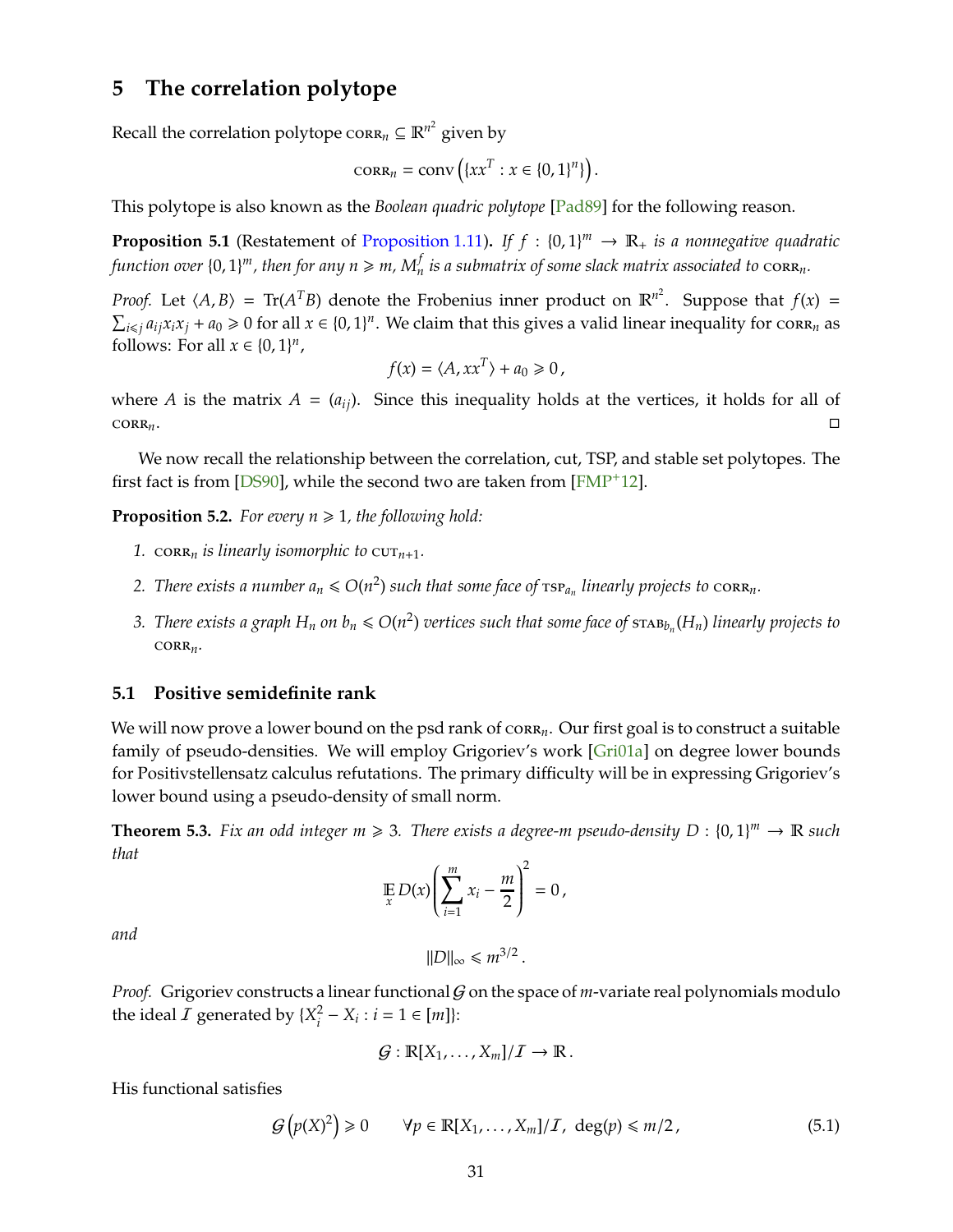<span id="page-31-2"></span>and

<span id="page-31-0"></span>
$$
\mathcal{G}\left(\left(\sum_{i=1}^{m} X_i - \frac{m}{2}\right)^2\right) = 0.
$$
\n(5.2)

The functional is uniquely defined by the values

$$
\mathcal{G}(X^S) \stackrel{\text{def}}{=} \frac{\binom{m/2}{|S|}}{\binom{m}{|S|}},
$$

for each multilinear monomial  $X^S = \prod_{i \in S} X_i$  with  $S \subseteq [m]$ . Observe that  $m/2$  is not an integer and the (generalized) binomial coefficient  $\binom{m/2}{k}$  is defined using the formal expression

$$
\binom{r}{k} = \frac{r \cdot (r-1) \cdots (r-k+1)}{k \cdot (k-1) \cdots 1}.
$$

It is easy to check that  $G$  satisfies  $(5.2)$ :

$$
G\left(\left(\sum_{i=1}^{m} X_i - \frac{m}{2}\right)^2\right) = \sum_{i=1}^{m} G(X_i^2) + 2\sum_{i \neq j} G(X_i X_j) - m\sum_{i=1}^{m} G(X_i) + \frac{m^2}{4}
$$
  
=  $\frac{m}{2} + m(m-1)\frac{m-2}{4(m-1)} - m\frac{m}{2} + \frac{m^2}{4} = 0.$ 

Grigoriev shows that  $G$  satisfies [\(5.1\)](#page-30-3) [Gri01a, Lem. 1.4].

We will construct a pseudo-density  $D: \{0, 1\}^m \to \mathbb{R}$  such that  $\mathbb{E}_x D(x) p(x) = \mathcal{G}(p(X_1, \ldots, X_m))$ for every multilinear polynomial  $p$ . Observe that  $G$  is invariant under permutation of variables  ${X_1, \ldots, X_m}$ . For  $w = 0, 1, \ldots, m$ , let  $c_w$  denote the unique degree *m* polynomial such that,

$$
c_w(t) = \begin{cases} 1 & \text{if } t = w \\ 0 & \text{if } t \in \{0, 1, \dots, m\} \setminus \{w\} \end{cases}
$$

We claim that for any univariate real polynomial  $p$  with deg( $p$ )  $\leq m$ ,

<span id="page-31-1"></span>
$$
\sum_{w=0}^{m} p(w) \cdot c_w(t) = p(t).
$$
 (5.3)

Both sides of the claimed identity are univariate polynomials in *t* of degree at most *m* and agree with each other on the  $m + 1$  points given by  $t \in \{0, 1, \ldots, m\}$ . Hence, the two polynomials are identically equal.

For each  $x \in \{0, 1\}^m$ , let  $|x|$  denote its hamming weight, and define

$$
D(x) \stackrel{\text{def}}{=} 2^m \cdot \frac{c_{|x|} (m/2)}{\binom{m}{|x|}}.
$$

We claim that *D* satisfies  $\mathbb{E}_x D(x)p(x) = G(p(X))$  for every polynomial multilinear real polynomial *p*. To see this, consider any monomial  $x^S = \prod_{i \in S} x_i$  with  $S \subseteq [m]$ . Put  $\ell = |S|$ . Then we have:

$$
\mathop{\mathbb{E}}_{x} D(x)x^{S} = \mathop{\mathbb{E}}_{x} D(x) \cdot \frac{1}{\binom{m}{\ell}} \left( \sum_{T \subseteq [m], |T| = \ell} x^{T} \right) \qquad \text{(symmetry of } D\text{)}
$$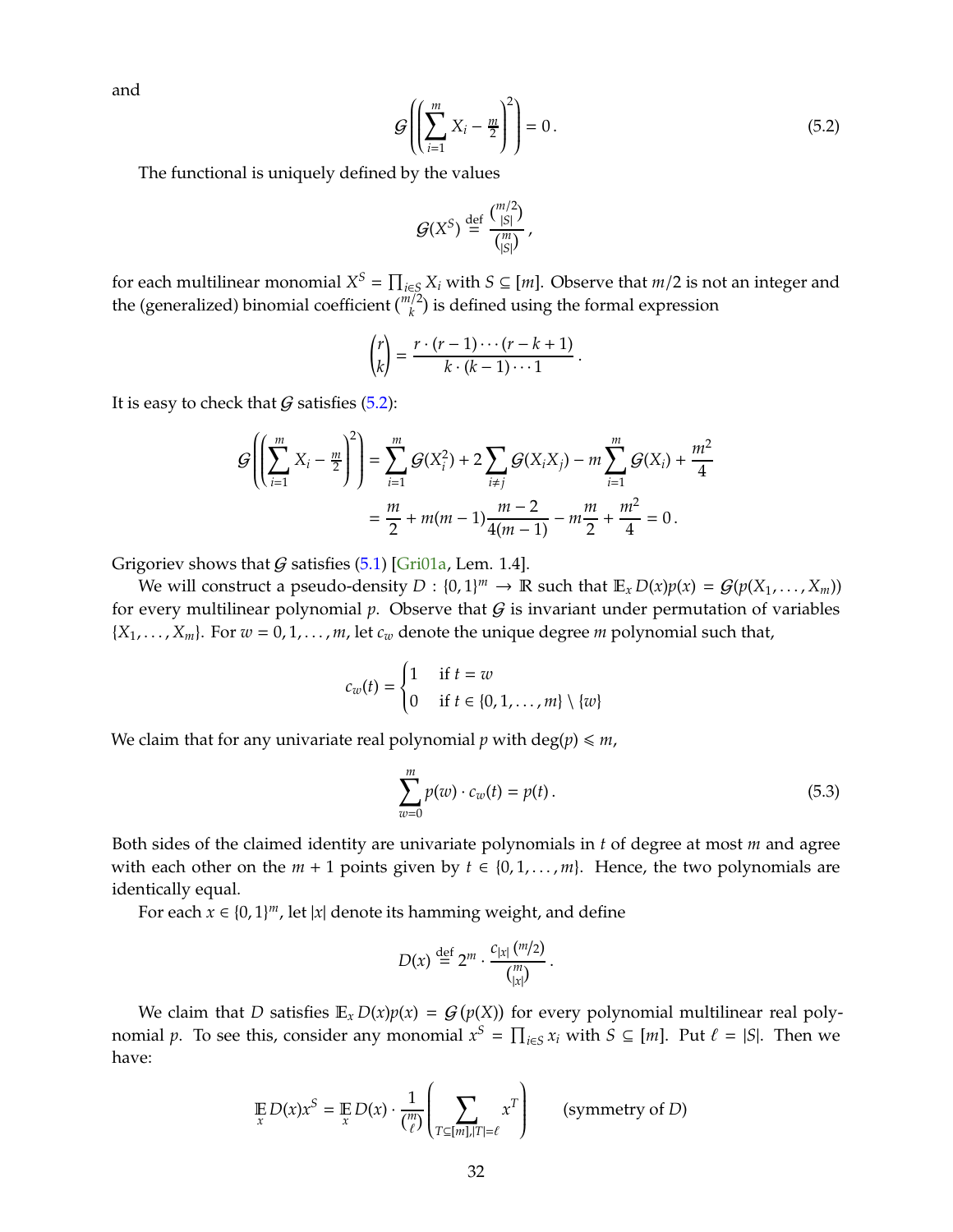$$
= \mathbb{E}_{x} D(x) \cdot \frac{1}{\binom{m}{\ell}} \binom{|x|}{\ell}
$$
  
\n
$$
= \sum_{w=0}^{m} \frac{\binom{m}{w}}{2^{m}} \mathbb{E}_{x} \left[ D(x) \cdot \frac{1}{\binom{m}{\ell}} \binom{|x|}{\ell} \middle| |x| = w \right]
$$
  
\n
$$
= \sum_{w=0}^{m} c_{w} \binom{m}{2} \frac{\binom{w}{\ell}}{\binom{m}{\ell}}
$$
  
\n
$$
= \frac{\binom{m}{\ell}}{\binom{m}{\ell}}
$$
  
\n
$$
= G(X^{S}) \qquad \text{(using (5.3) with } p(t) = \binom{t}{\ell}.
$$

Finally, in order to bound  $||D||_{\infty}$ , observe that the polynomials  $c_w(t)$  are given by the interpolation formula

$$
c_w(t) = \frac{\prod_{a=0, a \neq w}^m (t - a)}{\prod_{a=0, a \neq w}^m (w - a)}
$$

.

For an  $x \in \{0, 1\}^m$  with  $|x| = w$  we have,

$$
|D(x)| = \left| 2^m \cdot \frac{c_w(m/2)}{\binom{m}{w}} \right| = \left| \frac{\prod_{a=0, a \neq w}^m (m-2a)}{\prod_{a=0, a \neq w}^m (w-a)} \cdot \frac{1}{\binom{m}{w}} \right|
$$
  

$$
= \left| \frac{\prod_{a=0, a \neq w}^m (m-2a)}{(w-1)!(m-w)!} \cdot \frac{1}{\binom{m}{w}} \right|
$$
  

$$
= m \cdot \frac{1}{2^{m-1}} \cdot \binom{m-1}{(m-1)/2} \cdot \frac{w}{|m-2w|}
$$
  

$$
\le \frac{m}{\sqrt{\frac{3}{2}(m-1)+1}} \left( \frac{m+1}{2} \right)
$$
  

$$
\le m^{3/2},
$$

where in the last step we have used Sterling's approximation for the inequality  $\binom{m-1}{(m-1)/2}$ 2 *m*−1 /  $\sqrt{3}$  $\frac{3}{2}(m-1) + 1$ , valid for  $m \ge 3$ .  $\Box$ 

**Theorem 5.4.** *There is a constant*  $\alpha > 0$  *such that for every*  $n \ge 1$ *,* 

$$
rk_{\text{psd}}(\text{CORR}_n) \geq 2^{\alpha n^{2/13}}
$$

*Proof.* For  $m \ge 1$ , define  $f : \{0, 1\}^m \to \mathbb{R}_+$  by

$$
f(x) = \frac{1}{m^2} \left( \left( \sum_{i=1}^{m} x_i - \frac{m}{2} \right)^2 - \frac{1}{4} \right),
$$
 (5.4)

.

and let  $M_n^f$  $\mathcal{L}_n^f: \binom{n}{m} \times \{0,1\}^n \to \mathbb{R}_+$  be given by  $M_n^f$  $f_n(S, x) = f(x_S)$  as in [\(1.3\)](#page-8-1).

By [Theorem 5.3,](#page-30-4) there exists a degree-*m* pseudo-density  $D: \{0, 1\}^m \to \mathbb{R}$  such that  $\mathbb{E}_x D(x) f(x) =$  $-\frac{1}{4m^2}$  and  $||D||_{\infty} \le m^{3/2}$ . Fix  $\varepsilon = 1/(4m^2)$  and  $d = m$  and apply [Theorem 3.8](#page-22-1) to conclude that there is a constant  $\alpha' > 0$  such that for  $n \geq 2m$ , we have

$$
rk_{\text{psd}}(M_n^f) \geq \left(\frac{\alpha' n}{m^{13/2} \log n}\right)^{m/4} \cdot m^{-21/4} \cdot m^{-1/2}
$$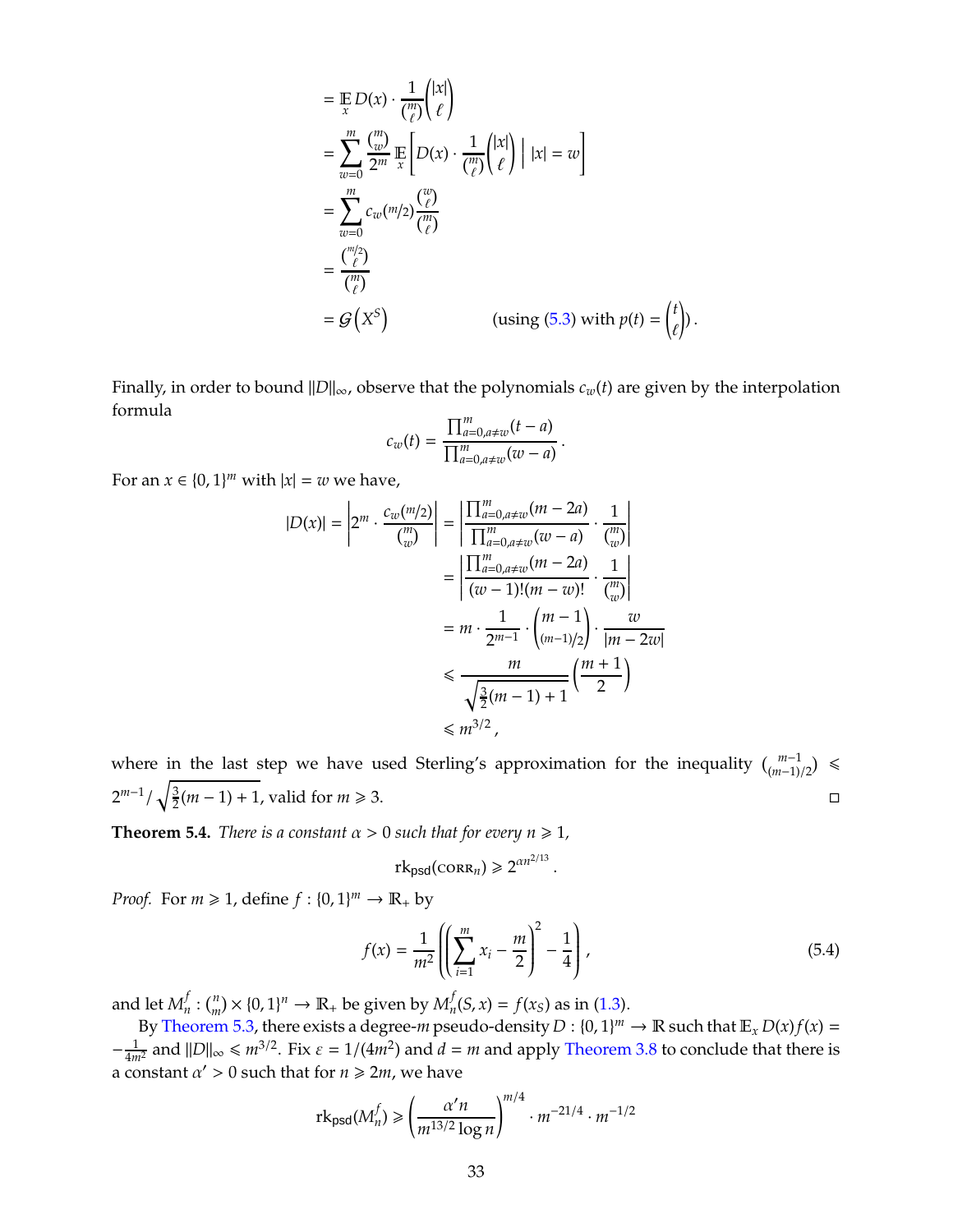Choosing  $n \geq \frac{2}{\alpha}$  $\frac{2}{\alpha'} m^{13/2} \log n$ , an easy calculation shows that

$$
rk_{\text{psd}}(M_n^f) \geq 2^{\Omega(n^{2/13})}
$$

.

By [Proposition 5.1,](#page-30-5) we have  $\mathrm{rk}_{\texttt{psd}}(\texttt{corr}_n) \geqslant \mathrm{rk}_{\texttt{psd}}(M_n^f)$  $I_n$ ), completing the proof.

<span id="page-33-0"></span>**6 Optimality of low-degree sum-of-squares for max CSPs**

Constraint satisfaction problems form a broad class of discrete optimization problems that include, for example, max cut and max 3-sat. For simplicity of presentation, we will focus on constraint satisfaction problems with a boolean alphabet, though similar ideas extend to larger domains (see an analogous generalization in Section [7\)](#page-37-0). We begin our presentation with a formal definition of semidefinite programming relaxations for max-CSPs.

#### <span id="page-33-1"></span>**6.1 The SDP approximation model**

In order to write an SDP relaxation for a max-CSP, one needs to *linearize* the objective function. For *<sup>n</sup>* <sup>∈</sup> <sup>N</sup>, let max-Π*<sup>n</sup>* be the set of max-<sup>Π</sup> instances on *<sup>n</sup>* variables. An *SDP-relaxation of size r* for max-Π*<sup>n</sup>* consists of the following.

- **Linearization:** Let *r* be a natural number. For every  $\mathfrak{I} \in \mathbb{R}^{n \times n}$  we associate a vector  $\tilde{\mathfrak{I}} \in \mathbb{R}^{n \times r}$ and for every assignment  $x \in \{0, 1\}^n$ , we associate a point  $\tilde{x} \in \mathbb{R}^{r \times r}$ , such that  $\mathfrak{I}(x) = \langle \tilde{\mathfrak{I}}, \tilde{x} \rangle$  for all  $\mathfrak{I} \in \text{max-TI}_n$  and all  $x \in \{0,1\}^n$ .
- **Feasible region:** The feasible region is a closed, convex (possibly unbounded) spectrahedron  $S \subseteq \mathbb{R}^{r \times r}$  described as the intersection of the cone of  $r \times r$  PSD matrices with an affine linear subspace:

$$
\mathcal{S}=\{y\in\mathbb{R}^{r\times r}|Ay=b, y\in\mathcal{S}_r^+\}\,,
$$

such that  $\tilde{x} \in S$  for all assignments  $x \in \{0,1\}^n$ . Note that the spectrahedron  $S$  is independent of the instance <sup>ℑ</sup> of max-Π*n*.

Given an instance  $\mathfrak{I} \in \text{MAX-}\Pi_n$ , the SDP relaxation S has value

$$
\mathcal{S}(\mathfrak{I}) \stackrel{\text{def}}{=} \max_{y \in \mathcal{S}} \langle \tilde{\mathfrak{I}}, y \rangle.
$$

Since  $\tilde{x} \in S$  for all assignments  $x \in \{0,1\}^n$  and  $\langle \tilde{S}, \tilde{x} \rangle = \mathfrak{I}(x)$ , we have  $S(\mathfrak{I}) \geq \text{opt}(\mathfrak{I})$  for all instances  $\mathfrak{I} \in \text{MAX-}\Pi_n$ .

**Low-degree sum-of-squares relaxations.** We will now describe the low-degree sum-of-squares relaxation as it applies to a max-CSP. Let  $\Pi$  be a max-CSP with arity *k*. Given an instance  $\mathfrak I$  of  $\max$ - $\Pi_n$ , we recall that we think of it as a function  $\mathfrak{I}: \{0,1\}^n \to \mathbb{R}$  given by  $\mathfrak{I}(x) = \frac{1}{m} \sum_{i=1}^m P_i(x)$ where  $\{P_i\}_{i \in [m]}$  are the constraints in  $\mathfrak{I}$ . Define the cone  $C_d^{\text{ss}}$  $\mathbb{R}^{\{0,1\}^n}$  as the cone generated by squares of polynomials of degree at most *d*/2, i.e.,

$$
C_d^{\rm sos} = {\rm Cone}\left(\left\{g^2 \mid g:\left\{0,1\right\}^n \to \mathbb{R}, \deg(g) \leq d/2\right\}\right)\,.
$$

The *degree-d sos relaxation* for **3** is given by

<span id="page-33-2"></span>
$$
\overline{\text{Sos}}_d(\mathfrak{I}) \stackrel{\text{def}}{=} \min \left\{ c \mid c - \mathfrak{I} \in C_d^{\text{sos}} \right\} \tag{6.1}
$$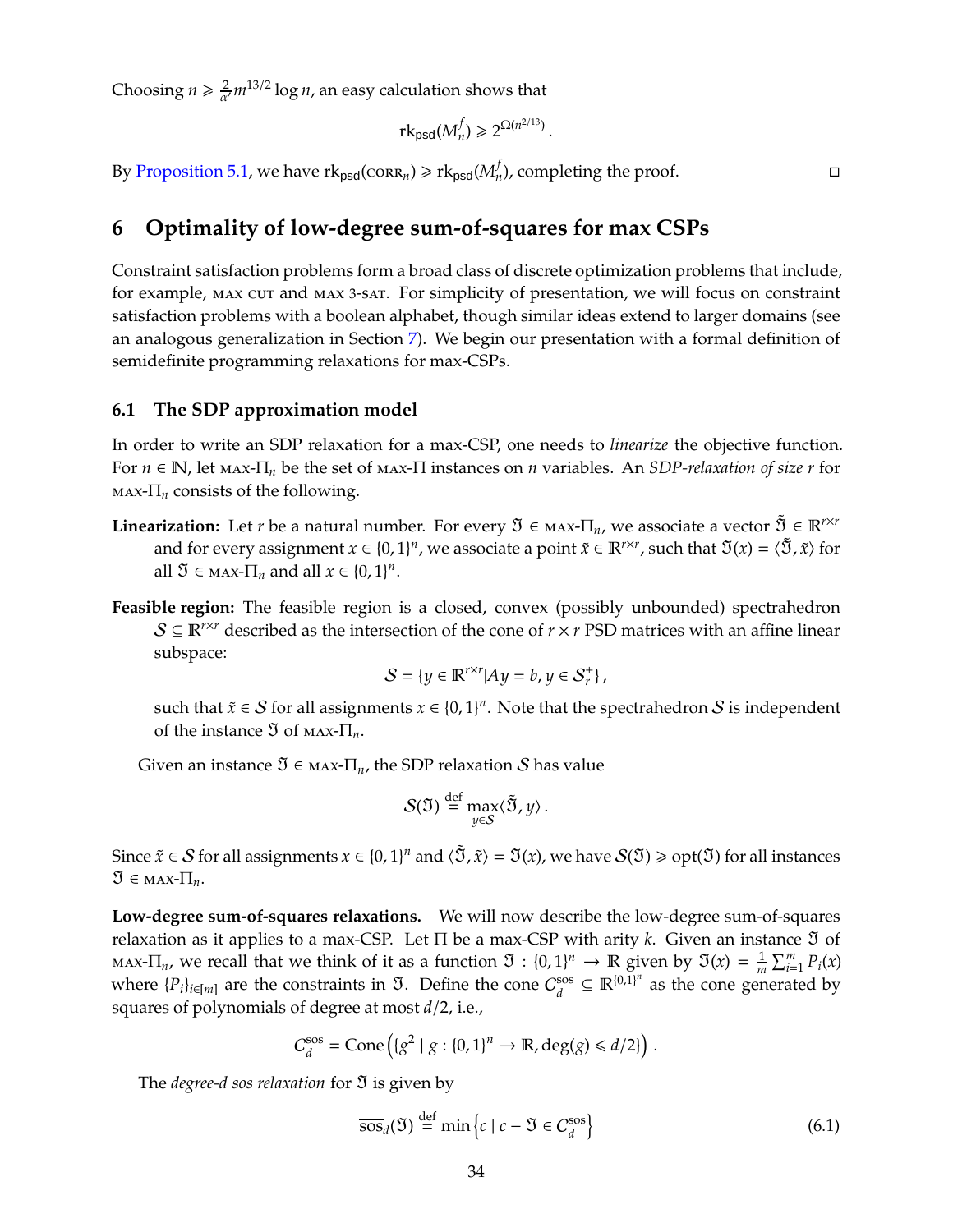We will now write the dual formulation of the above semidefinite program to expose the underlying spectrahedron and linearization. The dual of  $(6.1)$  can be written as,

<span id="page-34-0"></span>
$$
\overline{\text{SOS}}_{d}(\mathfrak{I}) = \max_{D:\{0,1\}^n \to \mathbb{R}} \langle D, \mathfrak{I} \rangle
$$
\n
$$
\text{subject to } \langle D, 1 \rangle = 1,
$$
\n
$$
\langle D, h \rangle \ge 0 \quad \forall h \in C_d^{\text{SOS}}.
$$
\n(6.2)

The function  $D: \{0,1\}^n \to \mathbb{R}$  is referred to as a pseudo-density over  $\{0,1\}^n$ , since it satisfies that for every degree  $d/2$  function  $g$ ,  $\mathbb{E}_x D(x)g^2(x) \ge 0$ .

Notice that all the constraints on the pseudodensity  $D : \{0,1\}^n \to \mathbb{R}$  correspond to inner products with functions of degree at most *d*. Hence, without loss of generality, we may assume  $deg(D) \le d$ . Alternately, the convex program [\(6.2\)](#page-34-0) can be written succinctly in terms of the lowdegree part of *D*. We will now carry this out explicitly and thereby identify the feasible region associated with the degree-*d* sos relaxation.

To this end, set  $\mathcal{F} \coloneqq \{A : A \subseteq [n], |A| \leq d/2\}$  and let  $r = |\mathcal{F}| \leq \sum_{i=0}^{d/2} {n \choose i}$ . Recall that  $\mathcal{S}_r^+ \subseteq \mathbb{R}^{r \times r}$  is the cone of  $r \times r$  PSD matrices. We will index the matrices in  $S_r^+$  using elements of  $\mathcal F$  in the natural way. Define a matrix  $Y : \mathcal{F} \times \mathcal{F} \to \mathbb{R}$  as follows,

$$
Y(A,B) = \left\langle D, \prod_{i \in A \cup B} x_i \right\rangle.
$$

By definition of *Y*, it is clear that  $Y(A, B) = Y(B, A) = Y(A \cup B, \emptyset)$  for all  $A, B \in \mathcal{F}$ . Moreover, we have  $Y(\emptyset, \emptyset) = \langle D, 1 \rangle = 1$ . Furthermore, the matrix *Y* is PSD since, for all  $\hat{g} : \mathcal{F} \to \mathbb{R}$ , we have

$$
\langle \hat{g}, Y \hat{g} \rangle = \sum_{A, B \in \mathcal{F}} \hat{g}_A \hat{g}_B Y(A, B)
$$
  
\n
$$
= \left\langle D, \sum_{A, B \in \mathcal{F}} \hat{g}_A \hat{g}_B \prod_{i \in A \cup B} x_i \right\rangle
$$
  
\n
$$
= \left\langle D, \left( \sum_{A \in \mathcal{F}} \hat{g}_A \prod_{i \in A} x_i \right)^2 \right\rangle
$$
  
\n
$$
\geq 0
$$
 using  $x_i^2 = x_i \quad \forall i \in [n], x \in \{0, 1\}^n$ 

where the final inequality used the fact that  $\langle D, g^2 \rangle \ge 0$  for all functions *g* with deg(*g*)  $\le d/2$ .

From the above discussion, it is clear that the *feasible region* of the degree *d*-sos relaxation [\(6.2\)](#page-34-0) corresponds to the spectrahedron,

$$
\mathcal{S} \stackrel{\text{def}}{=} \{ Y \in \mathbb{R}^{r \times r} \mid Y \in \mathcal{S}_r^+, Y(\emptyset, \emptyset) = 1 \text{ and } Y_{A,B} = Y_{B,A} = Y_{A \cup B, \emptyset} \ \forall A, B \in \mathcal{F} \}
$$

Now we describe the *linearization* associated with the degree-*d* sos relaxation. For every assignment  $x \in \{0,1\}^n$ , associate the matrix  $\tilde{x} : \mathcal{F} \times \mathcal{F} \to \mathbb{R}$  given by

<span id="page-34-1"></span>
$$
\tilde{x}(A,B) \stackrel{\text{def}}{=} \prod_{i \in A \cup B} x_i. \tag{6.3}
$$

By definition, we have  $\tilde{x}(A, B) = \tilde{x}(B, A) = \tilde{x}(A \cup B, \emptyset)$  and  $x(\emptyset, \emptyset) = 1$ . Moreover, the matrix  $\tilde{x}$ is positive semidefinite since it can be written as  $\tilde{x} = XX^T$  wherein  $X : \mathcal{F} \to \mathbb{R}$  is given by  $X(A) = \prod_{i \in A} x_i$ . Therefore, for each assignment *x*, we have  $\tilde{x} \in S$ .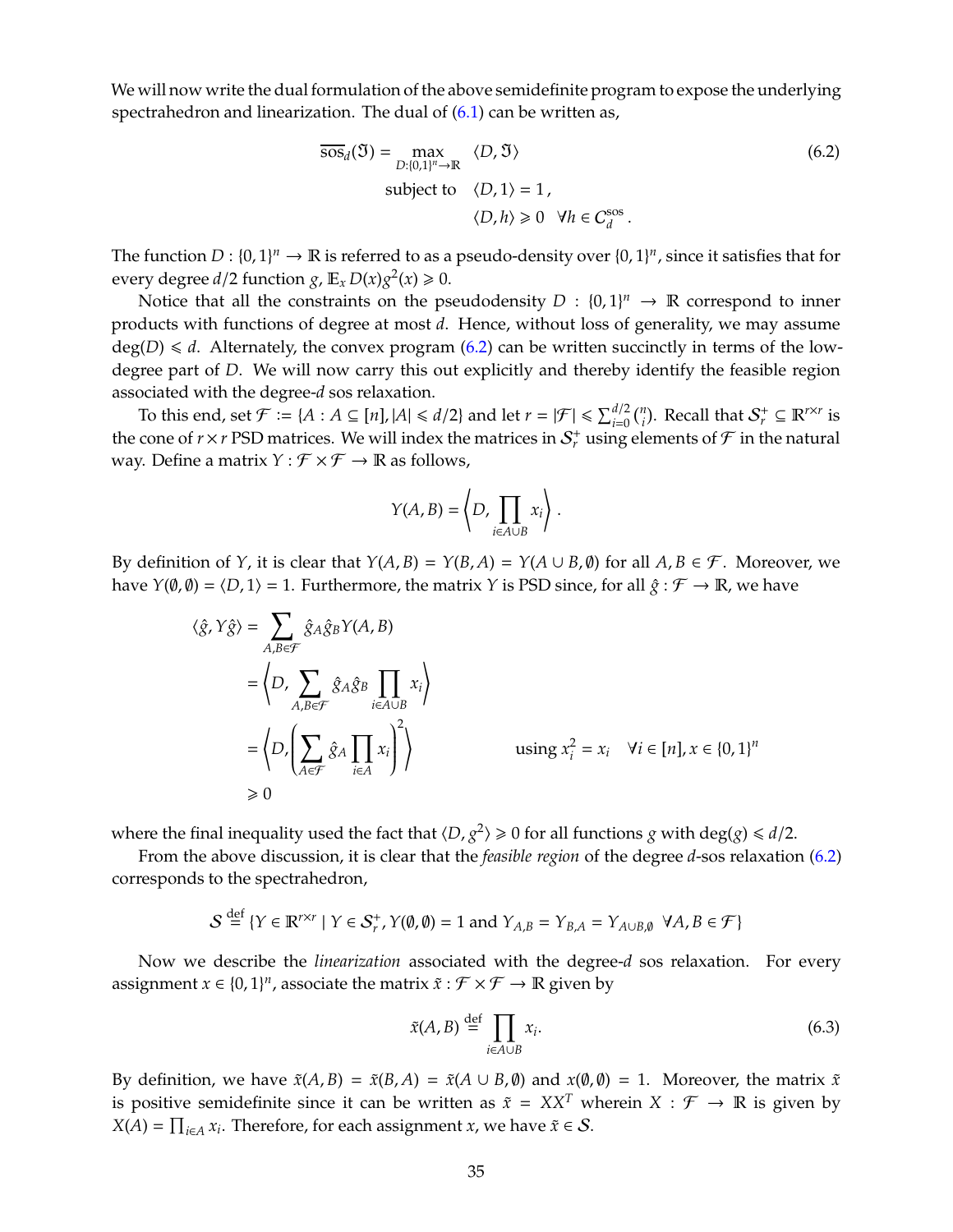Finally, given an instance  $\mathfrak{I} \in \max \Pi_n$  its linearization  $\tilde{\mathfrak{I}}$  is written as follows. Fix  $d \geq 2\lceil k/2 \rceil$ , and for every subset *S* ⊆ [*d*] with  $|S| \le k$ , define a disjoint union *S* =  $A_S \cup B_S$  where  $A_S$  contains (up to) the  $\lceil k/2 \rceil$  smallest elements of *S*, and  $B_S$  contains the rest (or is empty).

Each constraint  $P_0$  in  $\mathfrak I$  is of the form  $P_0(X) = P(X_{i_1}, \ldots, X_{i_k})$  for a predicate  $P : \{0, 1\}^n \to \{0, 1\}$ in Π. Therefore the function  $\mathfrak{I}: \{0,1\}^n \to \mathbb{R}$  given by  $\mathfrak{I}(x) = \frac{1}{m} \sum_{i=1}^m P_i(x)$  can be expressed as a degree-*k* multilinear polynomial in *x*,i.e.,

$$
\mathfrak{I}(x) = \sum_{A \subseteq [n], |A| \leq k} \hat{\mathfrak{I}}_A \prod_{i \in A} x_i \,.
$$

The linearization  $\tilde{\mathfrak{I}}:\mathcal{F}\times\mathcal{F}\to\mathbb{R}$  is given by,

<span id="page-35-1"></span>
$$
\tilde{\mathfrak{I}}(A,B) \stackrel{\text{def}}{=} \begin{cases} \hat{\mathfrak{I}}_S & \text{if } A = A_S, B = B_S \\ 0 & \text{otherwise} \end{cases}
$$
 (6.4)

From [\(6.3\)](#page-34-1) and [\(6.4\)](#page-35-1), for every instance  $\mathfrak{I} \in \text{MAX-}\Pi_n$  and every assignment  $x \in \{0,1\}^n$  we have

$$
\langle \tilde{\mathfrak{I}}, \tilde{x} \rangle = \sum_{A, |A| \leq d/2} \hat{\mathfrak{I}}_A \prod_{i \in A} x_i = \mathfrak{I}(x) \, .
$$

Now the degree-*d* sos relaxation corresponding to an instance  $\mathfrak{I} \in \text{max-T}_n$  in [\(6.1\)](#page-33-2) and [\(6.2\)](#page-34-0) can be equivalently formulated as

$$
\overline{\text{Sos}}_d(\mathfrak{I}) \stackrel{\text{def}}{=} \max_{y \in S} \langle \tilde{\mathfrak{I}}, y \rangle.
$$

(*c*, *s*)**-approximations.** For  $0 \le s \le c \le 1$ , a sequence of SDP relaxations  $\{S_n\}_{n=1}^{\infty}$  for max- $\Pi$  is said to achieve a (*c*,*s*)-*approximation to* max-Π if for each  $n \in \mathbb{N}$  and every instance  $\Im$  of max-Π<sub>*n*</sub> with  $opt(ℑ) ≤ *s*, we have  $S_n(ℑ) ≤ *c*$ . In order to study (*c*,*s*)-approximations for max-Π, we recall (from$ [Proposition 1.13\)](#page-9-2) the set of matrices  $\{M_{c,s}^{n,\Pi}\}_{n=1}^{\infty}$  associated with it, defined as:

$$
M_{c,s}^{n,\Pi}(\mathfrak{I},x)=c-\mathfrak{I}(x),
$$

where the first index of  $M_{c,s}^{n,\Pi}$  ranges over all instances on *n* variables satisfying opt( $\mathfrak{I}$ )  $\leq$  *s*. A simple consequence of [Proposition 1.10](#page-9-0) is the following.

<span id="page-35-2"></span>**Proposition 6.1.** *There exists a sequence of SDP relaxations*  $S_n$  *of size*  $r_n$  *achieving a (c, s)-approximation*  $t_0$  max- $\Pi_n$  *if and only if*  $\text{rk}_{\text{psd}}(M_{c,s}^{n,\Pi}) \le r_n$ .

#### <span id="page-35-0"></span>**6.2 General SDPs vs. sum-of-squares**

Our main theorem is that general SDP relaxations for max-CSPs are no more powerful than lowdegree sum-of-squares relaxations in the polynomial-size regime.

**Theorem 6.2.** *Fix a positive number*  $d \in \mathbb{N}$ *, and a k-ary CSP* max- $\Pi$  *with*  $d \geq 2[k/2]$ *. Suppose that the degree-d sos relaxation cannot achieve a* (*c*,*s*)*-approximation for* max-Π*. Then no sequence of SDP relaxations of size at most o*  $\Big(\Big(\frac{n}{\log n}\Big)^n\Big)$ log *n d*/<sup>4</sup> *can achieve a* (*c*,*s*)*-approximation for* max-Π*.*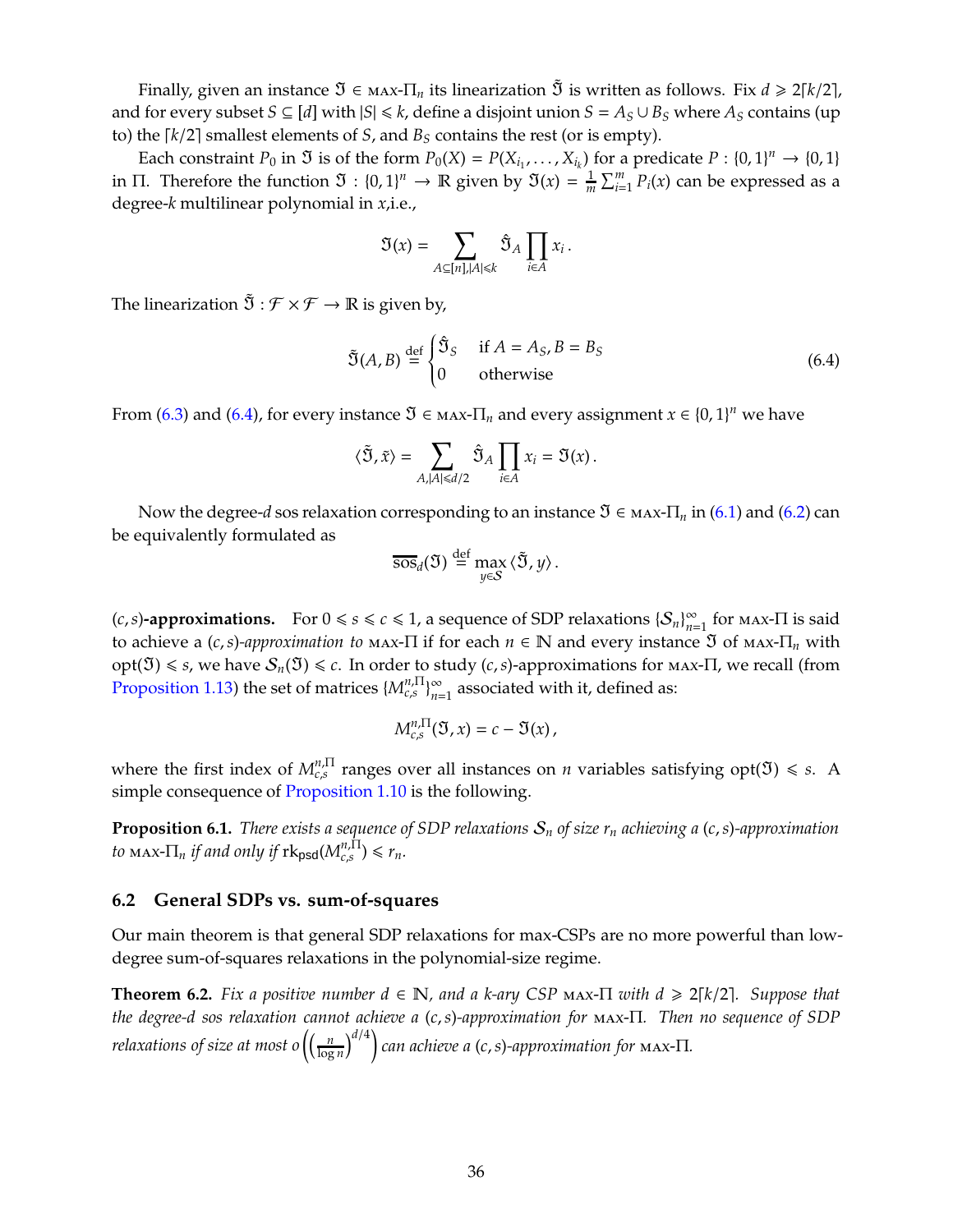*Proof.* Given that the degree-*d* sos relaxation cannot achieve a (*c*,*s*)-approximation, there exists an instance  $\Im$  of max- $\Pi_m$  for some *m* such that opt( $\Im$ )  $\leq$  *s* but deg<sub>sos</sub>( $c - \Im$ )  $> d$ .

By [Proposition 6.1,](#page-35-2) it is sufficient to lower bound the psd rank of the matrix  $M_{c,s}^{n,\Pi}$ . Fix  $f = c - \Im$ and define the matrix  $M_n^f$  $\int_{n}^{f}$  :  $\binom{n}{m} \times \{0, 1\}^{n} \to [0, 1]$  as  $M_{n}^{f}$  $f_n(S, x) \stackrel{\text{def}}{=} f(x_S)$ . Since  $M_n^f$  $\frac{1}{n}$  is a submatrix of  $M^{n,\Pi}_{c,s}$  , we have  $\mathrm{rk}_{\mathsf{psd}}(M^{n,\Pi}_{c,s}) \geqslant \mathrm{rk}_{\mathsf{psd}}(M^{f}_{n})$ *n*). By [Theorem 1.8,](#page-8-2) for some constant  $C \ge 1$ , we have

$$
rk_{\text{psd}}(M_n^f) \ge \left(\frac{n}{C\log n}\right)^{d/4}
$$

.

This implies that no sequence of SDP relaxations of size at most  $o((\frac{n}{\log n})^{d/4})$  can achieve a  $(c, s)$ approximation for max-Π.

For a stronger quantitative bound, we require the following simple fact.

<span id="page-36-0"></span>**Fact 6.3.** *For every positive even integer d, every degree-d pseudo-density D* : {0, 1} *<sup>m</sup>* <sup>→</sup> <sup>R</sup> *and every subset*  $\alpha \subseteq [m], |\alpha| \leq d$ , we have

$$
|\mathop{\mathbb{E}}_{x} D(x)\chi_{\alpha}(x)| \leq 1.
$$

*Proof.* Write  $\chi_{\alpha} = \chi_{A} \chi_{B}$  for some *A*, *B* with  $|A|$ ,  $|B| \le d/2$  and observe that

$$
\mathop{\mathbb{E}}_x D(x) \chi_\alpha(x) = \mathop{\mathbb{E}}_x D(x) \left( 1 - \frac{(\chi_A - \chi_B)^2}{2} \right) \leq \mathop{\mathbb{E}}_x D(x) \cdot 1 = 1,
$$

where we used the fact that  $\mathbb{E}_x D(x)p(x)^2 \geq 0$  whenever deg $(p) \leq d/2$ . Using  $\chi_\alpha = \frac{1}{2}$  $\frac{1}{2}(\chi_A + \chi_B)^2 - 1$ , we get the other direction of the inequality.

<span id="page-36-1"></span>**Theorem 6.4.** *Fix a k-ary CSP* max-<sup>Π</sup> *and a monotone increasing function d* : <sup>N</sup> <sup>→</sup> <sup>N</sup> *such that the following three conditions are true:*  $d(1) \geq 2\lceil k/2 \rceil$ *, and*  $d(n) \leq n$  *for all*  $n \geq 1$ *, and and*  $\lim_{n \to \infty} d(n) = \infty$ *. Fix*  $\varepsilon > 0$  *and*  $0 < s < c \le 1$ . There is a constant  $K > 0$  such that the following holds.

*Suppose that for every n* > 1*, the degree-d*(*n*) *sos relaxation cannot achieve a* (*c*+ε,*s*)*-approximation for* max-Π*n. Then for all n* > 1*, no SDP relaxation of size at most Knd*(*n*) 2 /8 *can achieve a* (*c*,*s*)*-approximation for* max- $\Pi_N$  *for every*  $N > n^{4d(n)}$ *.* 

*Proof.* Without loss of generality, we may assume that  $d(n) \geq 24$  is always an even integer. Given that the degree-*d*(*n*) sos relaxation cannot achieve a (*c*+ε,*s*)-approximation for max-Π*n*, there exists an instance  $\Im$  of max- $\Pi_n$  such that opt $(\Im) \leq s$ , along with a degree- $d(n)$  pseudo-density  $D(x)$  such that  $\mathbb{E}_x D(x)(c - \mathfrak{I}(x)) < -\varepsilon$ . The pseudo-density  $D(x)$  can be written as

$$
D(x) = \sum_{\alpha \subseteq [n], |\alpha| \leq d(n)} \mathbb{E}[D(x)\chi_{\alpha}(x)] \cdot \chi_{\alpha}(x),
$$

where for each  $\alpha$ ,  $\mathbb{E}_x[D(x)\chi_\alpha(x)] \leq 1$  by [Fact 6.3.](#page-36-0) Hence,

$$
||D||_{\infty} \le \sum_{i=0}^{d(n)} {n \choose i} \le 1 + n^{d(n)}.
$$

Fix  $f = c - 3$  and define the matrix  $M_p^f$  $\frac{f}{N}$  :  $\binom{N}{n} \times \{0, 1\}^n \to [0, 1]$  as  $M_N^f$  $\int_{N}^{f}(S, x) \stackrel{\text{def}}{=} f(x_S)$ . By [Theorem 3.8](#page-22-1) [\(3.11\)](#page-22-3), whenever  $N > n^{4d(n)}$ , we have we have rk<sub>psd</sub>( $M_n^f$  $n$ <sup>*n*</sup> ≥ *n*<sup>*d*(*n*)<sup>2</sup>/8</sup>. As *M*<sup>*N*,∏</sup> contains  $M_\lambda^f$  $N \over N$  as a submatrix, the same lower bound applies to  $M^{N,\Pi}_{c,s}$ . This implies that no SDP relaxation of size at most  $n^{d(n)^2/4}$  can achieve a (*c, s*)-approximation for <code>MAX- $\Pi_N$ </code> when  $N > n^{4d(n)}$ . — П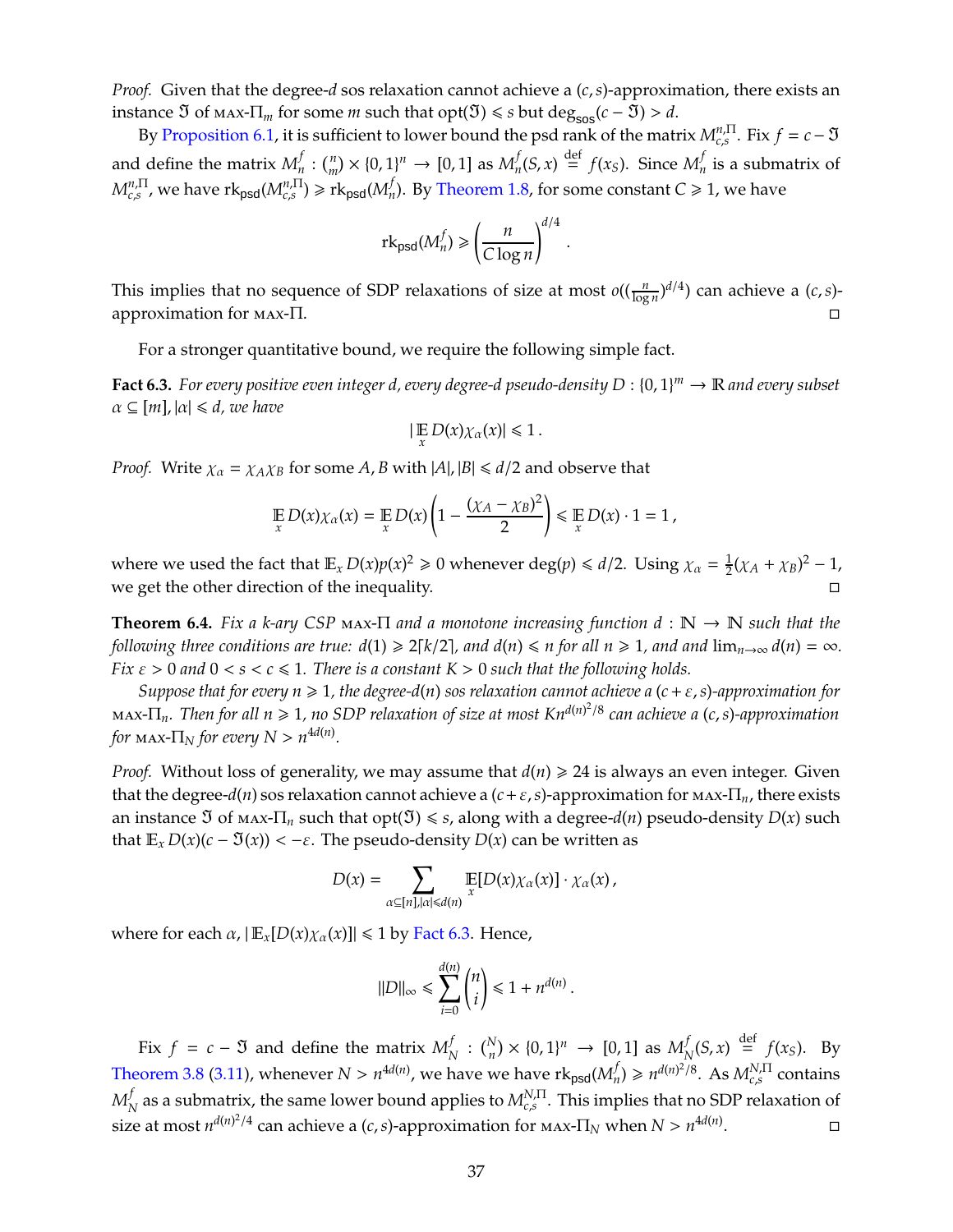<span id="page-37-2"></span>Using known lower bounds for low degree sum-of-squares relaxations for max-CSPs [\[Gri01b,](#page-43-7) [Sch08,](#page-45-4) Tul09], [Theorem 6.4](#page-36-1) implies lower bounds against general SDP relaxations for a range of specific max-CSPs. For instance, the lower bounds of Grigoriev [\[Gri01b\]](#page-43-7) and Schoenebeck [\[Sch08\]](#page-45-4) imply a lower bound for max <sup>3</sup>-sat (see [Theorem 1.5\)](#page-6-1).

**Theorem 6.5** ([\[Gri01b,](#page-43-7) [Sch08\]](#page-45-4)). *For every*  $\varepsilon > 0$ , there exists a constant  $c_{\varepsilon}$  such that the following holds. *For every n*  $\geq 1$ *, there is a* max- $\Pi_n$  *instance*  $\mathfrak{I}_n$  *such that*  $\text{opt}(\mathfrak{I}_n) \leq 7/8 + \varepsilon$ *, but*  $\overline{\text{soc}}_{\varepsilon_n n}(\mathfrak{I}) = 1$ *.* 

Observe that one can obtain the bound of [Theorem 1.5](#page-6-1) using the preceding result as follows. In [Theorem 6.4,](#page-36-1) choose  $n \times \log N$  and  $d(n) \times \frac{\log N}{\log \log n}$  $\frac{\log N}{\log \log N}$  so that  $n^{4d(n)} \approx N$ . In that case, the lower bound obtained is of the order *N<sup>d(n)/32</sup>*  $\geq N^{\Omega(\log N/\log \log N)}$ .

## <span id="page-37-0"></span>**7 Nonnegative rank**

[Theorem 3.8](#page-22-1) exhibits a connection between psd rank and sos degree. There is a similar connection between nonnegative rank and junta-degree. The results of [Section 7.1](#page-37-1) generalize those of [CLRS13], while the method of proof is closely related. As opposed to [CLRS13], we use the learning approach of [Section 4](#page-23-0) to approximate by juntas. In [Section 7.2,](#page-39-0) we demonstrate an application to the correlation polytope.

#### <span id="page-37-1"></span>**7.1 Nonnegative rank vs. junta degree**

We recall that the *nonnegative rank* of a matrix  $M \in \mathbb{R}_+^{p \times q}$  is the smallest integer  $r \geq 1$  such that there exist  $v_1, \ldots, v_p, u_1, \ldots, u_q \in \mathbb{R}_+^r$  satisfying  $M_{ij} = \langle u_i, v_j \rangle$  for all  $i \in [p]$ ,  $j \in [q]$ . We denote the minimal value *r* by  $rk_{+}(M)$ .

**Junta degree and pseudo-densities.** Fix a finite set *X*. For a nonnegative function  $f: X^n \to \mathbb{R}_+$ , we say that *f* has a *nonnegative junta certificate of degree d* if there exist nonnegative *d*-juntas  $g_1, g_2, \ldots, g_k: X^n \to \mathbb{R}_+$  such that  $f = \sum_{i=1}^k g_i$  (as functions on the discrete cube). The *junta degree of f* , denoted  $\deg_{\mathsf{J}}(f)$ , is the minimal  $d$  such that  $f$  has a nonnegative junta certificate of degree  $d$ .

Consider an arbitrary measure  $\mu$  on  $X^n$ . A function  $D: X^n \to \mathbb{R}$  is called a *d-local pseudo-density (with respect to the measure*  $\mu$ ) if  $\mathbb{E}_{\mu} D = 1$  and furthermore  $\mathbb{E}_{x \sim \mu} D(x) g(x) \ge 0$  for all nonnegative  $d$ -juntas g. If a measure  $\mu$  is unspecified, we always refer to the uniform measure by default. The following characterization is immediate from the fact that the set of functions satisfying  $\deg_{\mathsf{J}}(f) \leq d$ is a closed convex cone.

**Lemma 7.1.** For every  $f: X^n \to \mathbb{R}_+$  and  $d \ge 0$ , we have  $deg_J(f) > d$  if and only if there exists a d-local *pseudo-density such that*  $\mathbb{E}_x D(x) f(x) < 0$ *.* 

We also define a more quantitative notion: *Approximate* junta degree with respect to an arbitrary measure. Given  $\varepsilon > 0$  and a measure  $\mu$  on  $X^n$ , we define

$$
\deg_J^{\varepsilon}(f;\mu) \stackrel{\text{def}}{=} 1 + \max \left\{ d : \exists \text{ a } d\text{-local pseudo-density } D \text{ wrt } \mu \text{ and } \underset{x \sim \mu}{\mathbb{E}} D(x)f(x) < -\varepsilon ||D||_{\infty} \underset{\mu}{\mathbb{E}} f \right\},
$$

where we take the maximum to be equal to  $-1$  if no such pseudo-density exists. (See [Section 7.2](#page-39-0) for an example where a biased measure  $\mu$  is used to analyze the nonnegative rank of the lopsided disjointness matrix.) We can now state our main theorem on nonnegative rank.

For any measure  $\mu$  on X, we use  $\mu^n$  to denote the corresponding product measure on  $X^n$ . In the following theorem, we write  $||f||_1 := \mathbb{E}_{\mu^m} f$ .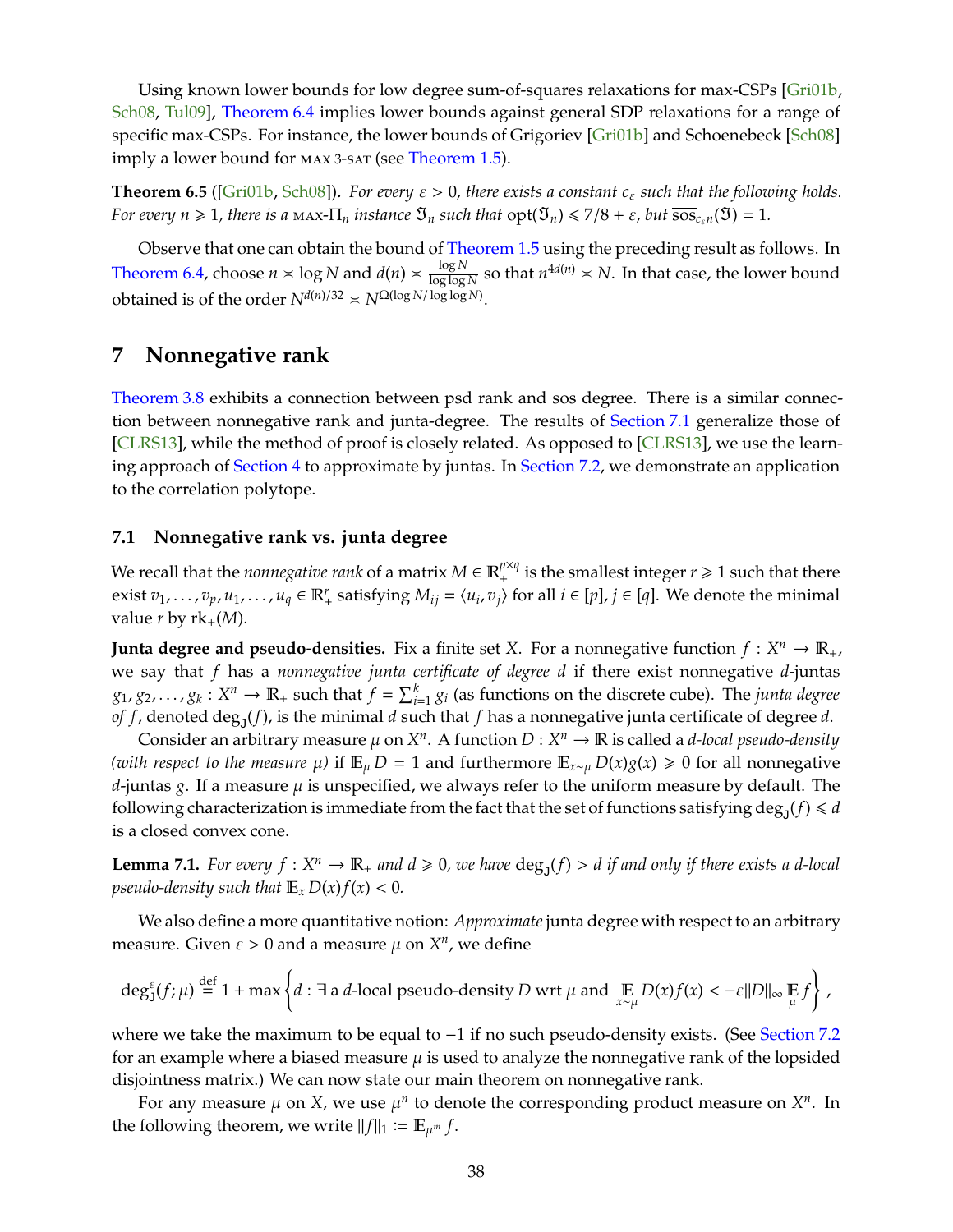<span id="page-38-7"></span>**Theorem 7.2.** *For any finite set X, any measure* µ *on X, and any* ε > 0*, the following holds. For any*  $f: X^m \to \mathbb{R}_+$  and all  $n \geq 2m$ ,

<span id="page-38-0"></span>
$$
1 + n^{d+1} \ge \operatorname{rk}_+(M_n^f) \ge \left(\frac{c\varepsilon^2 n}{m^2(d\log n + \log(||f||_{\infty}/||f||_1))}\right)^d,
$$
\n(7.1)

where  $d + 1 = \deg_{J}^{\varepsilon}(f; \mu^{m})$  and  $c > 0$  is a universal constant.

*Proof.* The left-hand-side inequality of [\(7.1\)](#page-38-0) follows from the fact that the cone of nonnegative *d*-juntas is spanned by  $\sum_{i=0}^{d+1} {n \choose i} \leq 1 + n^{d+1}$  nonnegative *d*-juntas. We move on to right-hand inequality.

We will use  $\langle \cdot, \cdot \rangle$  for the inner product on  $L^2(X^n; \mu^n)$ , i.e.  $\langle g, h \rangle = \mathbb{E}_{\mu^n}[gh]$ . Consider a rank-*r* nonnegative factorization

<span id="page-38-1"></span>
$$
M_n^f(S, x) = \sum_{i=1}^r \lambda_i(S) q_i(x).
$$
 (7.2)

By rescaling, we may assume that  $\mathbb{E}_{\mu^n} q_i = 1$  for each  $i \in [r]$ . Observe that, by taking expectation on both sides with respect to  $\mu^n$ , for any fixed *S* we have

<span id="page-38-4"></span>
$$
\sum_{i=1}^{r} \lambda_i(S) = \mathop{\mathbb{E}}_{x \sim \mu^n} M_n^f(S, x) = \mathop{\mathbb{E}}_{\mu^m} f = ||f||_1.
$$
 (7.3)

Let  $\Lambda_{\tau} = \{i : ||q_i||_{\infty} \leq \tau\}$ . Note that for  $i \notin \Lambda_{\tau}$ , we must have

<span id="page-38-2"></span>
$$
\lambda_i(S) \leq \frac{\|f\|_{\infty}}{\tau} \quad \forall |S| = m. \tag{7.4}
$$

Let  $D: X^m \to \mathbb{R}$  be a *d*-local pseudo-density witnessing  $\deg_{J}^{g}(f; \mu^m) > d$ . For  $S \subseteq [n]$  with  $|S| = m$ , we define a function  $D_S : X^n \to \mathbb{R}$  by  $D_S(x) = D(x_S)$ . Note that each  $D_S$  is clearly an *m*-junta.

For some  $\delta > 0$  to be chosen later, for each  $q_i$  with  $i \in \Lambda_{\tau}$ , we apply [Theorem 4.8](#page-29-2) to obtain a density  $\tilde{q}_i$  that is a *k*'-junta for  $k' = O(||D||_o^2)$ ∞ *m*  $\frac{m}{\delta^2}$  log  $\tau$ ), and such that for every  $S \subseteq [n]$  with  $|S| = m$ , we have

<span id="page-38-3"></span>
$$
\langle D_S, q_i \rangle \ge \langle D_S, \tilde{q}_i \rangle - \delta. \tag{7.5}
$$

Let  $J_i$  denote the set of coordinates on which  $q_i$  depends, so that  $|J_i| \leq k'$ .

We now take the inner product of both sides of [\(7.2\)](#page-38-1) with the function  $\mathbb{E}_{|S|=m} D_S$ . On the left-hand side, using our assumption on the pseudo-density *D*,

<span id="page-38-6"></span>
$$
\mathbb{E} \mathop{\mathbb{E}}_{S} \mathop{\mathbb{E}}_{x \sim \mu^n} D_S(x) M_n^f(S, x) < -\varepsilon \|D\|_{\infty} \|f\|_1 \,. \tag{7.6}
$$

We break the right-hand side of [\(7.2\)](#page-38-1) into two parts. First, using [\(7.4\)](#page-38-2),

<span id="page-38-5"></span>
$$
\sum_{i \notin \Lambda_{\tau}} \mathop{\mathbb{E}}_{S} \mathop{\mathbb{E}}_{x \sim \mu^{n}} D_{S}(x) \lambda_{i}(S) q_{i}(x) \geq -\frac{\|f\|_{\infty}}{\tau} \|D\|_{\infty} r. \tag{7.7}
$$

For the second part, we use [\(7.5\)](#page-38-3) so that for every  $i \in \Lambda_{\tau}$  and  $|S| = m$ ,

$$
\mathbb{E}_{x \sim \mu^n} D_S(x) q_i(x) \ge -\delta + \mathbb{E}_{x \sim \mu^n} D_S(x) \tilde{q}_i(x)
$$
  
=  $-\delta + \mathbb{E}_{y \in X^S \atop y \sim \mu^m} D_S(y) \mathbb{E}_{x \sim \mu^n} [\tilde{q}_i(x) | x_S = y]$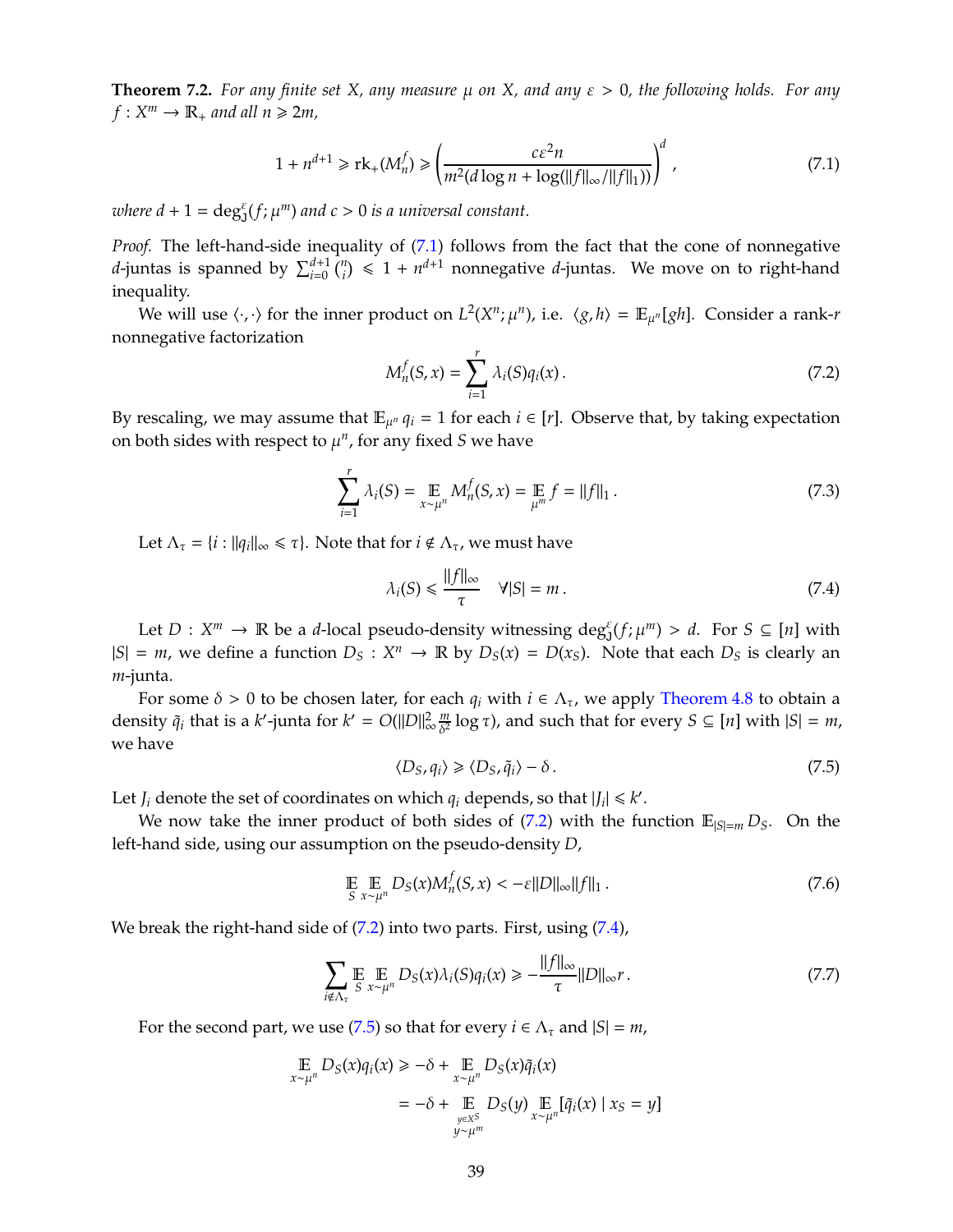$$
\geq -\delta - ||D||_{\infty} \mathbf{1}_{\{|S \cap J_i| > d\}},
$$

where in the final line we have used the facts that the function  $y \mapsto \mathbb{E}_{x \sim \mu^n} [\tilde{q}_i(x) \mid x_s = y]$  is a nonnegative  $(S \cap J_i)$ -junta, and that  $D_S : X^m \to \mathbb{R}$  is a *d*-local pseudo-density.

This implies that for  $i \in \Lambda_{\tau}$ ,

$$
\mathbb{E}\lambda_i(S)\mathop{\mathbb{E}}_{S}\lambda_i(S) = \|\mathcal{D}\|_{\infty} \|\lambda_i\|_{\infty} \mathbb{P}(|S \cap J_i| > d)
$$
\n
$$
\geq -\delta \mathop{\mathbb{E}}_{S}\lambda_i(S) - \|D\|_{\infty} \|\lambda_i\|_{\infty} \frac{\binom{|J_i|}{d} \binom{n}{m-d/2}}{\binom{n}{m}}
$$
\n
$$
\geq -\delta \mathop{\mathbb{E}}_{S}\lambda_i(S) - \|D\|_{\infty} \|\lambda_i\|_{\infty} \frac{\binom{|J_i|}{d} \binom{n}{m-d/2}}{(n-m)^d}
$$
\n
$$
\geq -\delta \mathop{\mathbb{E}}_{S}\lambda_i(S) - \|D\|_{\infty} \|f\|_1 \frac{(k')^d (2m)^d}{n^d},
$$

where in the final line we have used  $||\lambda_i||_{\infty} \le ||f||_1$  from [\(7.3\)](#page-38-4) and also  $|J_i| \le k'$  and  $n \ge 2m$ .

Combining this with [\(7.7\)](#page-38-5) and [\(7.6\)](#page-38-6), we conclude that

$$
-\varepsilon ||D||_{\infty} ||f||_1 > \sum_{i=1}^r \mathbb{E} \lambda_i(S) \mathbb{E} D_S(x) q_i(x)
$$
  
\n
$$
\ge -\frac{||f||_{\infty}}{\tau} ||D||_{\infty} r - |\Lambda_{\tau}| \cdot ||D||_{\infty} ||f||_1 \frac{(k')^d (2m)^d}{n^d} - \delta \sum_{i \in \Lambda_{\tau}} \mathbb{E} \lambda_i(S)
$$
  
\n
$$
\ge -r ||D||_{\infty} \left( \frac{||f||_{\infty}}{\tau} + ||f||_1 \frac{(k')^d (2m)^d}{n^d} \right) - \delta ||f||_1.
$$

Let us now set  $\tau = 3r \frac{||f||_{\infty}}{||f||_{\infty}}$  $\frac{||f||_{\infty}}{||f||_{1}}$  and  $\delta = \varepsilon ||D||_{\infty}/3$ , yielding

<span id="page-39-1"></span>
$$
r \ge \frac{1}{3} \left(\frac{n}{2k'm}\right)^d \ge \left(c \frac{\varepsilon^2 n}{m^2 \log \tau}\right)^d \tag{7.8}
$$

for some universal constant  $c > 0$ .

Now, if  $r \geq n^d$ , then we are done. Otherwise, [\(7.8\)](#page-39-1) yields

$$
r \ge \left(\frac{c\varepsilon^2 n}{m^2(d\log n + \log(||f||_{\infty}/||f||_1))}\right)^d \;,
$$

completing the proof.

#### <span id="page-39-0"></span>**7.2 The correlation polytope and lopsided disjointness**

We now illustrate a particularly simple application of our method to nonnegative rank.

<span id="page-39-2"></span>**Lemma 7.3.** *There is a constant*  $\varepsilon_0 > 0$  *such that for all m*  $\geq$  3, *the following holds. Define*  $f : \{0, 1\}^m \to \mathbb{R}_+$ *by*

$$
f(x) = \left(1 - \sum_{i=1}^{m} x_i\right)^2,
$$
\n(7.9)

*and let*  $\mu$  *be the measure on* {0, 1} *satisfying*  $\mu$ (0) = 1 – 2/*m* and  $\mu$ (1) = 2/*m*. Then,

$$
\deg^{\varepsilon_0}_\mathsf{J}(f;\mu^m)\geq \frac{m}{2}+1\,.
$$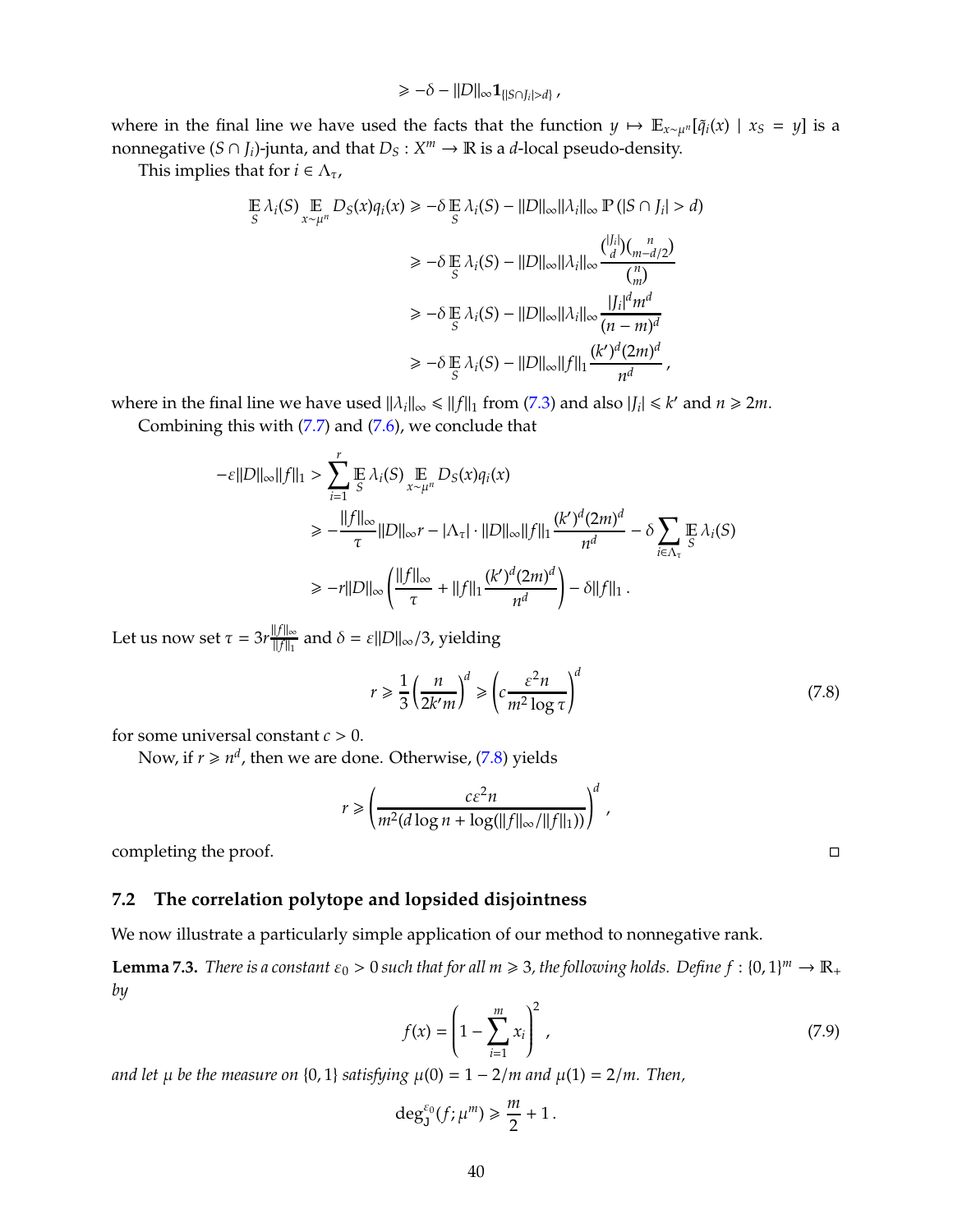<span id="page-40-1"></span>Plugging this result into [Theorem 7.2](#page-38-7) yields the following.

<span id="page-40-0"></span>**Theorem 7.4.** *There is a constant*  $c > 0$  *such that for every*  $m \geq 3$  *and*  $n \geq 2m$ *, we have* 

$$
rk_{+}(M_n^f) \geqslant \left(\frac{cn}{m^3\log n}\right)^{m/2}.
$$

In particular, by setting  $m = m(n)$  appropriately, [Proposition 5.1](#page-30-5) implies that  $rk_+(\text{CORR}_n) \ge$  $2^{\Omega(n^{1/3})}$ . One should note that this is somewhat weaker than the lower bound  $\text{rk}_+(\text{CORR}_n) \geqslant 2^{\Omega(n)}$ proved in [\[FMP](#page-43-2)+12].

*Proof of [Lemma 7.3.](#page-39-2)* For  $x \in \{0,1\}^m$ , let  $|x|$  denote the hamming weight of *x*. Define the pseudodensity  $D: \{0,1\}^m \to \mathbb{R}$  with respect to  $\mu^m$  by

$$
D(x) \stackrel{\text{def}}{=} \begin{cases} -\frac{1}{\mu^m(0)} & |x| = 0\\ \frac{2}{m\mu^m(x)} & |x| = 1\\ 0 & |x| > 1 \end{cases}
$$

We now verify that *D* is a *d*-local pseudo-density (with respect to  $\mu^m$ ) for  $d = \frac{m}{2}$  $\frac{m}{2}$  + 1. Observe first that

$$
\mathop{\mathbb{E}}_{x \sim \mu^m} D(x) = -1 + m \cdot \frac{2}{m} = 1.
$$

Let  $\beta = \frac{2}{m}$  $\left(1 - \frac{2}{m}\right)$ *m*−<sup>1</sup> denote µ *<sup>m</sup>*(1, <sup>0</sup>, . . . , 0). Consider a subset *<sup>S</sup>* <sup>⊆</sup> [*m*] and some fixed string  $b \in \{0, 1\}^S$ . Let  $\mathbf{1}_b : \{0, 1\}^m \to \{0, 1\}$  denote the indicator of whether  $x_S = b$ . If  $b = \mathbf{0}$ , then

$$
\mathop{\mathbb{E}}_{x \sim \mu^{m}} D(x) \mathbf{1}_{b}(x) = \beta (m - |S|) - \left(1 - \frac{2}{m}\right)^{m} = \left(1 - \frac{2}{m}\right)^{m-1} \left(1 - 2\frac{|S| - 1}{m}\right)
$$

The latter quantity is nonnegative as long as  $|S| \leq \frac{m}{2}$  $\frac{m}{2}+1$ .

If  $|b| > 1$ , then  $\mathbb{E}_{x \sim \mu^m} D(x) \mathbf{1}_b(x) = 0$ , and if  $|b| = 1$ , then  $\mathbb{E}_{x \sim \mu^m} D(x) \mathbf{1}_b(x) \ge 0$  since  $D(x) \ge 0$  on the support of **1***<sup>b</sup>* . But any nonnegative *S*-junta is a nonnegative combination of the functions **1***<sup>b</sup>* as *b* ranges over  $\{0,1\}^S$ . We conclude that as long as  $d \leq \frac{m}{2}$  $\frac{m}{2}$  + 1, *D* is a *d*-local pseudo-density.

Moreover we have

$$
\mathop{\mathbb{E}}_{x \sim \mu^{m}} D(x) f(x) = \mathop{\mathbb{E}}_{x \sim \mu^{m}} D(x) \left( 1 - 2 \sum_{i=1}^{m} x_{i} + \sum_{i=1}^{m} x_{i}^{2} + 2 \sum_{i \neq j} x_{i} x_{j} \right) = -1.
$$

Also observe that since  $m \geq 3$ ,

$$
||D||_{\infty} = |D(\mathbf{0})| = \left(1 - \frac{2}{m}\right)^{-m} \le 27.
$$

Lastly, it is easy to see that  $\mathbb{E}_{\mu^m} f \geq \Omega(1)$ . These facts together imply that for some universal constant  $\varepsilon_0 > 0$ , we have  $\deg_{\mathsf{J}}^{\varepsilon_0}(f; \mu^m) \geq m/2 + 1$ , as desired.

An interesting feature of the pseudodensity *D* is that it is supported only on  $x \in \{0, 1\}^m$  with  $|x| \leq 1$ . Therefore, the lower bound on the approximate junta degree established in [Lemma 7.3](#page-39-2) applies to any function  $f: \{0,1\}^m \to \mathbb{R}_+$  that satisfies

$$
f(x) = \begin{cases} 1 & \text{for } |x| = 0 \\ 0 & \text{for } |x| = 1 \end{cases}
$$

Moreover, the lower bound on  $\mathrm{rk}_+ (M^f_n)$  $\mathcal{D}_n$ ) also applies in this general setting. To restate this general-ization of [Theorem 7.4,](#page-40-0) let us interpret an element of  $\{0, 1\}^n$  as a subset of  $\{1, 2, \ldots, n\}$ .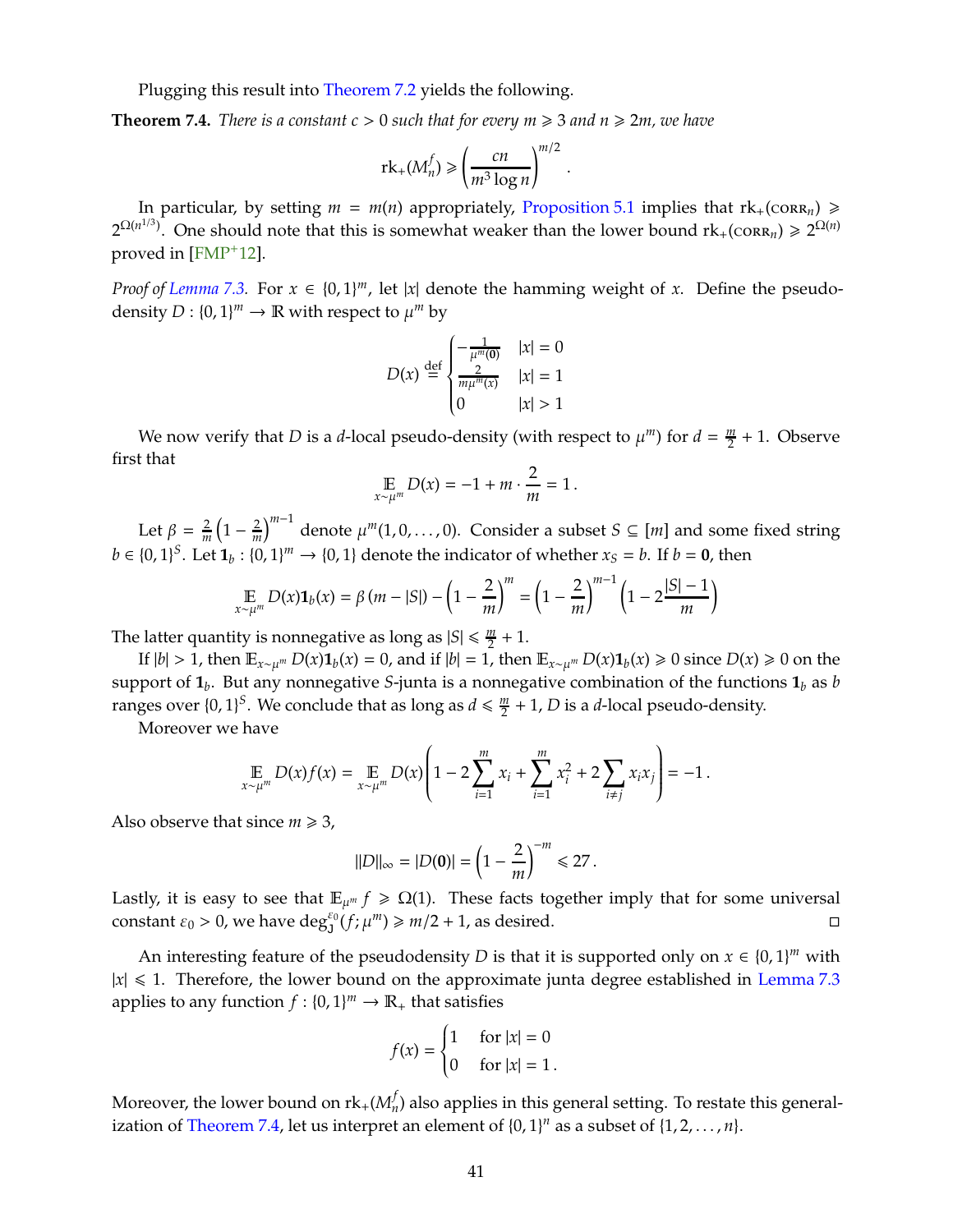<span id="page-41-2"></span>**Corollary 7.5** (Lopsided unique disjointness). *There is a fixed constant*  $c > 0$  *such that for every*  $m \ge 3$ and n  $\geqslant 2m$ , given a matrix M :  $\binom{[n]}{m}$  $\binom{n}{m}$   $\times$  2<sup>[n]</sup>  $\rightarrow$   $\mathbb{R}_+$  *satisfying* 

$$
M(S,T) = \begin{cases} 1 & \text{if } |S \cap T| = 1 \\ 0 & \text{if } |S \cap T| = 0 \end{cases}
$$

*we have*  $\text{rk}_{+}(M) \geqslant \left(\frac{cn}{m^3\log n}\right)$ *m*/<sup>2</sup> *.*

In other words, the lower bound of [Theorem 7.4](#page-40-0) applies to all matrices that have a subset of entries corresponding to the *unique disjointness* problem.

#### <span id="page-41-0"></span>**7.3 Unique games hardness for LPs**

As an illustrative application of the relation between nonnegative rank and junta-degree [\(Theorem 7.2\)](#page-38-7), we present an LP hardness result for the Unique Games problem.<sup>[11](#page-41-1)</sup>

Fix an integer  $q \geq 1$ . An instance  $\mathfrak I$  of unique games UG<sup>q</sup> consists of variables  $X_1, \ldots, X_n$  taking values in [*q*] and a collection of predicates  $P_1, \ldots, P_M$  over these variables. Each constraint  $P_i$  is over a pair of distinct variables  $\{X_{a_i}, X_{b_i}\}$  and is specified by a bijection  $\pi_i : [q] \to [q]$  as follows:

$$
P_i(X_{a_i}, X_{b_i}) \stackrel{\text{def}}{=} \mathbf{1}[\pi_i(X_{a_i}) = \pi_i(X_{b_i})].
$$

The goal is to find an assignment that maximizes, over  $x \in [q]^n$ , the number of satisfied constraints:

$$
\mathfrak{I}(x) \stackrel{\text{def}}{=} \frac{1}{M} \sum_{i=1}^{M} P_i(x)
$$

Recall that  $opt(\mathfrak{I}) = \max_{x \in [q]^n} \mathfrak{I}(x)$ . Let  $UG_n^q$  denote the family of Unique Games instances on *n* variables. The authors of [\[CMM09\]](#page-43-12) exhibit a strong integrality gap for Sherali-Adams linear programming relaxations of UG*<sup>q</sup>*

**Theorem 7.6** ([\[CMM09\]](#page-43-12)). *Fix a number t*  $\geq 1$  *and let q* =  $2^t$ . *Then for every*  $\delta > 0$ *, there exist*  $\gamma$ *,*  $\epsilon > 0$ *,*  $an m \geqslant 1$ , and an instance  $\mathfrak{I} \in \mathrm{UG}_m^q$  such that

$$
opt(\mathfrak{I}) \leq \frac{1}{q} + \delta,
$$

*but* deg<sup> $\varepsilon$ </sup> $(1 - \delta - \mathfrak{I}) \ge m^{\gamma}$ *.* 

In fact, the authors of [\[CMM09\]](#page-43-12) construct a lower bound for the *d*-round Sherali-Adams LP relaxation (where  $d \times m^{\gamma}$ ). But there is an equivalence between such lower bounds and the existence of a *d*-local pseudo-density; we refer to [CLRS13] for a discussion. Applying [Theorem 7.2](#page-38-7) (with  $X = [q]$  and  $\mu$  as the uniform measure on [q]), we obtain the following corollary.

Let  $M_{c,s}^{\eta,\mathrm{UG}^q}$  denote the matrix with entries

$$
M_{c,s}^{n,\text{UG}^q}(\mathfrak{I},x)=c-\mathfrak{I}(x),
$$

where  $\mathfrak I$  runs over all  $\mathrm{UG}_n^q$  instances with  $\mathrm{opt}(\mathfrak I)\leq s$ , and all values  $x\in[q]^n$ .

<span id="page-41-1"></span><sup>&</sup>lt;sup>11</sup>We thank Ola Svensson for the suggestion to make this explicit.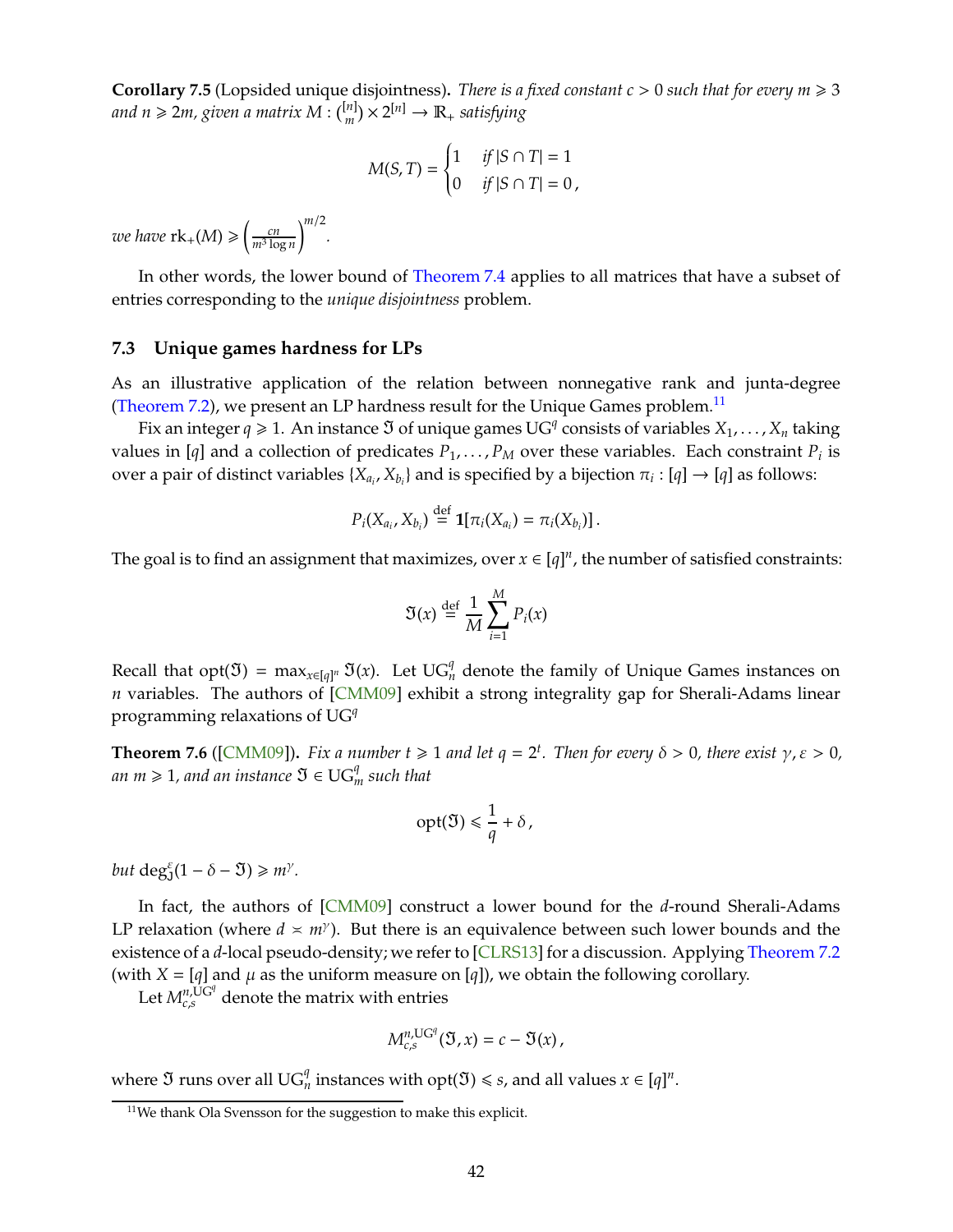<span id="page-42-4"></span>**Corollary 7.7.** For every  $t \ge 1$ ,  $\delta > 0$ , and  $d \ge 1$ , there exists a constant  $c > 0$  such that for all  $n \ge 1$ ,

$$
\mathrm{rk}_+\left(M^{n,\mathrm{UG}^q}_{1-\delta,1/q+\delta}\right)\geqslant cn^d\;,
$$

where  $q = 2^t$ .

In the language of [CLRS13] (see also [Section 6](#page-33-0) for related definitions in the SDP setting), this shows that polynomial-size families of LP relaxations cannot achieve a (1−δ, <sup>1</sup> *q* +δ)-approximation for the Unique Games problem.

#### **Acknowledgments**

This work was supported, in large part, by NSF grant CCF-1407779. A significant fraction of the project was completed during a long-term visit of the authors to the Simons Institute for the Theory of Computing (Berkeley) for the program on Algorithmic Spectral Graph Theory. The authors would also like to thank Paul Beame, Siu-On Chan, Daniel Dadush, Troy Lee, Sebastian Pokutta, Pablo Parrilo, Mohit Singh, Ola Svensson, Thomas Rothvoß, and Rekha Thomas for valuable discussions and comments.

## <span id="page-42-0"></span>**References**

- [AK07] Sanjeev Arora and Satyen Kale. A combinatorial, primal-dual approach to semidefinite programs. In David S. Johnson and Uriel Feige, editors, *STOC*, pages 227–236. ACM, 2007. [15](#page-14-3)
- <span id="page-42-1"></span>[ARV09] Sanjeev Arora, Satish Rao, and Umesh Vazirani. Expander flows, geometric embeddings and graph partitioning. *J. ACM*, 56(2):Art. 5, 37, 2009. [3](#page-2-2)
- <span id="page-42-2"></span>[Aus10] Per Austrin. Towards sharp inapproximability for any 2-CSP. *SIAM J. Comput.*, 39(6):2430–2463, 2010. [3](#page-2-2)
- [BBH+12] Boaz Barak, Fernando G. S. L. Brandão, Aram Wettroth Harrow, Jonathan A. Kelner, David Steurer, and Yuan Zhou. Hypercontractivity, sum-of-squares proofs, and their applications. In *STOC*, pages 307–326, 2012. [13](#page-12-3)
- [BDP13] Jop Briët, Daniel Dadush, and Sebastian Pokutta. On the existence of 0/1 polytopes with high semidefinite extension complexity. In *Algorithms - ESA 2013 - 21st Annual European Symposium, Sophia Antipolis, France, September 2-4, 2013. Proceedings*, pages 217–228, 2013. [3,](#page-2-2) [5,](#page-4-2) [14](#page-13-1)
- [BFPS12] Gábor Braun, Samuel Fiorini, Sebastian Pokutta, and David Steurer. Approximation limits of linear programs (beyond hierarchies). In *FOCS*, pages 480–489, 2012. [4](#page-3-1)
- <span id="page-42-3"></span>[BKS14] Boaz Barak, Jonathan A. Kelner, and David Steurer. Rounding sum-of-squares relaxations. In *Symposium on Theory of Computing, STOC 2014, New York, NY, USA, May 31 - June 03, 2014*, pages 31–40, 2014. [13](#page-12-3)
- [BS14] Boaz Barak and David Steurer. Sum-of-squares proofs and the quest toward optimal algorithms. *CoRR*, abs/1404.5236, 2014. [9](#page-8-3)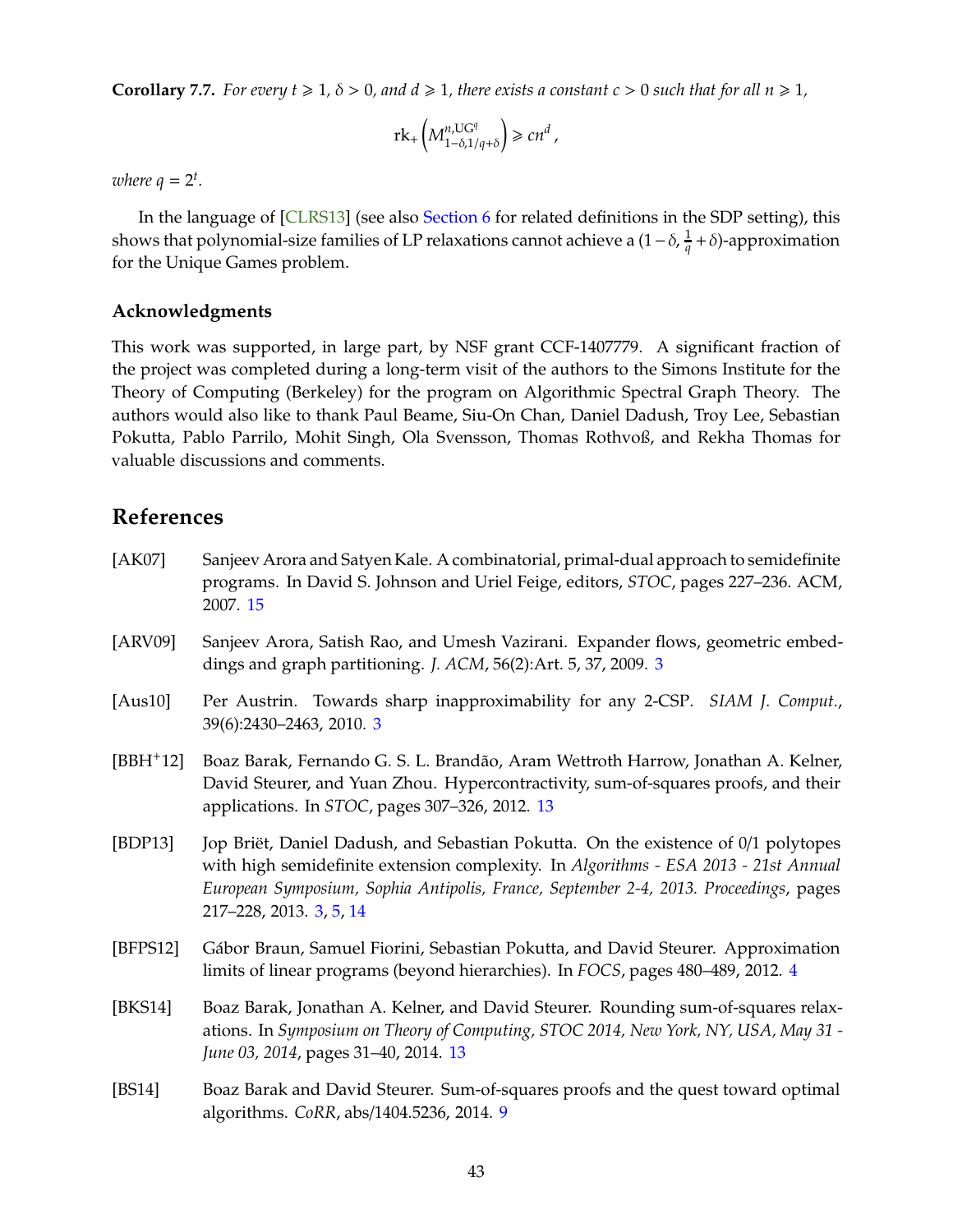- <span id="page-43-9"></span>[BT03] Amir Beck and Marc Teboulle. Mirror descent and nonlinear projected subgradient methods for convex optimization. *Oper. Res. Lett.*, 31(3):167–175, 2003. [15](#page-14-3)
- <span id="page-43-10"></span>[Bub14] S. Bubeck. Theory of convex optimization for machine learning. [arXiv:1405.4980,](http://arxiv.org/abs/1405.4980) 2014. [15](#page-14-3)
- <span id="page-43-11"></span>[Car10] Eric Carlen. Trace inequalities and quantum entropy: an introductory course. In *Entropy and the quantum*, volume 529 of *Contemp. Math.*, pages 73–140. Amer. Math. Soc., Providence, RI, 2010. [24](#page-23-7)
- <span id="page-43-1"></span>[CGH+05] Julia Chuzhoy, Sudipto Guha, Eran Halperin, Sanjeev Khanna, Guy Kortsarz, Robert Krauthgamer, and Joseph Naor. Asymmetric *k*-center is log∗ *n*-hard to approximate. *J. ACM*, 52(4):538–551, 2005. [3](#page-2-2)
- [CLRS13] Siu On Chan, James R. Lee, Prasad Raghavendra, and David Steurer. Approximate constraint satisfaction requires large LP relaxations. In *54th Annual IEEE Symposium on Foundations of Computer Science, FOCS 2013, 26-29 October, 2013, Berkeley, CA, USA*, pages 350–359, 2013. [3,](#page-2-2) [9,](#page-8-3) [13,](#page-12-3) [30,](#page-29-3) [38,](#page-37-2) [42,](#page-41-2) [43](#page-42-4)
- <span id="page-43-12"></span>[CMM09] M. Charikar, K. Makarychev, and Y. Makarychev. Integrality gaps for Sherali-Adams relaxations. In *Proc. STOC*, pages 283–292. ACM, 2009. [42](#page-41-2)
- <span id="page-43-6"></span>[DS90] Caterina De Simone. The cut polytope and the Boolean quadric polytope. *Discrete Math.*, 79(1):71–75, 1989/90. [5,](#page-4-2) [31](#page-30-6)
- <span id="page-43-5"></span>[FGP+14] Hamza Fawzi, João Gouveia, Pablo A. Parrilo, Richard Z. Robinson, and Rekha R. Thomas. Positive semidefinite rank. *Arxiv*, arXiv:1407.4095, 2014. [4,](#page-3-1) [14](#page-13-1)
- <span id="page-43-2"></span>[FMP+12] Samuel Fiorini, Serge Massar, Sebastian Pokutta, Hans Raj Tiwary, and Ronald de Wolf. Linear vs. semidefinite extended formulations: exponential separation and strong lower bounds. In *STOC*, pages 95–106, 2012. [3,](#page-2-2) [4,](#page-3-1) [5,](#page-4-2) [8,](#page-7-4) [9,](#page-8-3) [10,](#page-9-5) [31,](#page-30-6) [41](#page-40-1)
- <span id="page-43-4"></span>[FSP13] H. Fawzi, J. Saunderson, and P. A. Parrilo. Equivariant semidefinite lifts and sum-ofsquares hierarchies. [arXiv:1312.6662,](http://arxiv.org/abs/1312.6662) 2013. [3](#page-2-2)
- <span id="page-43-3"></span>[GPT11] J. Gouveia, P. A. Parrilo, and R. Thomas. Lifts of convex sets and cone factorizations. [arXiv:1111.3164,](http://arxiv.org/abs/1111.3164) 2011. [3,](#page-2-2) [8,](#page-7-4) [10](#page-9-5)
- [Gri01a] Dima Grigoriev. Complexity of positivstellensatz proofs for the knapsack. *Computational Complexity*, 10(2):139–154, 2001. [10,](#page-9-5) [31,](#page-30-6) [32](#page-31-2)
- <span id="page-43-7"></span>[Gri01b] Dima Grigoriev. Linear lower bound on degrees of Positivstellensatz calculus proofs for the parity. *Theoret. Comput. Sci.*, 259(1-2):613–622, 2001. [8,](#page-7-4) [38](#page-37-2)
- <span id="page-43-8"></span>[GV02] Dima Grigoriev and Nicolai Vorobjov. Complexity of Null- and Positivstellensatz proofs. *Ann. Pure Appl. Logic*, 113(1-3):153–160, 2002. First St. Petersburg Conference on Days of Logic and Computability (1999). [9](#page-8-3)
- <span id="page-43-0"></span>[GW95] Michel X. Goemans and David P. Williamson. Improved approximation algorithms for maximum cut and satisfiability problems using semidefinite programming. *J. Assoc. Comput. Mach.*, 42(6):1115–1145, 1995. [3](#page-2-2)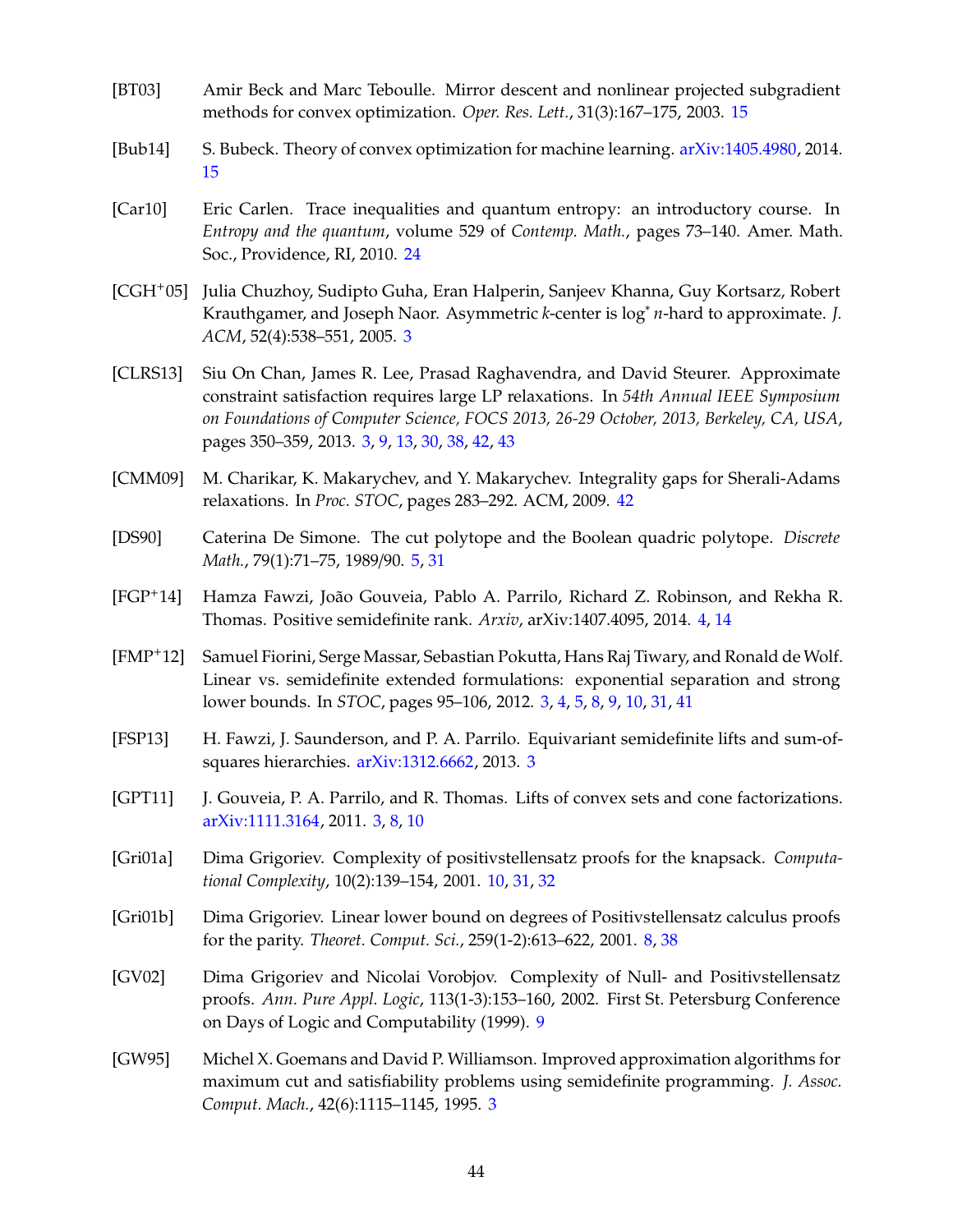- <span id="page-44-1"></span>[HK03] Eran Halperin and Robert Krauthgamer. Polylogarithmic inapproximability. In *Proceedings of the Thirty-Fifth Annual ACM Symposium on Theory of Computing*, pages 585– 594 (electronic). ACM, New York, 2003. [3](#page-2-2)
- [Kho02] Subhash Khot. On the power of unique 2-prover 1-round games. In *STOC*, pages 767–775, 2002. [3](#page-2-2)
- [KKMO04] Subhash Khot, Guy Kindler, Elchanan Mossel, and Ryan O'Donnell. Optimal inapproximability results for max-cut and other 2-variable csps? In *FOCS*, pages 146–154, 2004. [3](#page-2-2)
- <span id="page-44-0"></span>[KMS98] David Karger, Rajeev Motwani, and Madhu Sudan. Approximate graph coloring by semidefinite programming. *J. ACM*, 45(2):246–265, 1998. [3](#page-2-2)
- <span id="page-44-4"></span>[Las01] Jean B. Lasserre. Global optimization with polynomials and the problem of moments. *SIAM J. Optim.*, 11(3):796–817, 2000/01. [3,](#page-2-2) [6](#page-5-3)
- <span id="page-44-6"></span>[Lau09] Monique Laurent. Sums of squares, moment matrices and optimization over polynomials. In *Emerging applications of algebraic geometry*, volume 149 of *IMA Vol. Math. Appl.*, pages 157–270. Springer, New York, 2009. [9](#page-8-3)
- [LRST14] James R. Lee, Prasad Raghavendra, David Steurer, and Ning Tan. On the power of symmetric LP and SDP relaxations. In *IEEE 29th Conference on Computational Complexity, CCC 2014, Vancouver, BC, Canada, June 11-13, 2014*, pages 13–21, 2014. [3](#page-2-2)
- [LY93] Carsten Lund and Mihalis Yannakakis. On the hardness of approximating minimization problems. In *STOC*, pages 286–293, 1993. [3](#page-2-2)
- <span id="page-44-9"></span>[NY83] A. S. Nemirovsky and D. B. Yudin. *Problem complexity and method e*ffi*ciency in optimization*. A Wiley-Interscience Publication. John Wiley & Sons, Inc., New York, 1983. Translated from the Russian and with a preface by E. R. Dawson, Wiley-Interscience Series in Discrete Mathematics. [15](#page-14-3)
- <span id="page-44-8"></span>[O'D14] Ryan O'Donnell. *Analysis of Boolean Functions*. Cambridge University Press, 2014. [9,](#page-8-3) [12](#page-11-2)
- <span id="page-44-7"></span>[OZ12] Ryan O'Donnell and Yuan Zhou. Approximability and proof complexity. *CoRR*, abs/1211.1958, 2012. [9](#page-8-3)
- <span id="page-44-10"></span>[Pad89] Manfred Padberg. The Boolean quadric polytope: some characteristics, facets and relatives. *Math. Programming*, 45(1, (Ser. B)):139–172, 1989. [31](#page-30-6)
- <span id="page-44-5"></span>[Par00] Pablo Parrilo. *Structured Semidefinite Programs and Semialgebraic Geometry Methods in Robustness and Optimization*. PhD thesis, California Institute of Technology, 2000. [3,](#page-2-2) [6](#page-5-3)
- <span id="page-44-2"></span>[Rag08] Prasad Raghavendra. Optimal algorithms and inapproximability results for every CSP? [extended abstract]. In *STOC'08*, pages 245–254. ACM, New York, 2008. [3](#page-2-2)
- <span id="page-44-3"></span>[Rot13] Thomas Rothvoß. Some 0/1 polytopes need exponential size extended formulations. *Math. Program.*, 142(1-2, Ser. A):255–268, 2013. [3](#page-2-2)